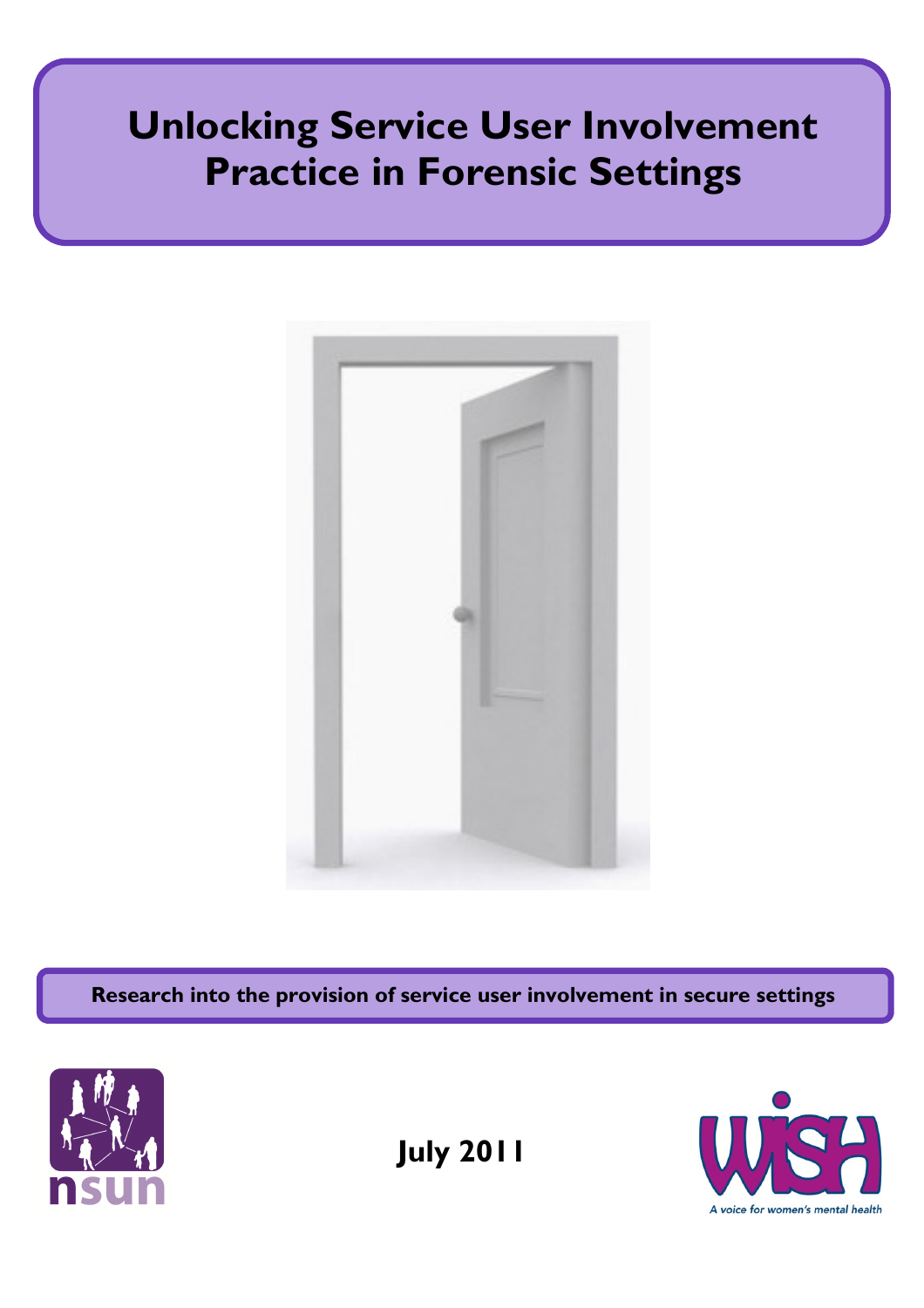# Acknowledgements

Many thanks to the unit staff who gave of their time in completing the questionnaire, and supporting the process of becoming better informed about service user involvement in forensic settings.

The data collection process was a mammoth task in itself, and I would like to thank the research staff, who were tireless in their effort; in particular Cecelia Dwomoh whose persistence in ensuring contact with people made such a difference to the response rate.

NSUN thanks the Tudor Trust and Comic Relief, for their support in taking forward this project.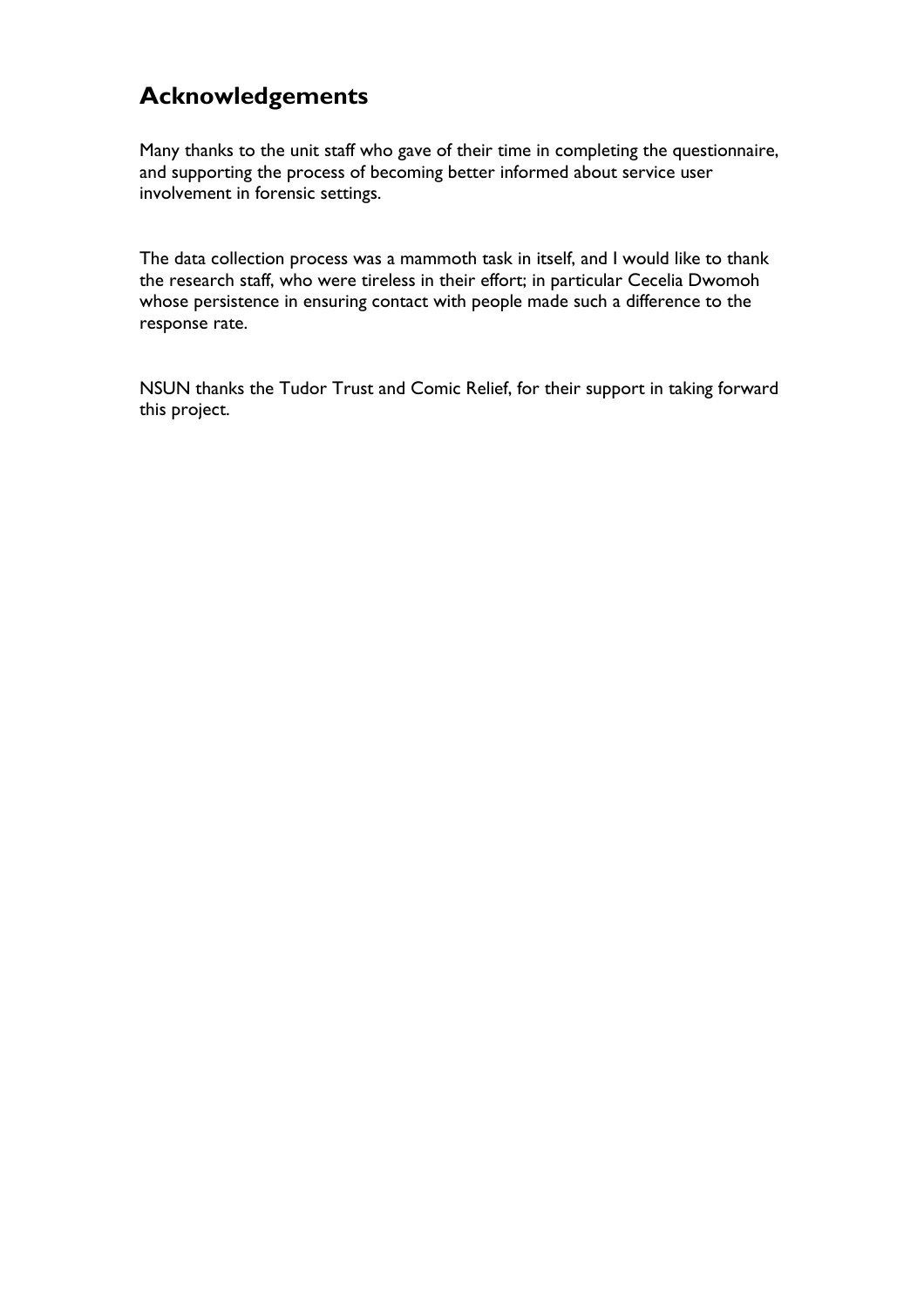# **Contents**

| <b>Glossary</b><br>L |                                                                                                                                                                                                                                                                                                                                                                                                                                                                                                                                                                            |                                                                                                                   |  |
|----------------------|----------------------------------------------------------------------------------------------------------------------------------------------------------------------------------------------------------------------------------------------------------------------------------------------------------------------------------------------------------------------------------------------------------------------------------------------------------------------------------------------------------------------------------------------------------------------------|-------------------------------------------------------------------------------------------------------------------|--|
| <b>Foreword</b>      |                                                                                                                                                                                                                                                                                                                                                                                                                                                                                                                                                                            |                                                                                                                   |  |
| Ι.                   | <b>Executive Summary</b>                                                                                                                                                                                                                                                                                                                                                                                                                                                                                                                                                   | 3                                                                                                                 |  |
| 2.                   | <b>Background and Introduction</b>                                                                                                                                                                                                                                                                                                                                                                                                                                                                                                                                         | 9                                                                                                                 |  |
| 3.                   | Service User Involvement in Adult Prisons in England<br>3. I<br>Introduction<br>3.2<br>Mapping adult prisons in England<br>3.3<br>Methodology                                                                                                                                                                                                                                                                                                                                                                                                                              | П<br>П<br>П<br>П                                                                                                  |  |
|                      | 4. Forensic Services for Young People: An Overview<br>4.1<br>Introduction<br>4.2<br>Mapping young people's forensic units in England<br>4.3<br>Types of forensic services for young people<br>4.4<br>Commissioning arrangements<br>4.5<br>How young people are placed in units<br>4.6<br>User involvement in forensic services for young people                                                                                                                                                                                                                            | $\overline{2}$<br>$\overline{2}$<br>$\overline{2}$<br>$\overline{2}$<br>$\overline{14}$<br>14<br>16               |  |
|                      | 5. Service User Involvement in Adult Forensic Mental Health Units<br>5. I<br>Introduction<br>5.2<br>Mapping adult forensic mental health units in England<br>5.3<br>Methodology<br>5.4<br>Response rate and representativeness of the data<br>5.5<br>Person responsible for Service User Involvement<br>5.6<br>Service User Involvement Mechanisms: What is in place?<br>Service User Involvement Forums: How do they work?<br>5.7<br>5.8<br>Perceived effectiveness of forums and effecting change<br>5.9<br>Planned developments and further comments<br>5.10 Conclusion | $\overline{17}$<br>$\overline{17}$<br>$\overline{17}$<br>$\overline{8}$<br>22<br>23<br>24<br>31<br>38<br>44<br>48 |  |
|                      | Appendix A: Mapping: Prisons<br>Appendix B: Mapping Forensic Services for Young People in England<br>Appendix C: Mapping NHS Adult Forensic Services<br>Appendix D: Mapping Independent Sector Adult Forensic Services<br>Appendix E: Survey User Involvement Survey - Prisons<br>Appendix F: Voluntary Sector Agencies Working in Forensic Services for Young<br>People<br>Appendix G: Useful links: User Involvement in Forensic Services for Young People 67<br>Appendix H: Wish Survey: User Involvement<br>Appendix I: Representativeness of the Sample               | 50<br>53<br>57<br>60<br>64<br>66<br>68<br>72                                                                      |  |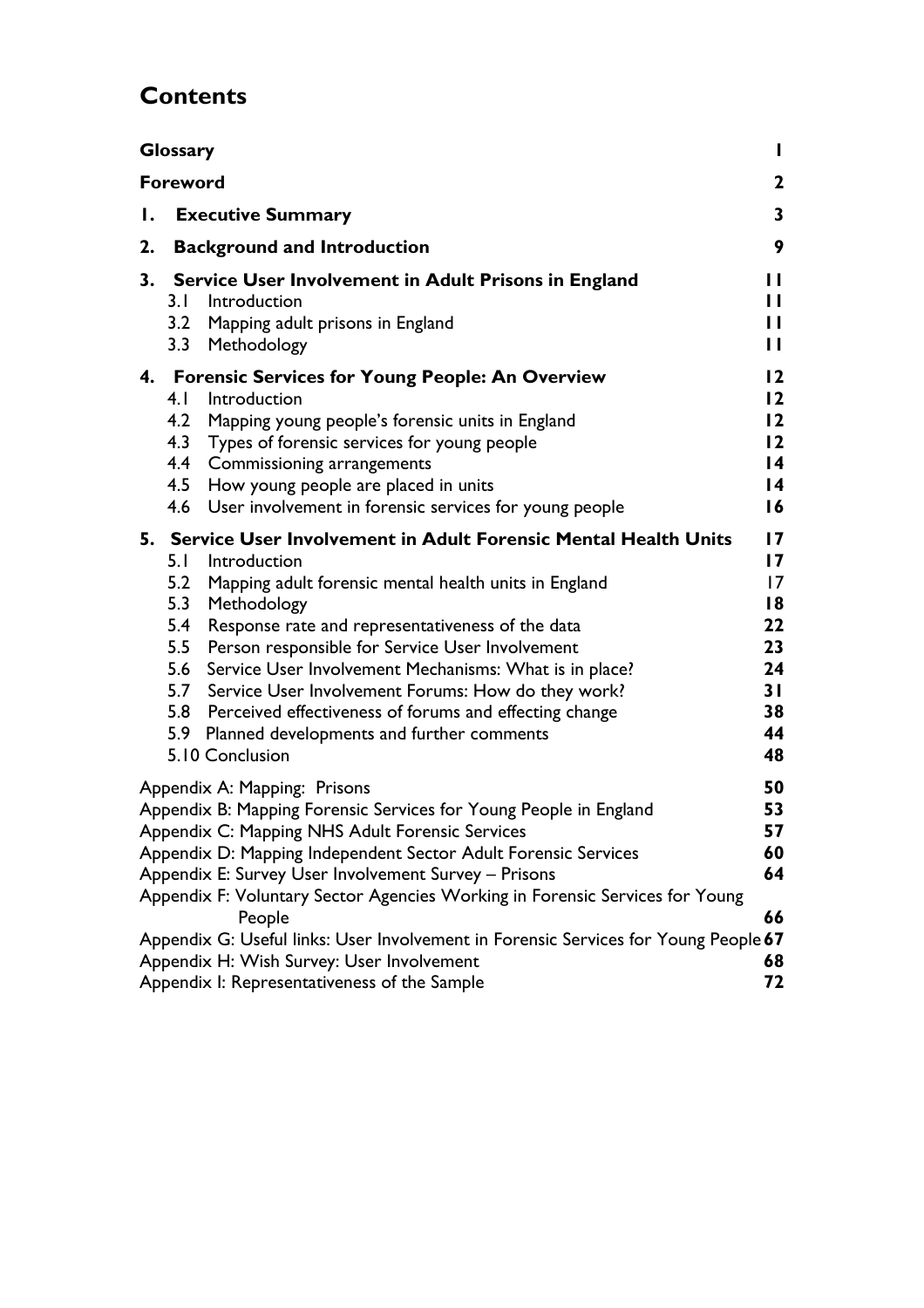# **Glossary**

| <b>CAMHS</b>    | <b>Child and Adolescent Mental Health Services</b>                 |
|-----------------|--------------------------------------------------------------------|
| CG              | <b>Clinical Governance</b>                                         |
| <b>CNM</b>      | <b>Clinical Nurse Manager</b>                                      |
| <b>CPA</b>      | Care Programme Approach                                            |
| <b>CQC</b>      | <b>Care Quality Commission</b>                                     |
| <b>CQUIN</b>    | Commissioning for Quality and Innovation                           |
| <b>CSIP</b>     | Care Services Improvement Partnership                              |
| <b>DREEM</b>    | Developing Recovery Enhancing Environments Measure                 |
| <b>FCAMHS</b>   | <b>Forensic Child and Adolescent Mental Health Services</b>        |
| <b>IMHA</b>     | <b>Independent Mental Health Advocacy</b>                          |
| <b>LGBT</b>     | Lesbian, Gay, Bisexual and Transgender                             |
| <b>MARD</b>     | Making A Real Difference                                           |
| <b>MDT</b>      | Multidisciplinary Team                                             |
| <b>MHA</b>      | <b>Mental Health Act</b>                                           |
| <b>NCG</b>      | <b>National Commissioning Group</b>                                |
| <b>NHS</b>      | <b>National Health Service</b>                                     |
| <b>NMHDU</b>    | National Mental Health Development Unit                            |
| <b>NSUN</b>     | <b>National Survivor User Network</b>                              |
| OT              | Occupational Therapist                                             |
| <b>PAG</b>      | <b>Patient Advisory Group</b>                                      |
| <b>PALS</b>     | Patient Advocacy Liaison Service                                   |
| <b>PPI</b>      | Patient and Public Involvement                                     |
| <b>QNIC</b>     | A Quality Network for Impatient Child and Adolescent Mental Health |
|                 | <b>Services</b>                                                    |
| <b>SCH</b>      | Secure Children's Home                                             |
| <b>SFMHSfYP</b> | Secure Forensic Mental Health Services for Young People            |
| <b>SMT</b>      | Senior Management Team                                             |
| <b>STC</b>      | <b>Secure Training Centre</b>                                      |
| <b>SU</b>       | <b>Service User</b>                                                |
| <b>SUI</b>      | Service User Involvement                                           |
| <b>SUIW</b>     | <b>Service User Involvement Workers</b>                            |
| <b>WRAP</b>     | <b>Wellness Recovery Action Plan</b>                               |
| YJB             | Youth Justice Board                                                |
| YOI             | <b>Young Offenders Institution</b>                                 |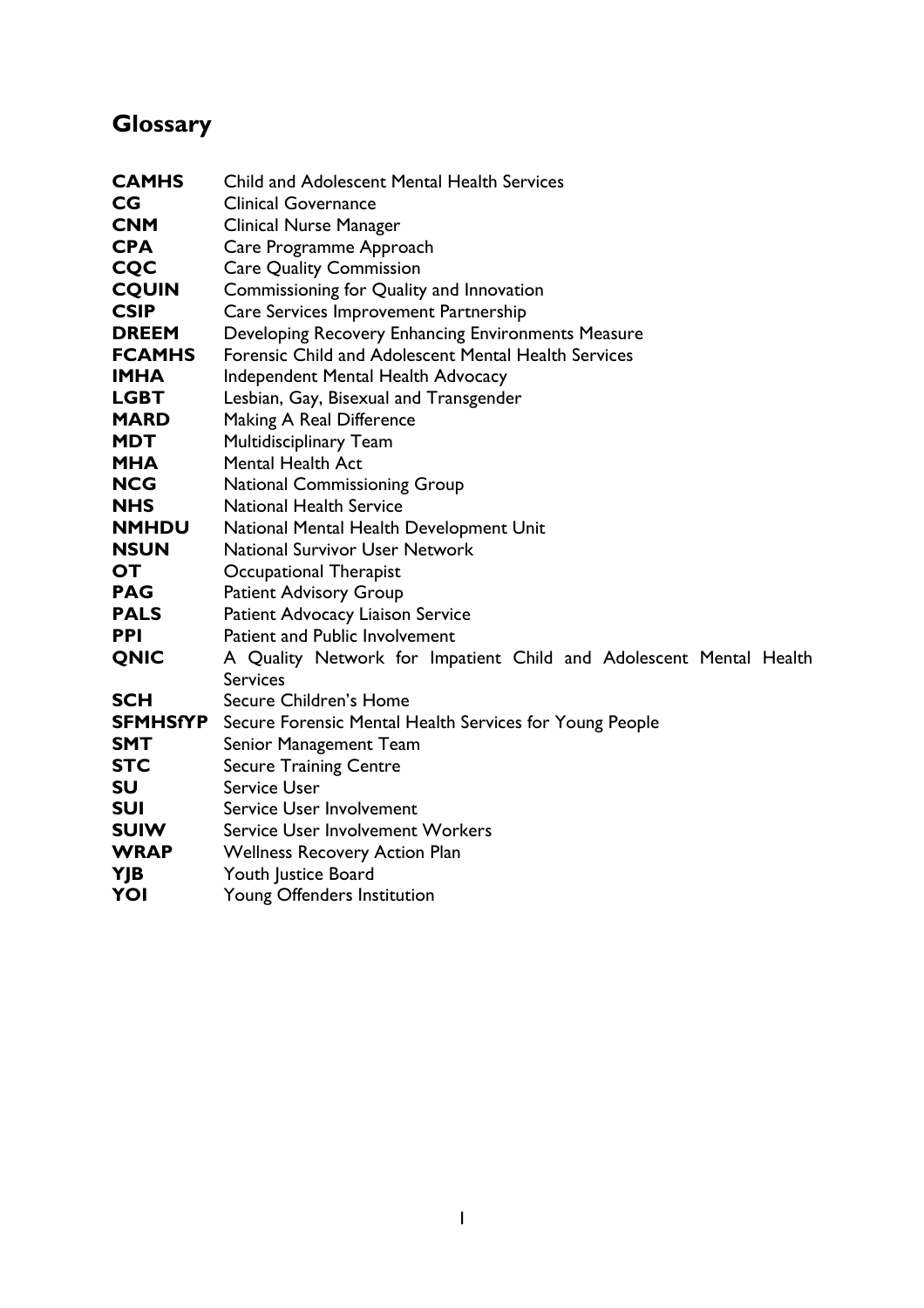# Foreword

When NSUN was being set up, we discussed at length what we wanted to achieve and how this could be done. It was also decided this would happen within a framework of principles. One of those crucial principles is that NSUN would prioritise in its work, those less well served.

We felt that a much neglected area is user involvement amongst users/survivors in forensic settings. User involvement in all its many forms is increasingly seen as vital to the running of modern responsive 'patient led' services. This 'right' has been hard fought for at many levels within mental health services and other areas like research and education. User involvement in forensic settings is also developing, and we wanted to gauge how much activity, and levels of such there are in this very controlled arena where rights of people wider than the user have to be factored in carefully and perceived risks could be barriers to involvement opportunities.

NSUN is very pleased to work with Wish on this project. Wish: A voice for women's mental health, is a small but very significant charity who have been championing the rights of female forensic service users/survivors for many years.

This is just a start. We know of some good practice in forward thinking forensic services, but not how wide spread the practice is and what it looks like. What follows is a snapshot of user involvement activity. What we intend is that this report is a start of more in-depth work to explore the possibilities of meaningful user involvement in forensic settings, to give responsibility to individuals and collectively improve service provision.

Tina Coldham NSUN Chair January 2011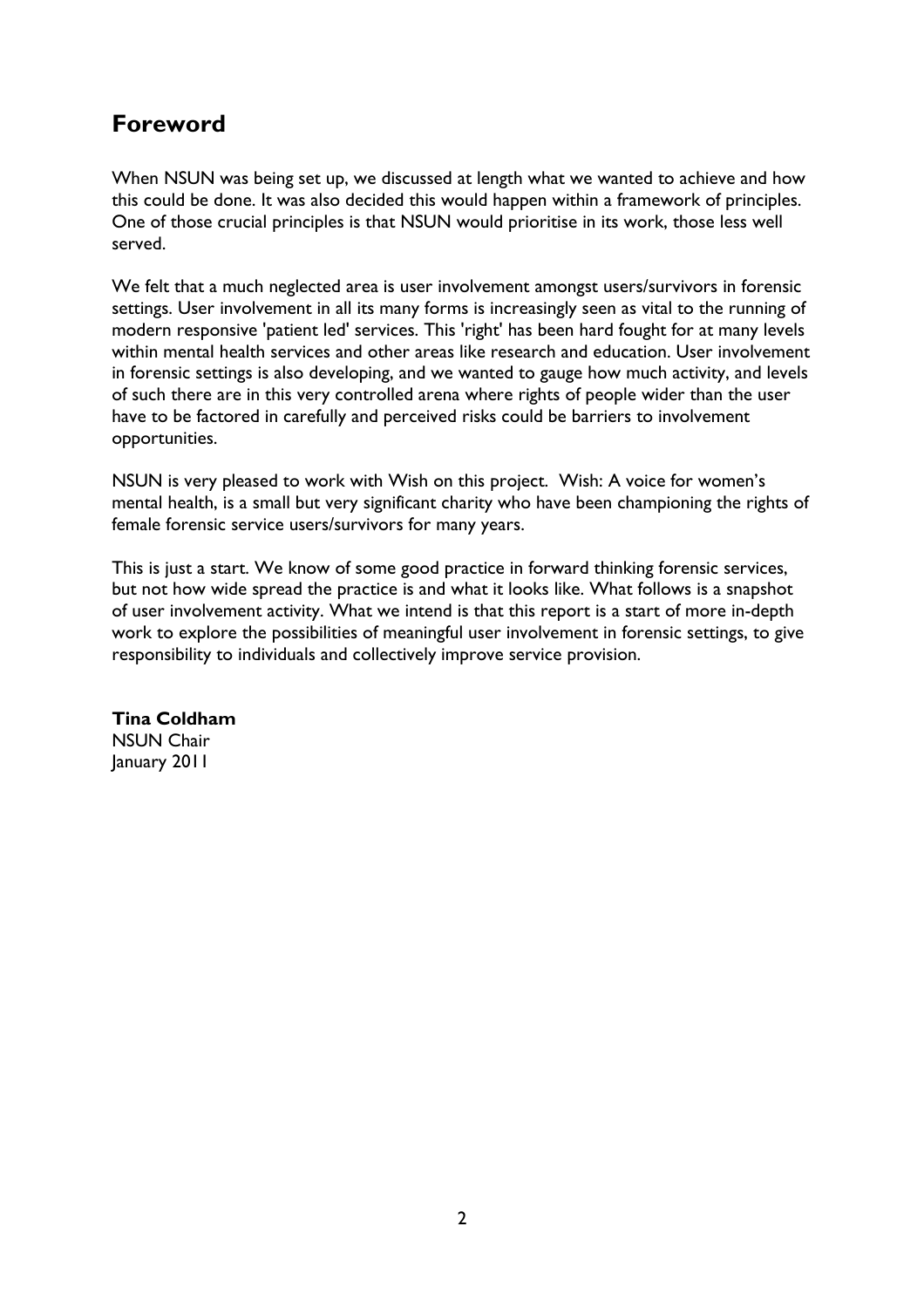# 1. Executive Summary

### 1.1 Background

Unlocking Service User Involvement in Forensic Settings underpins NSUN's principle to prioritise in its work, those served less well.

The 2001 Health and Social Care Act required all NHS organisations to engage with usersin service planning and evaluation as well as providing opportunitiesfor treatment decision-making. However it is only since the Health and Social Care Act 2008 came into force that independent healthcare providers became obliged to comply with the new Essential Guidelines for Health and Safety, including that the required standards related to service users' views and experiences being taken into account in the way the service is provided and delivered. Service user involvement is especially important in secure settings, which are so heavily influenced by risk factors and security protocols. This research is a first attempt to map provision of service user involvement in secure settings, and gain a better understanding of how service user involvement mechanisms operate and the impact that service user involvement has on both policy and practice.

## 1.2 Service user involvement in adult prisons in England

From Her Majesty's Prison Service website 131 prisons were mapped. Very little was known about service user involvement on prison settings. Every effort and means was taken to collect information by approaching prisons directly, by making a request under the Freedom of Information Act, and through the Ministerial Correspondence Unit, which has now passed the request onto the Department of Health. Still, the research was unable to gain any information. An official complaint regarding the delay and lack of response has been lodged.

# 1.3 Forensic services for young people

A comprehensive mapping of young people's forensic units in England has been completed. An overview of forensic services for young people and the organisations which work within these services to promote service user involvement is provided. There are four types of forensic services for young people up to the age of 18: Secure Children's Homes; Secure Training Centres; Young Offenders Institutions; Inpatient Forensic Child and Adolescent Mental Health Services. Each type of unit has specific remits, commissioning arrangements and criteria against which young people are placed. There are few organisations addressing service user involvement in forensic services for young people. In April 2010, there were 3,783 places for young people up to the age of 18 in custodial settings in England. 107 (3%) of these places were in establishments dedicated to girls, 2,960 (78%) in establishments dedicated to boys, and the remaining 716 (19%) are in mixed establishments.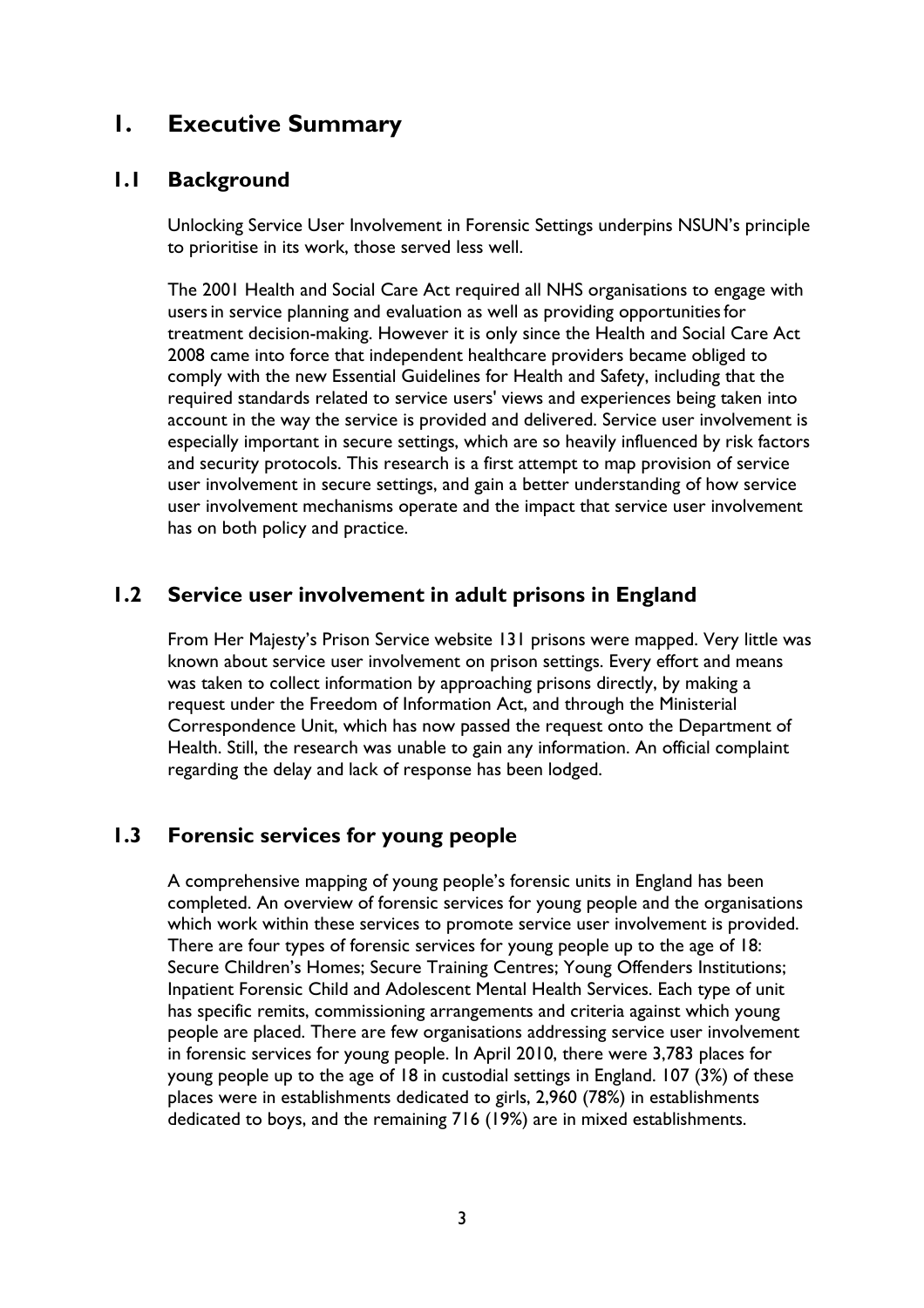# 1.4 Service user involvement in adult forensic mental health units in England

A comprehensive mapping exercise of adult's forensic mental health units was carried out using a range of sources. The total number of hospitals mapped was 154. Of this number 71 were NHS hospitals and 83 were hospitals in the Independent Sector. Seventy five hospitals responded (48.7%), with a higher response rate in the Independent Sector. Analysis was performed to assess how representative the data was. Results showed that larger hospitals are over-represented, both NHS and Independent Sector hospitals; gender mix is fairly represented; and security level is biased in favour of low and medium secure hospitals.

The data collection process was an enormous task. It took an excessive amount of time with major difficulties being encountered in identifying the person responsible for service user involvement, even by senior staff, demonstrating that service user involvement holds a relatively low profile in many of the hospitals mapped. In conclusion, service user involvement is not considered high enough priority to warrant a named individual who has responsibility for it within that organisation or setting. When a named post was given the range of those deemed responsible was wide ranging, with more post-specific responsibility within the NHS, due to its statutory responsibility.

#### Recommendation 1: All adult forensic hospitals should have a named person responsible for service user involvement, which all staff and patients at the hospital are made aware of.

Recommendation 2: Any future research relating to service user involvement should: raise the profile of the project at a senior level, within adult forensic hospital settings, and ask them to identify the appropriate person responsible for service user involvement; gain information about policies and protocols that the hospital has on service user involvement; gain information about patients' perception of service user involvement mechanisms in place.

Recommendation 3: The information gained from this mapping project should be used as a base-line of service user involvement practice in adult forensic hospitals. Funding should be sought to develop a project to improve service user involvement in adult forensic settings, sharing good practice and supporting mechanisms to be more effective. The research should be repeated to measure changed practice in service user involvement.

Recommendation 4: All forensic hospitals should have a specific hospital based post or part post designated as service user involvement lead, with clear responsibilities.

### 1.5 Service user involvement mechanisms: What is in place?

The most common type of forum in place is the Community Meeting (96%), followed by the Patient's Council (47%). A lower proportion of eligible hospitals have either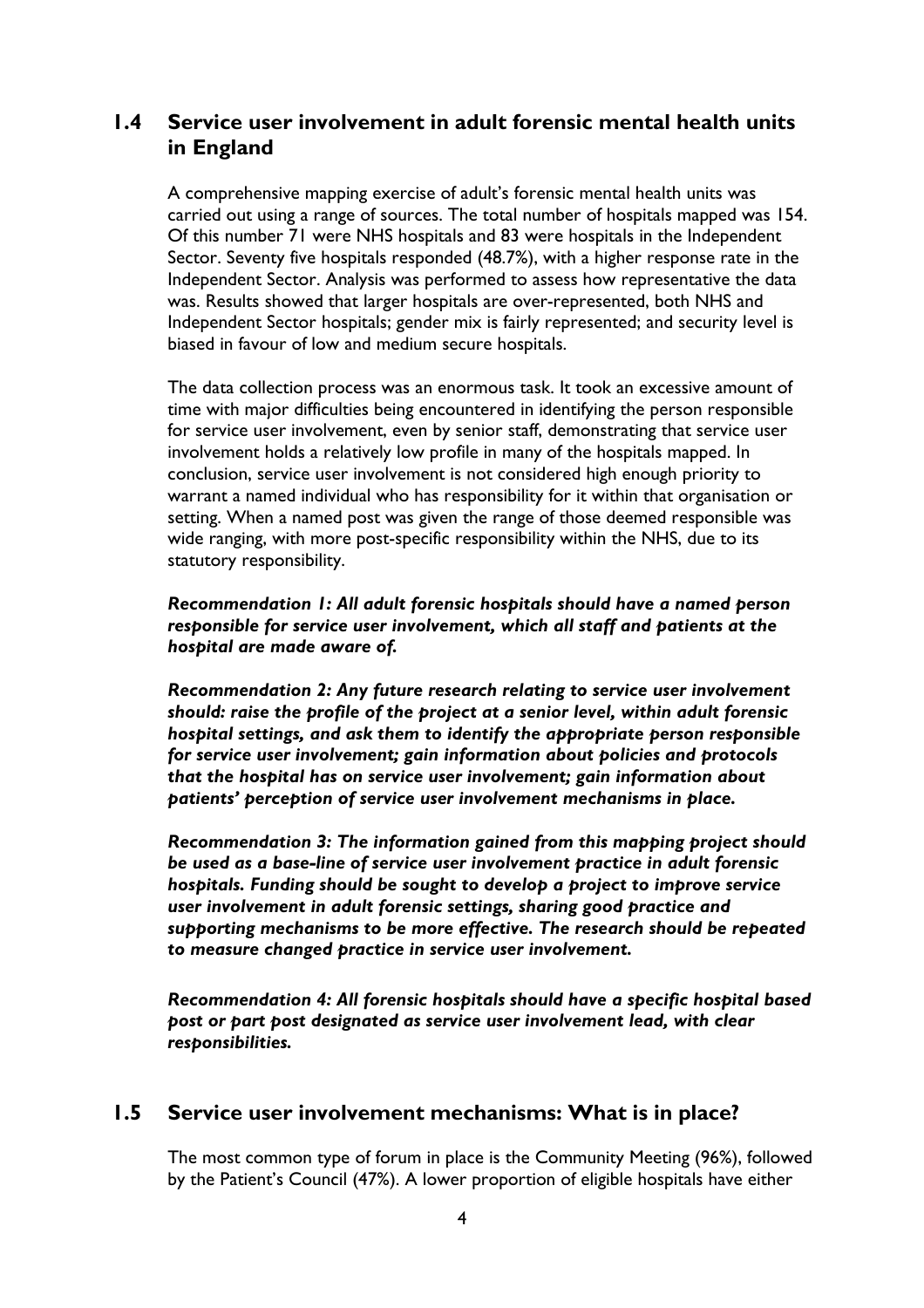Men's (38%) or Women's (17%) Forums in place. There are a similar number of hospitals having an Independent Service User Involvement Worker (47%) and an In House Service User Involvement Worker (51%).

In both the Community Meetings and the Patients' Council there is a very high rate of formal feedback provided; 89% and 92% respectively. The Men's Forums have a relatively high percentage with formal feedback in place at 74% of hospitals, however it is the Women's Forum that has the lowest percentage of formal feedback with just 37%.

Community Meetings are traditionally ward based meetings, more or less universally used with 96% of hospitals having these in place. Patients' Councils are designed to bring different sectors of the hospital together, and there were a lower proportion of these in place (47%); although in smaller hospitals, to which there is a bias, there may be less need for a Patients' Council, as Community Meetings could have a wider remit.

In four mixed gender hospitals where there was a Men's Forum there was no parallel Women's Forum; in addition only 17% of hospitals which had women service users had a Women's Forum in place, despite the fact that it is acknowledged that in mixed gender environments women do not have as strong a voice as men.

In relation to Service User Involvement Workers (SUIW), the majority of hospitals stated that the Independent SUIW role was carried out by the advocate. It should be acknowledged that it may be difficult for an advocate, whose input is time-pressured within limited hours, to have a full role in supporting a collective voice.

With regards to the specific In-house SUIW role the information given was not conclusive. There were 8 hospitals which said that they had a specific In-house SUIW in post. 7 of these were in NHS hospitals, although the information gained in relation to staff member responsibility for service user involvement indicated that there were 17 NHS hospitals with a designated person responsible for service user involvement, possibly differentiating between senior management and front line responsibility. In addition 5 hospitals named advocates, who are in fact independent from the hospital, as the In-house SUIW. The remainder was a mix of MDT staff team members, with the exception of 2 hospitals who stated that patients carried out his role.

#### Recommendation 5: A definition should be developed for each type of forum so that there is a common understanding of the remit and function of each forum, and clarity for both staff and service users.

Recommendation 6: Involvement should be developed in quality assurance processes designed to ensure that standards of care are maintained and improved and that the service is accountable to those it serves, with reference to existing guidelines and policy such as MARD (Making A Real Difference) 2006 guidance, recommendations and minimum standards on good practice with respect to the process of involvement. These outline the overarching corporate commitments to involvement.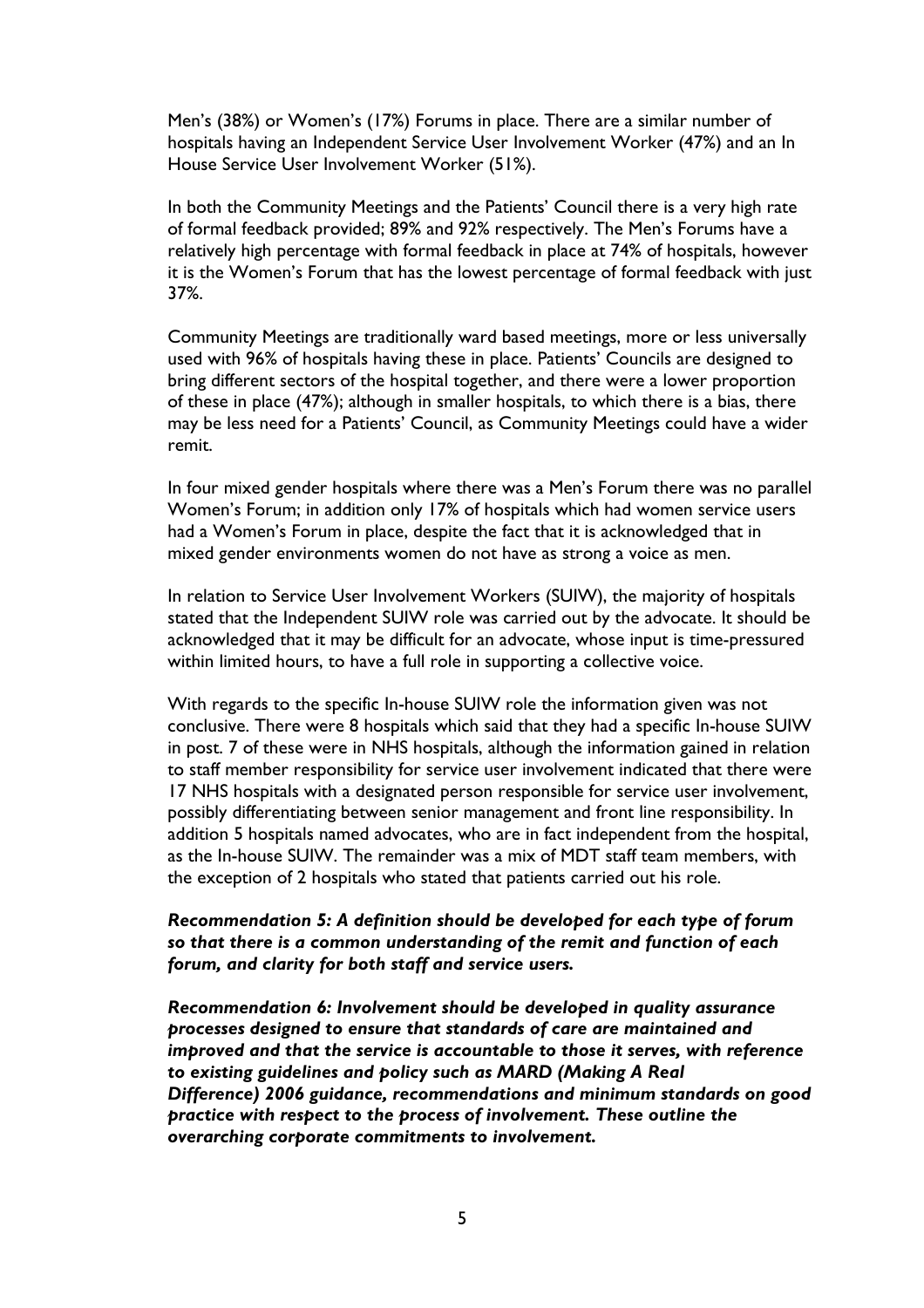Recommendation 7: There is a need to develop good practice guidelines in relation to the involvement of individual service users at different levels of the service user pathway.

Recommendation 8: Men's and Women's Forums should run in tandem within forensic hospital settings, not only because there may be different issues to be raised, but also because women can find it difficult to speak up in mixed gender groups.

Recommendation 9: There should be a named senior manager responsible for service user involvement, as well as a named staff member on the front line who can support the development and implementation of service user involvement within each setting.

Recommendation 10: If advocates are to have a meaningful role in independent service user involvement work this should be clearly stated and funded, with a job description developed, which is separate from individual advocacy work.

Recommendation 11: Information about identified good practice in service user involvement in forensic settings should be researched and collated to make available on the NSUN web site, for example: My Future Plan; The Essen Climate Evaluation Scheme - Assessing the social climate of forensic psychiatric wards; The SEED project.

# 1.6 Service User Involvement Forums: How do they work?

The degree of formal feedback is an area of concern, due to its vital importance in terms of successfully involving service users, and it is unacceptable that hospitals operate service user mechanisms which exclude service users. There is an extremely low level of formal feedback in Women's Forums (37%) and even though there is a much higher rate of formal feedback to service users in the other three forums, at 72%, 89% and 92%, it still means that 8-28% of forums are providing no formal feedback whatsoever.

In terms of the frequency of meeting of the various forums, there is little consistency, with the exception of Patients' Councils, all of which meet monthly. Community Meetings tend to meet more frequently with the majority (77%) meeting weekly or more. The majority of both Women's and Men's Forums meet less than once per week.

In terms of information routes into the hospital from the forums, all forums seem to have good routes to senior management within the hospital. However it can not be certain to what degree it is for information only and to what extent it spearheads service user driven change agendas, as part of the governance feedback loop. The number of routes into the hospital varies between 0 and 6 routes. Taking into account all the forums 8% had no route into the hospital, primarily from the Patients' Council, which seems a contradiction in terms, and would prevent the forum having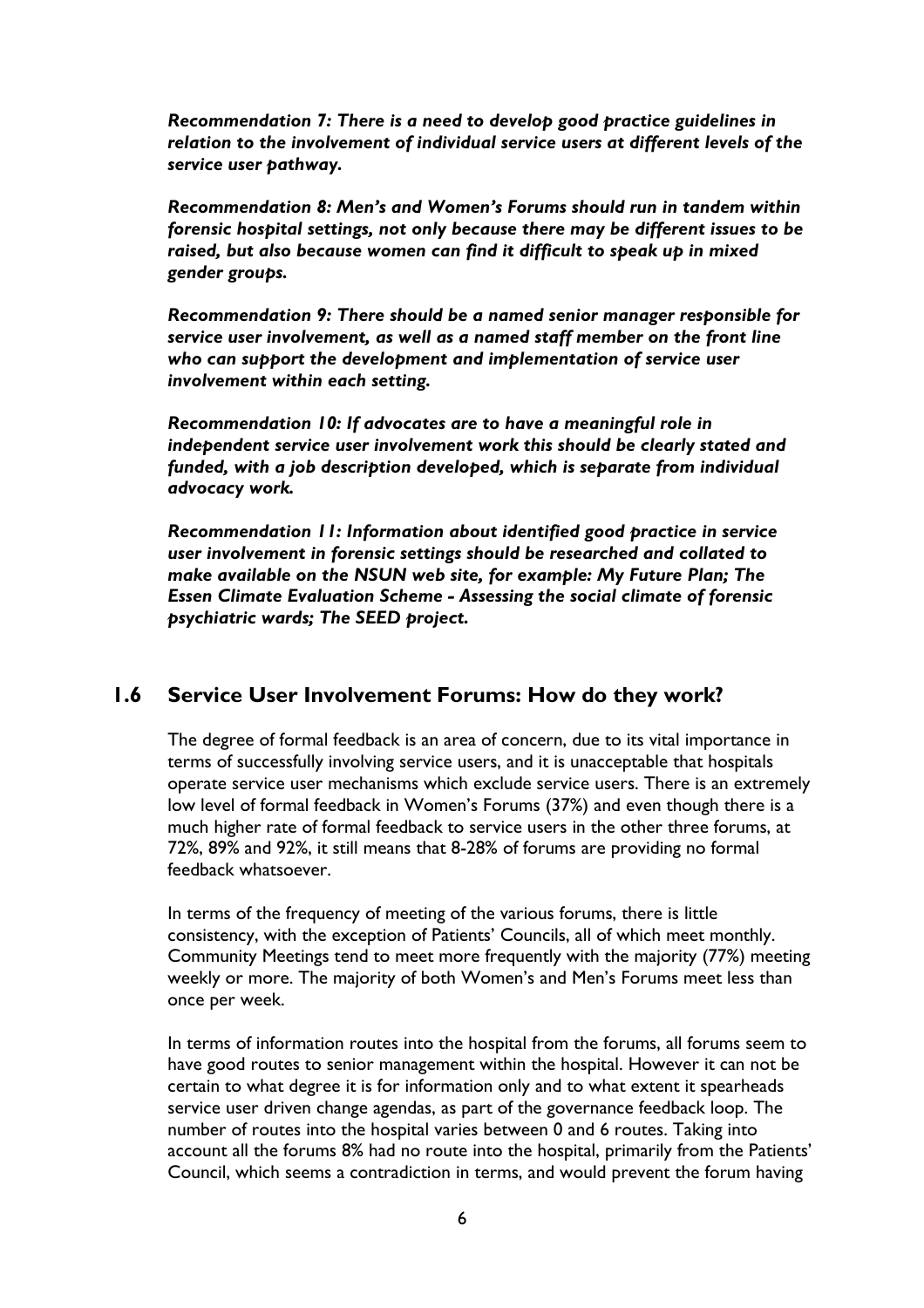meaningful input and influencing decision making at SMT level; 46% had one route in, 27% had 2 routes in, 11% had 3 routes in, and 5% of forums had more that 3 routes in.

Regarding information from the forums to service users this varies considerably; only about 25% of both Community Meetings and Patients' Councils profile patients as a route out for information, with Women's Forums being 16% and Men's Forums 45%. Possibly, having given information about formal feedback to service users previously, it was assumed that this question related only to staff by many; although by including service users in the context of routes into the hospital it places them as more equal stakeholders.

Recommendation 12: All service user mechanisms and forums should have formal feedback mechanisms in place to service users, as equal stakeholders, which clearly communicate what has been discussed, what issues are being addressed and what the progress and outcomes are on an ongoing basis.

Recommendation 13: Information from all service user mechanisms and forums should have a direct route to appropriate management, decision making and policy groups.

# 1.7 Perceived effectiveness of forums and effecting change

In relation to perceived effectiveness of forums, respondents rated effectiveness as above average, with 3 of the 4 forums peaking at a rating of 4. This is obviously a subjective assessment; there is no indication that there was any objective measure of effectiveness, and in this research there was no way of measuring the impact of the forums from the service user's perspective, which has to be seen as a shortcoming. In addition there was no indication that service users views were gained in relation to the effectiveness of forums.

Many of the areas mentioned relate more to day to day issues, rather than change at a more strategic level, which are no less important but will be more open to change and less fundamental. Examples relating to issues around liberties were few, for example the right to smoke.

When examining the areas where there had been a positive outcome in effecting change, throughout the forums the same themes recurred: smoking, activities, menu changes, and environmental changes; mainly ward based and more immediate issues. Even though the forums may have different remits and the potential to scope different areas, the reality seems to be that they operate very much at the same level; in the main addressing the more immediate issues. However it is also evident that more substantive areas of policy are being addressed, for example: CPAs; additional staff being employed; development of policy, procedures and communication channels.

#### Recommendation 14: Hospital units should have in place an objective measure of the impact of service user involvement mechanisms.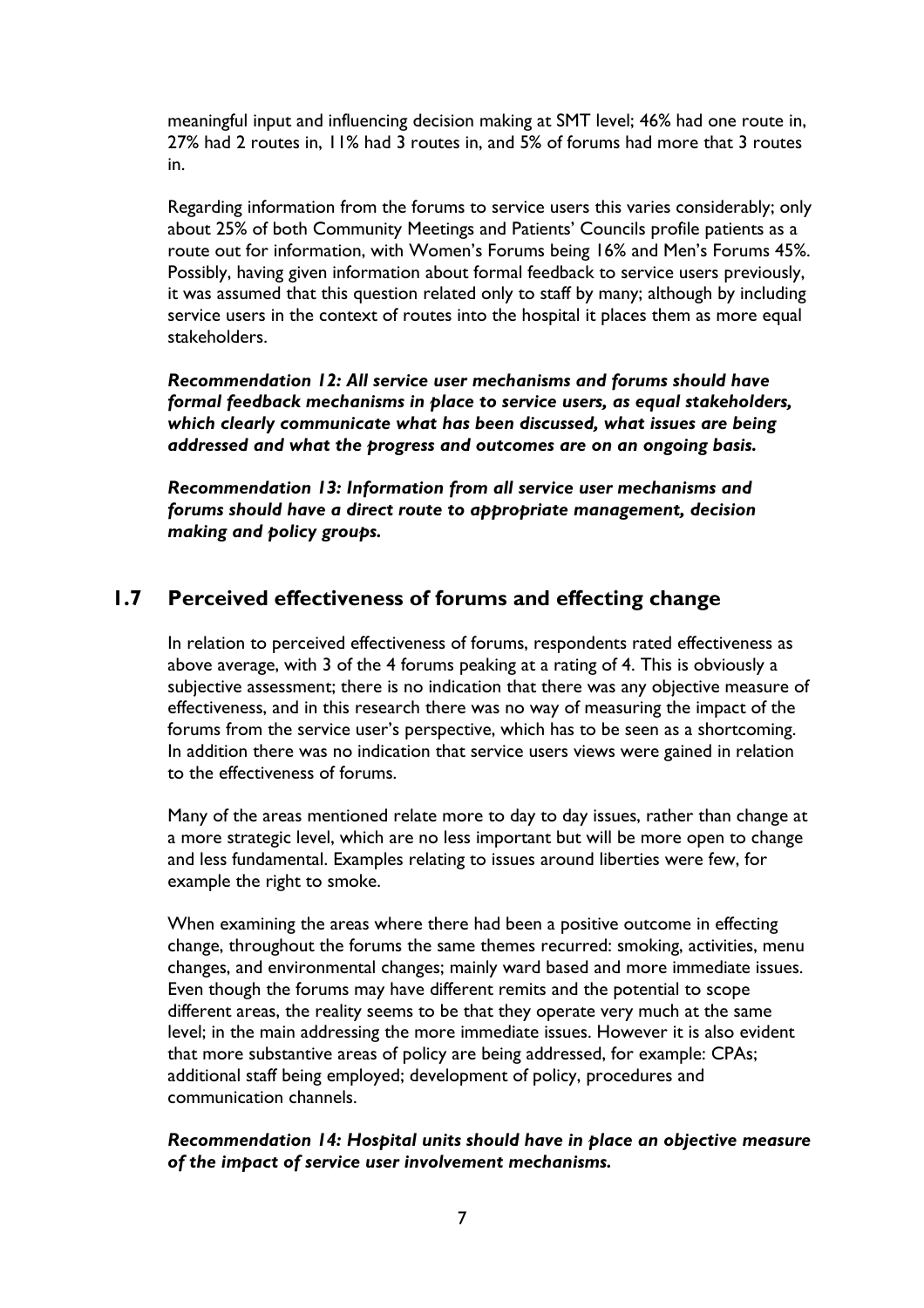Recommendation 15: Service users should be formally consulted, to gain their views about the impact of the service user involvement mechanism and forums which are in place.

Recommendation 16: There should be written information for service users about the potential scope of the mechanisms and forums available. Also, training should be made available to all service users so that the effectiveness of the mechanisms in place can be maximised.

#### 1.8 Planned developments and further comments

Hospitals profiled what they regard as good practice and demonstrated their commitment to service user involvement, profiling: feedback and the importance of communication; input into regional forums; annual survey - which is acted upon; links with Clinical Governance; addressing person-centred care planning and commitment to better CPA practice; different models of service, for example, Forensic Recovery Model; policy development and service user development; use of a range of service user orientated mechanisms: Essen Climate Evaluation Scheme, DREEM questionnaire, My Future Plan, the WRAP tool. The examples of initiatives and developments are impressive and indicate that there is much activity in relation to future plans regarding service user involvement.

Recommendation 17: The research should capitalise on the information given in this section to develop case studies of those hospital units which have been addressing or are in the process of driving forward a service user agenda; to gain information to disseminate to all hospitals and provide support based on others experience; to include both staff and service users.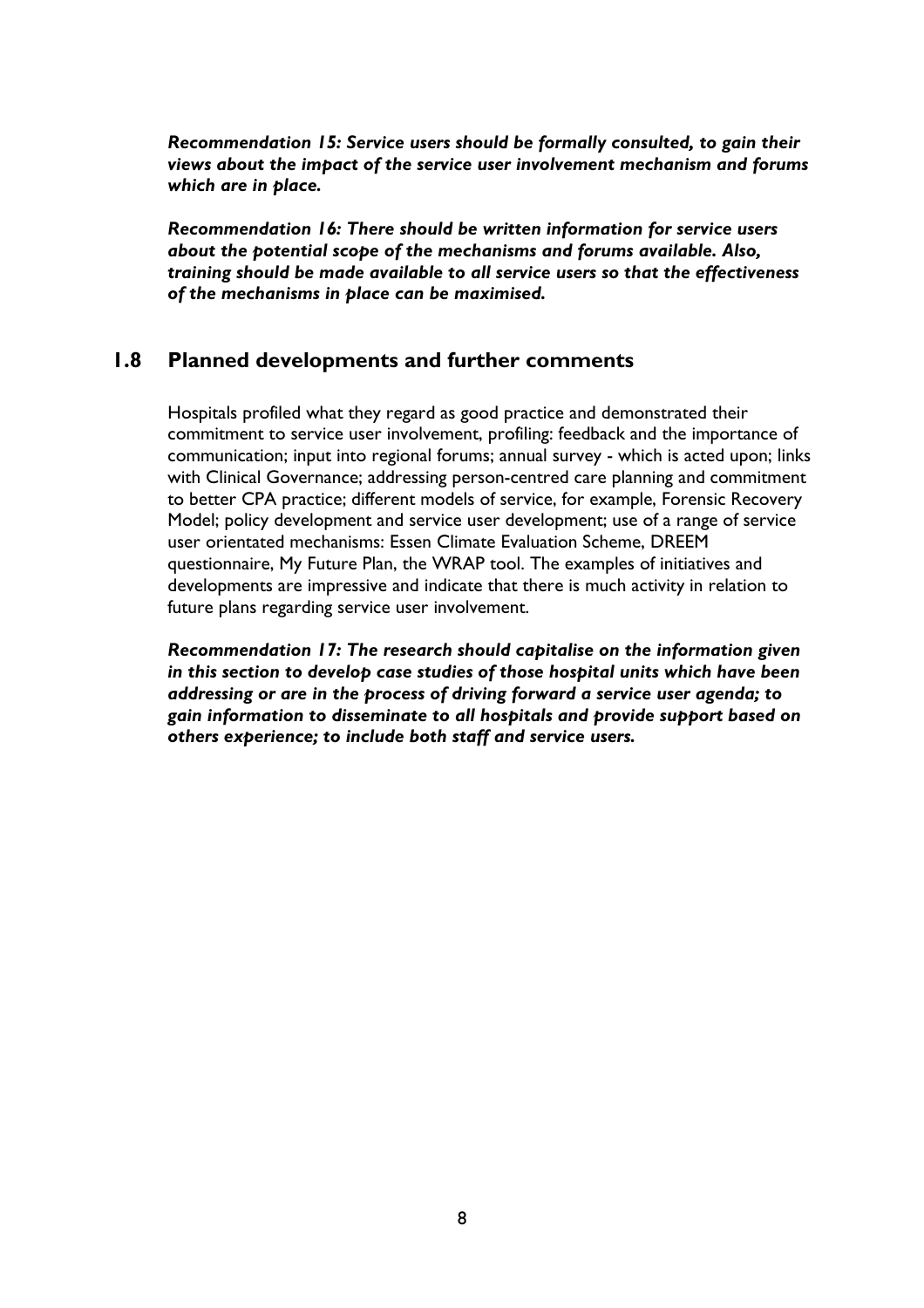# 2. Background and Introduction

The 2001 Health and Social Care Act required all NHS organisations to engage with usersin service planning and evaluation as well as providing opportunitiesfor treatment decision-making, and stated it is there to "strengthen the way the public and patients are involved in the way the NHS works"'. The 2002 NHS Reform and Healthcare Professionals Act, and 2003 Social Care (Community Health Standards) Act are just some of the policies that help to champion user involvement in health care. Several major pieces of legislation have made service user involvement in UK health and social services a statutory duty. These include: the National Health Service and Community Care Act 1990 and the Community Care (Direct Payments) Act 1996. The recent White Paper: Equity and Excellence: Liberating the NHS proposes to put patients and public at the heart of healthcare.

Since October 2010 both NHS and independent hospitals have had to comply with the new Essential Guidelines for Health and Safety. This includes the requirement that hospitals in both sectors ensure "service users are enabled to make, or participate in making, decisions relating to their care or treatment". The guideline goes on to set out the assessed outcome that service users in all hospitals are encouraged to express their views and these views should be accommodated as far as appropriate or reasonably practicable. This has built upon previous requirements that applied to independent, as well as NHS, hospitals.

Service user involvement is especially important in secure settings, which are so heavily influenced by risk factors and security protocols.

Although there has been a growing trend to develop more robust service user involvement mechanisms, as there has been no formal research of service user involvement in either adult forensic hospital settings or within the prison service, little is known about the mechanisms in place in secure settings, how mechanisms operate, or the impact that service user involvement has on policy or practice.

This research is a first attempt to map provision of service user involvement in secure settings, recognising that it is imperative to ensure that both adults and young people in secure settings are supported and enabled to have a collective voice that is a meaningful part of the process of both impacting on service provision on a day to day basis and being enshrined in Clinical Governance. The aims of the research were:

- i) To map all adult forensic hospital units and prisons in England, and forensic services for young people in England, as a framework for the research
- ii) To find out what mechanisms are in place for service user involvement in secure settings, both adult forensic hospital units and prisons in England
- iii) To gain information about the value of different service user involvement mechanisms in place in adult forensic hospital units and prisons in England, and how they impact on Clinical Governance, policy and practice
- iv) To carry out initial research in relation to forensic services for young people, in order to identify whether a previous mapping of user involvement in these settings has taken place, and to identify key contacts in these settings to enable future mapping.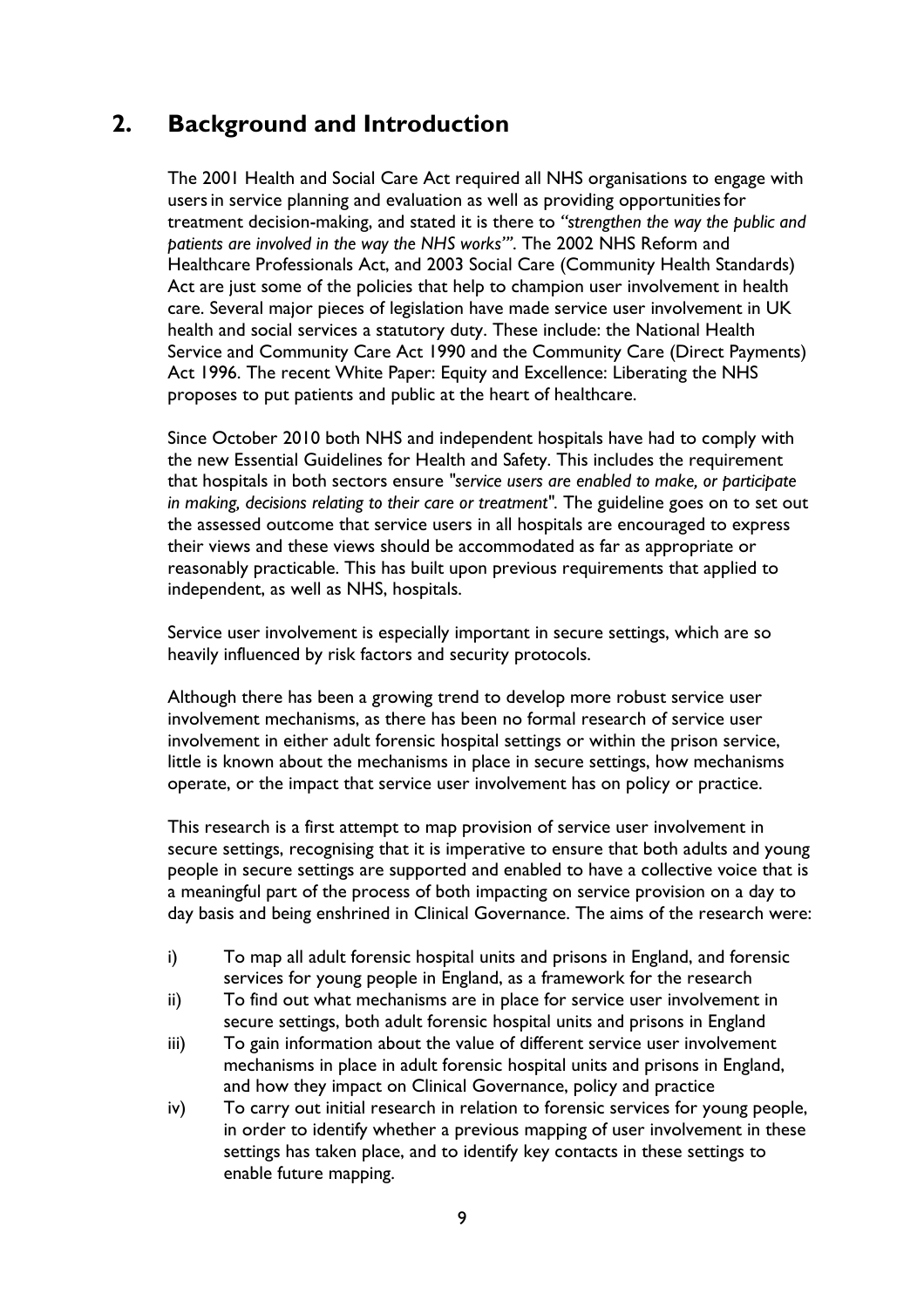The report will be presented in the context of the three settings as stand alone sections

- Prisons
- Forensic services for young people
- Adult Forensic Units

The mapping information has been divided into:

- Prisons **Appendix A**
- Forensic services for young people **Appendix B** 
	-
- NHS forensic hospitals **Appendix C**<br>• Independent forensic hospitals **Appendix D**  $\bullet$  Independent forensic hospitals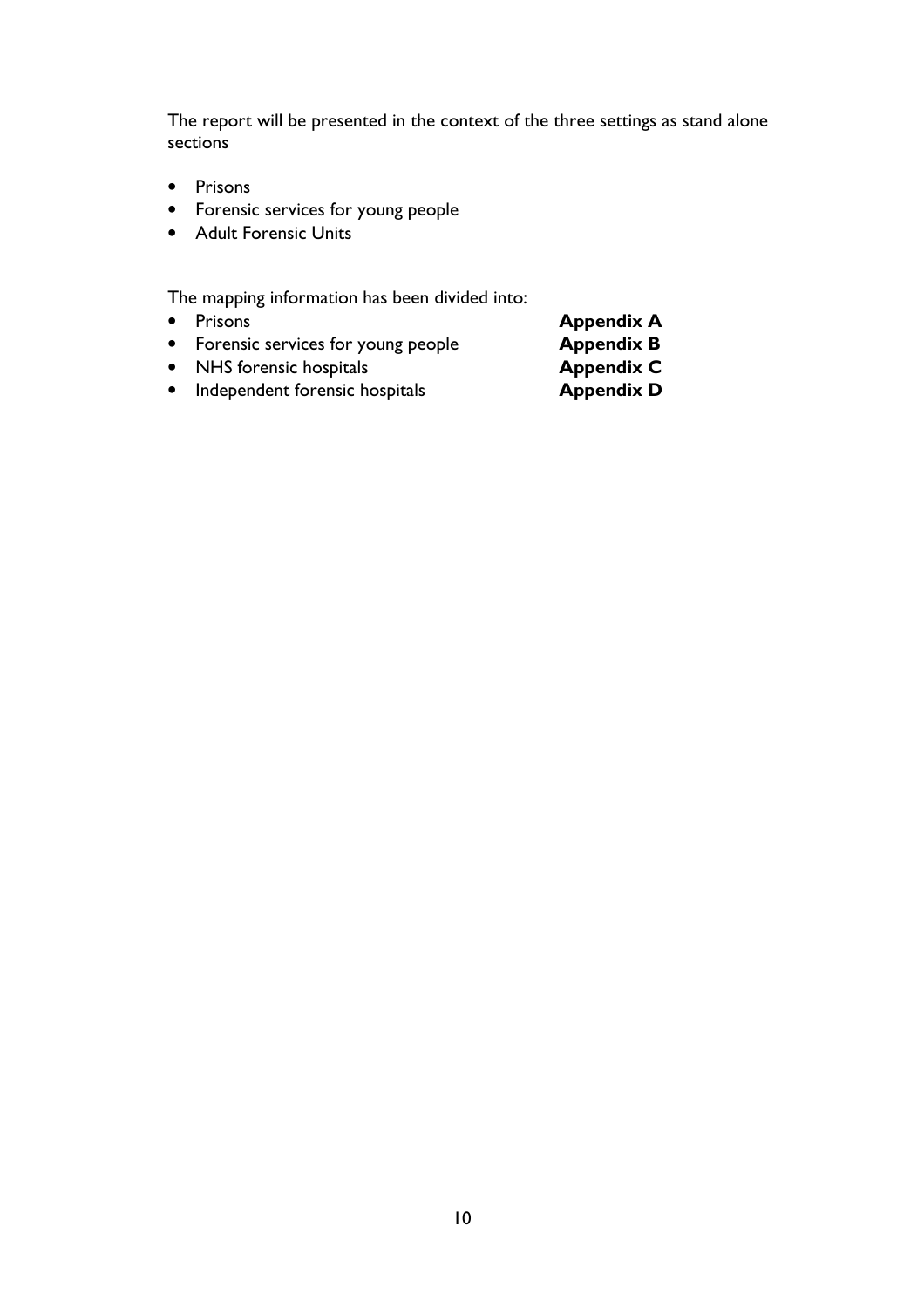# 3. Service User Involvement in Adult Prisons in England

# 3.1 Introduction

At the time of writing we know very little about user involvement in prison settings. What we know in ordinary mental health services is that user involvement ranges from innovative, life and system changing to poor or non-existent. There are some good examples of user involvement starting to happen in forensic mental health settings, and this report hoped to access information regarding any user involvement activities found in prison settings too.

We know that there is in-reach psychiatric care provision from mainstream mental health services for prisoners, and also some in-reach work from various community groups on issues that concern them. What is little understood is any systematic approach to user involvement of any kind in prisons. The minimum that could be hoped for would be around involvement in a person's own care within this restricted environment.

# 3.2 Mapping adult prisons in England

The information about adult prisons in England was obtained via a list published by Her Majesty's Prison Service on their website, located at http://www.hmprisonservice.gov.uk/assets/documents/10004747prisonlist\_may\_09.doc 131 prisons were mapped (Appendix A)

# 3.3 Methodology

As little is known about service user involvement in prison settings a broad data collection tool was developed Appendix E, which aimed to identify which mechanisms were in place and gain qualitative information about how they functioned and perceived effectiveness.

On making telephone contact with the prisons, and trying to identify the appropriate person, it was made clear that the prisons were unwilling to give information on an individual basis. All indicated that a response would have to be sought through the Ministry of Justice via a Freedom of Information request. Despite numerous communications there has been no satisfactory response, and it has recently been learned that the request has been passed on to the Ministerial Correspondence Unit. A response has still not been forthcoming, and it has not been possible to collect information about service user involvement in prison settings. The Ministry of Justice is investigating this unacceptable delay in responding, and a formal complaint will be made. There is still a need to take this forward, and NSUN is considering how this can be achieved.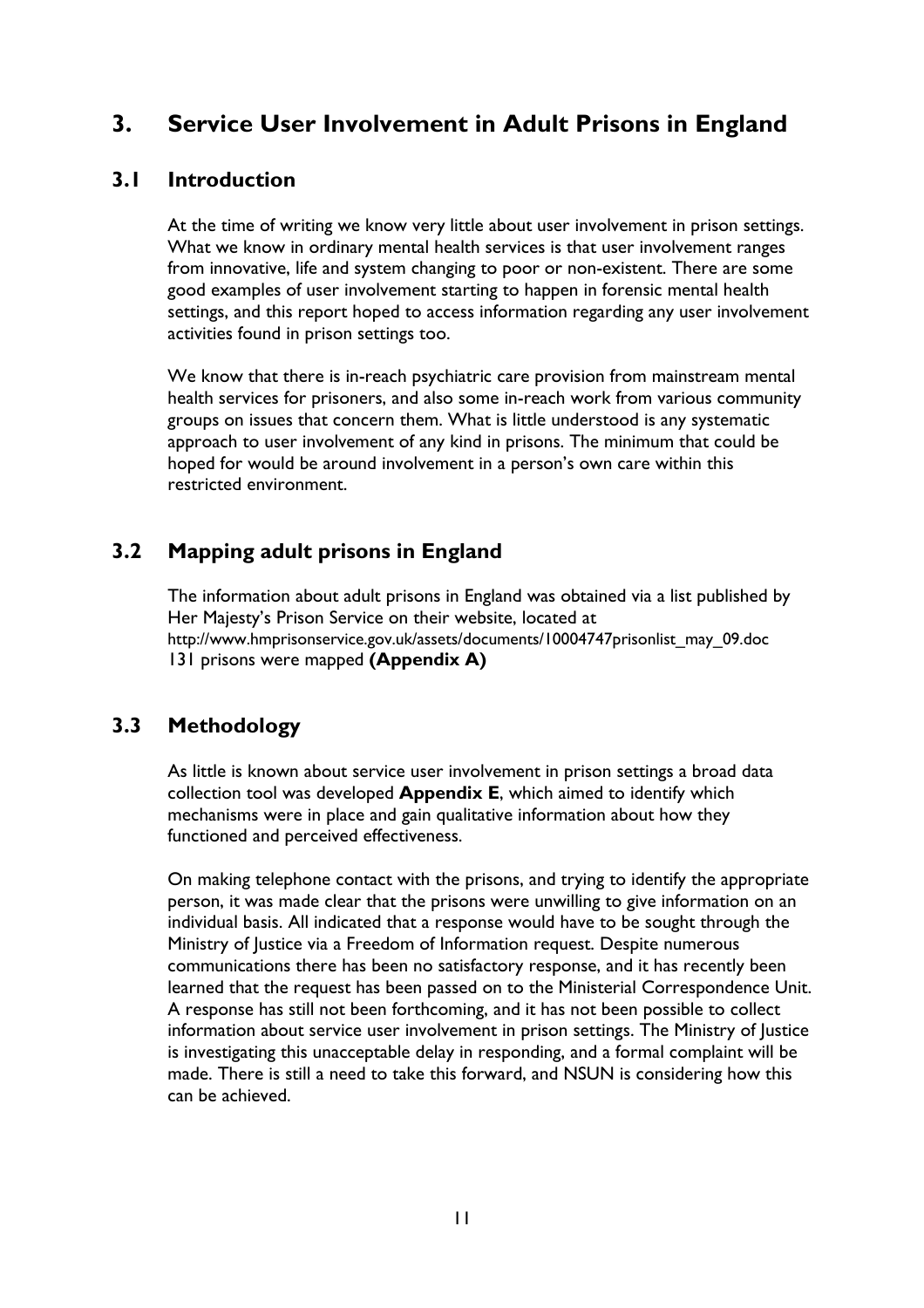# 4. Forensic Services for Young People: An Overview

# 4.1 Introduction

As part of the mapping of user involvement in forensic services, Wish was asked to do some preliminary research into forensic services for young people, with the intention that this information would be passed onto another organisation commissioned to research user involvement in Child and Adolescent Mental Health Services. This part of the report provides an overview of forensic services for young people currently in existence, and of the organisations who work within these services to promote user involvement.

# 4.2 Mapping young people's forensic units in England

- Details of Young Offenders Institutions were obtained a list published by Her Majesty's Prison Service on their website: http://www.hmprisonservice.gov.uk/assets/documents/10004747prisonlist\_may\_09.doc
- The websites of individual prisons designated as YOIs were then visited to find out if they were for juveniles (15-18 years old), young adults (18-21 years old) or both. YOIs for juveniles, or for juveniles and young adults, were included in the database.
- Details of Secure Training Centres were obtained via the Youth Justice Board website: http://www.yjb.gov.uk/engb/yjs/Custody/SecureEstateContactDetails/STCContact Details/default.htm
- Details of Secure Children's Homes were obtained via the Secure Accommodation Network's service directory, located at: http://www.secureaccommodation.org.uk/unitdirectory.htm
- Details of inpatient Forensic Child and Adolescent Mental Health Services were obtained via the search facility on the website for the Quality Network for Inpatient CAMHS (QNIC): http://www.rcpsych.ac.uk/quality/quality,accreditationaudit/qnic/camhsdirectory.aspx, and results narrowed down by using "forensic" and "secure" as keywords.

# 4.3 Types of forensic services for young people

There are four types of forensic services for young people up to the age of 18. They are:

- Secure Children's Homes (SCH)
- Secure Training Centres (SCT)
- Young Offenders Institutions (YOI)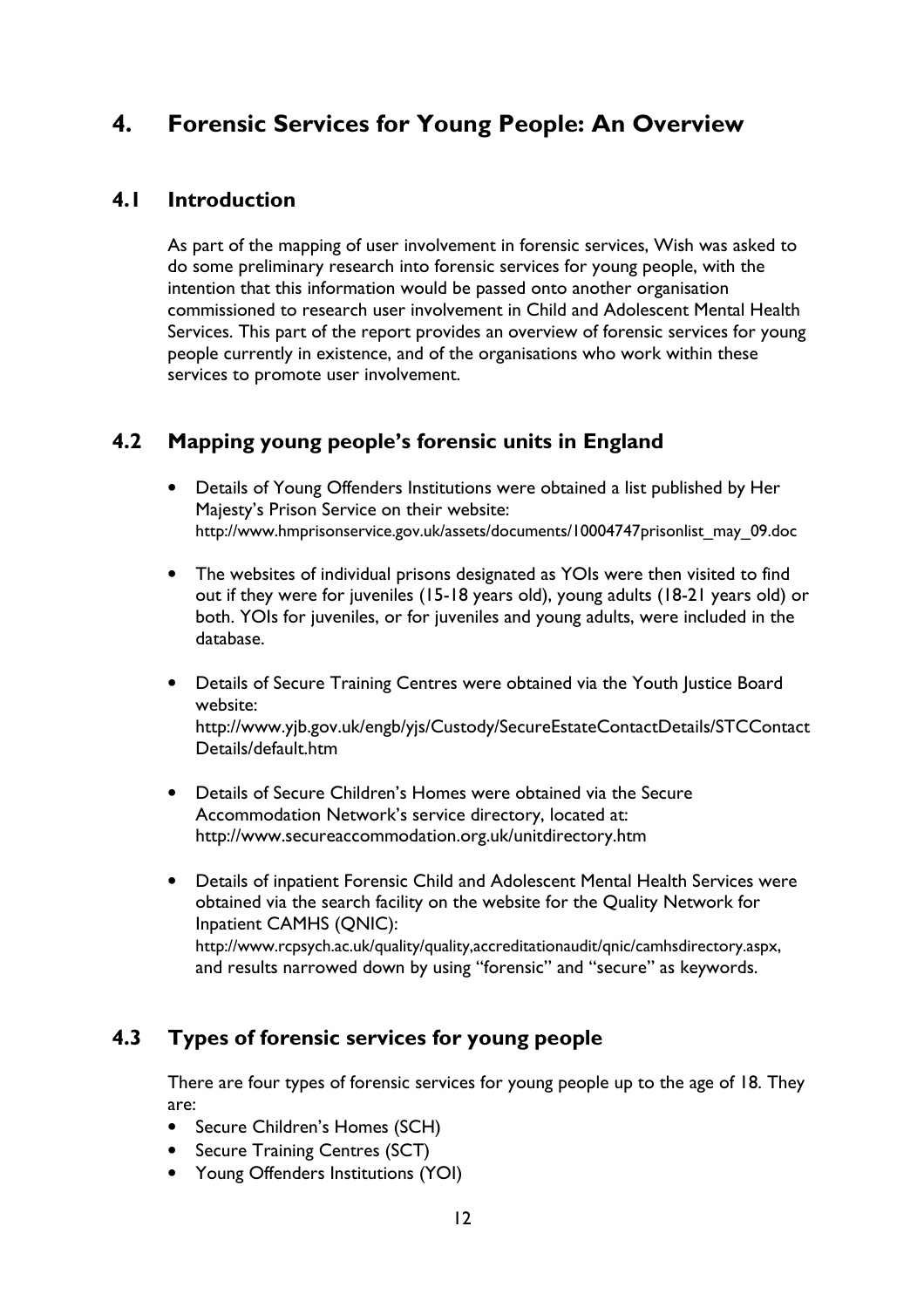• Inpatient Forensic Child and Adolescent Mental Health Services (FCAMHS)

As of April 2010, there were 3,783 places for young people up to the age of 18 in custodial settings in England. 107 (3%) of these places were in establishments dedicated to girls, 2,960 (78%) in establishments dedicated to boys, and the remaining 716 (19%) are in mixed establishments.

#### 4.3.1 Secure Children's Homes

There are 12 Secure Children's Homes in England with places commissioned by the Youth Justice Board. There are a further five units that are "welfare only", meaning that young people are placed there under Section 25 of the Children Act 1989 because they are at risk of harm, or of absconding from Local Authority care. Several Secure Children's Homes have a mix of beds commissioned by the Youth Justice Board and welfare placements. They are mostly run by Local Authority social services departments, apart from two which are run by private contractors in partnership with the Local Authority.

Secure Children's homes are mostly small units, and range in size from 6 beds to 40 beds. There is a high ratio of staff to young people. They are generally used to accommodate young offenders of either gender aged 12-14, girls up to the age of 16 and boys aged 15-16 who are assessed as being vulnerable.

#### 4.3.2 Secure Training Centres

There are four secure training centres in England, all run by private contractors. They house vulnerable young offenders up to the age of 17 who have been sentenced to custody or remanded to secure accommodation. STCs are smaller in size than Young Offenders Institutions and have a higher ratio of staff to young people, although not as high as in a Secure Children's Home. They provide a structured education-focused regime and programmes to address the young person's offending behaviour.

#### 4.3.3 Young Offenders Institutions

There are 15 Young Offenders Institutions in England with places for juvenile prisoners aged 15-18. Four of these are small units for young women aged 17 that are on the same site as adult women's prisons. YOIs have a lower staff to young person ratio than Secure Training Centres and are also much larger. Consequently, they are not considered suitable for vulnerable young people with, for example, mental health needs or substance misuse issues.

Somewhat confusingly, a Young Offenders Institution can have units for "young offenders" aged 18-21, "juveniles" aged 15-18, or both. For the purposes of this research, YOIs with places for juveniles only or juveniles and young offenders have been included in the mapping of young people's services, and all YOIs with places for young offenders aged 18-21 have been included in the mapping of adult services. This will lead to a certain amount of duplication.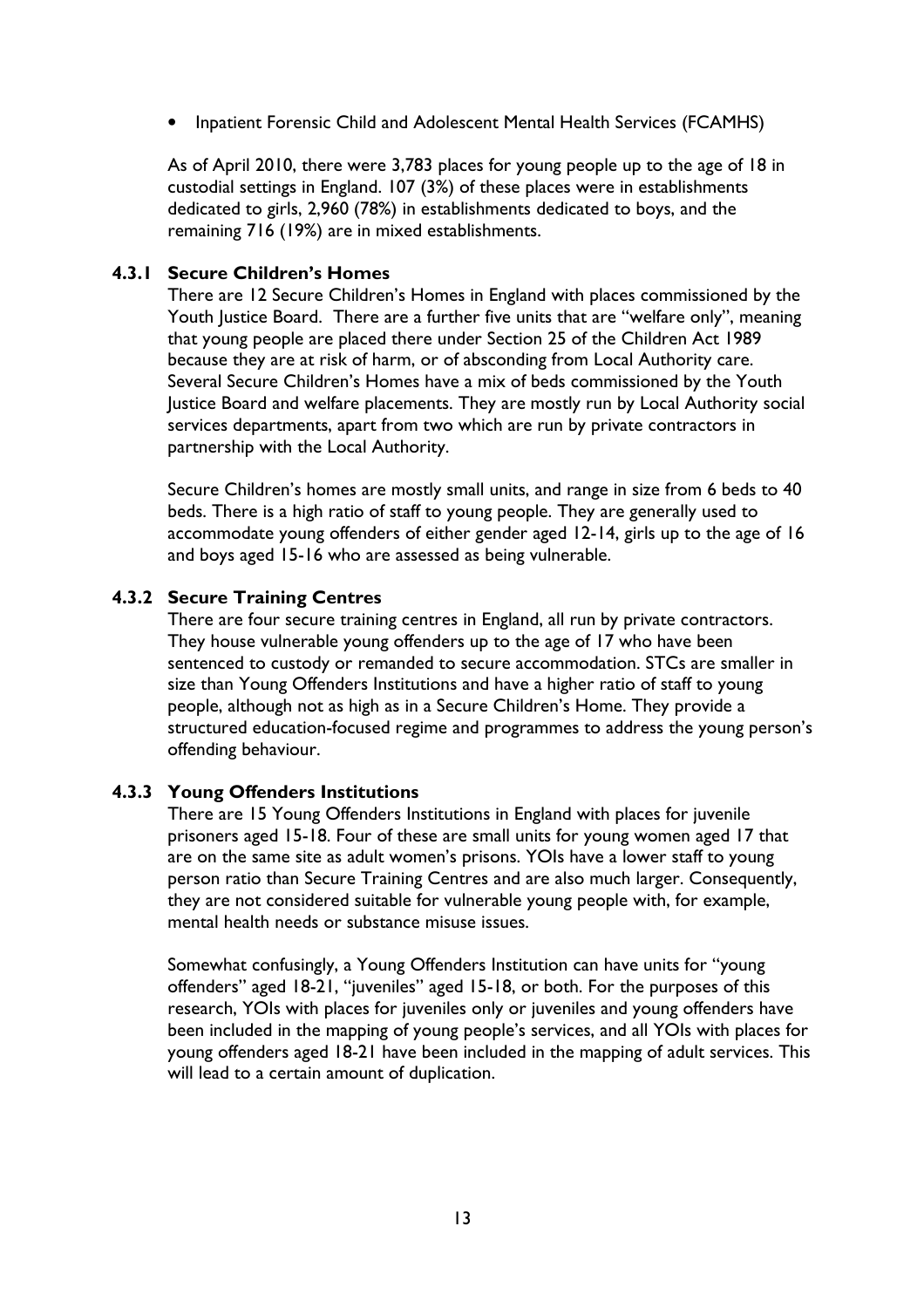#### 4.3.4 Inpatient Forensic Child and Adolescent Mental Health Services - **FCAMHS**

There are eight NHS inpatient FCAMHS units in England, and a further seven run by independent sector providers. They provide services for young people aged 12 – 18 with severe mental health needs who are a danger to themselves or others. They may or may not have committed a criminal offence.

FCAMHS units are generally small with a high ratio of staff to young people. They are staffed by a multi-disciplinary clinical team of healthcare professionals and nurses, rather than by prison officers or less qualified social care staff as in YOIs/STCs and secure children's homes respectively.

The highest level of security for young people is roughly equivalent to the physical security required for an adult medium secure service – there is no "high secure" service for young people, although there are a handful of low secure services, mainly in the independent sector.

# 4.4 Commissioning arrangements

Places for young people up to the age of 18 in Secure Children's Homes, Secure Training Centres and Young Offenders Institutions are commissioned by the Youth Justice Board (YJB).

Places for young people in Inpatient FCAMHS are mostly commissioned at a national level by the National Commissioning Group (NCG). The national network of inpatient FCAMHS units is called the Secure Forensic Mental Health Service for Young People (SFMHSfYP). There are also a number of units run by independent sector providers that provide secure services for young people and one NHS low secure service that are not in this network.

# 4.5 How young people are placed in units

The type of custodial establishment that young people are sent to when they are sentenced or remanded to custody depends on their age, gender and vulnerability. The Youth Justice Board uses the following matrix for deciding where to place these young people: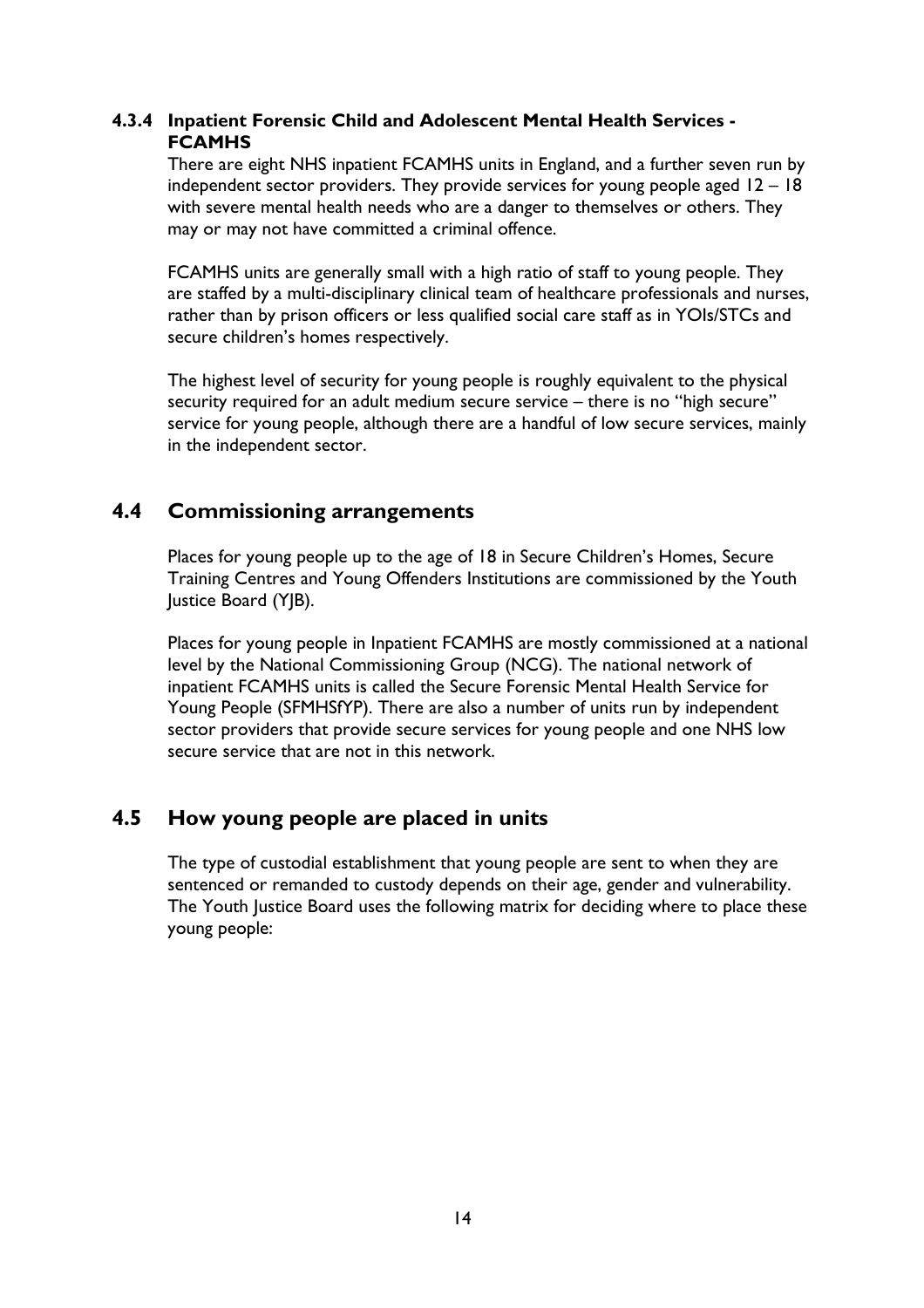| <b>Gender</b> | Age                    | <b>Vulnerability</b> | <b>Status</b>                            | <b>Type of</b><br>custodial<br>establishment |
|---------------|------------------------|----------------------|------------------------------------------|----------------------------------------------|
|               | 12 - 14                | N/A                  | Court-ordered                            |                                              |
|               | $15 - 16$              | Vulnerable           | secure remand or<br>sentenced to custody | SCH or STC                                   |
| Male          |                        | Non-vulnerable       | Remanded or<br>sentenced to custody      | YOI                                          |
|               | 17                     | N/A                  | Remanded to custody                      |                                              |
|               |                        | Vulnerable           | Sentenced to custody                     | YOI, SCH or STC                              |
|               |                        | Non-vulnerable       |                                          | YOI                                          |
|               | $12 - 14$<br>$15 - 16$ | N/A                  | Court-ordered<br>secure remand or        | SCH or STC                                   |
| Female        | $\overline{17}$        |                      | sentenced to custody                     |                                              |
|               |                        |                      | Remanded to custody                      | YOI                                          |
|               |                        | Vulnerable           | Sentenced to custody                     | YOI, SCH or STC                              |
|               |                        | Non-vulnerable       |                                          | YOI                                          |

The National Commissioning Group assesses referrals to Inpatient FCAMHS against the following criteria:

• the young person is under 18 years of age at the time of referral

#### AND

• the young person could be detained under either Part II or Part III of the Mental Health Act 1983

#### AND **EITHER**

- the young person presents a risk\* to others of one or more of the following:
	- direct violence liable to result in injury to people,
	- sexually aggressive behaviour
	- destructive and potentially life threatening use of fire

#### **OR**

• the young person is in custodial care and presents a serious risk of suicide and/or severe self harm

#### AND

• the referrer can give evidence that serious consideration, and testing where appropriate, of alternatives has already been tried prior to referral, indicating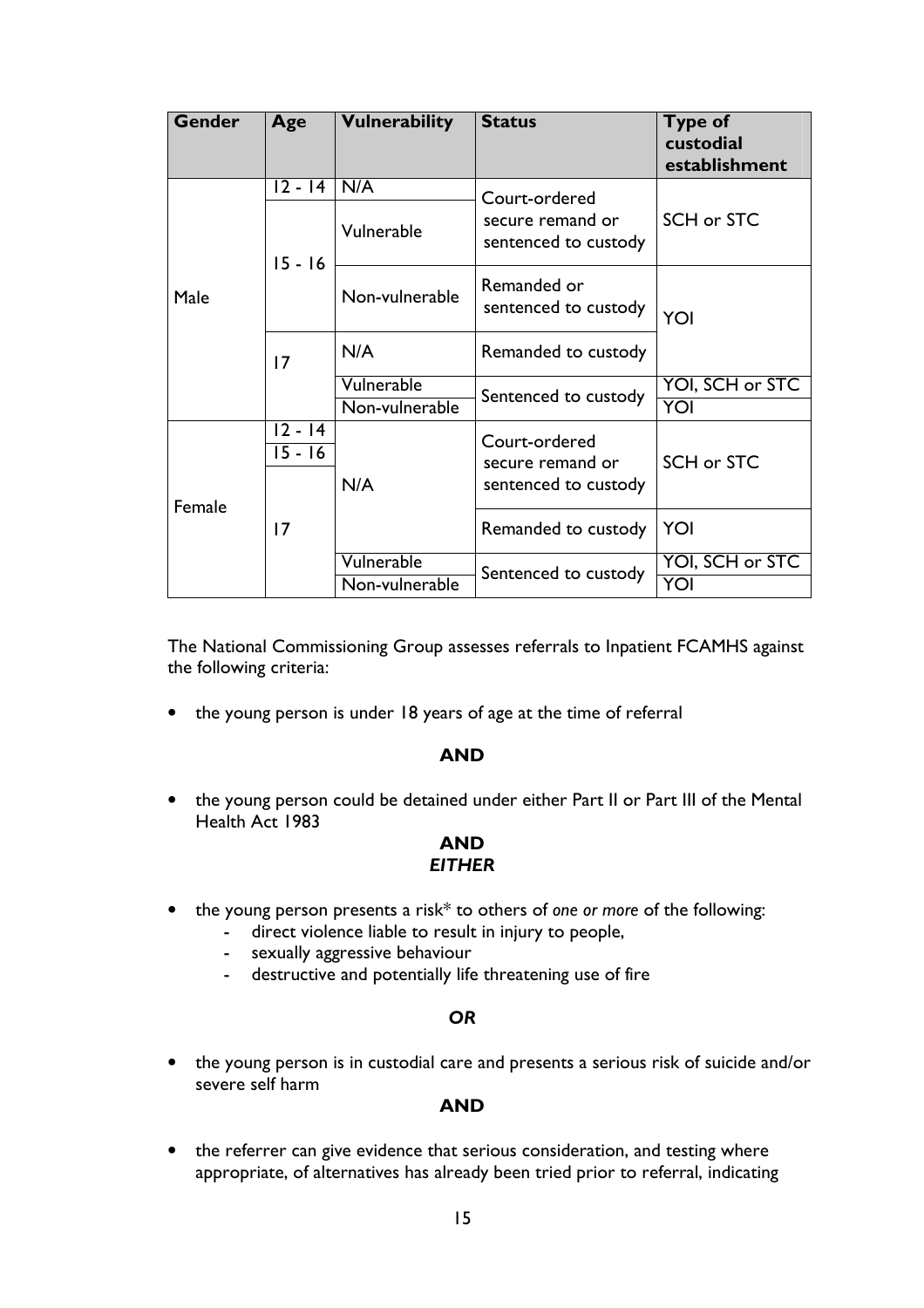that the case has exceeded the ability of available mental health services to meet the need.

\* It is not necessary that the referred young person should be facing criminal charges for these risk behaviours, but it is necessary that there should be reliable accounts available of such behaviour.

# 4.6 User involvement in forensic services for young people

There are a handful of voluntary sector organisations that offer various services within forensic settings to promote the involvement of young people. This can be through individual advocacy, or through schemes such as user forums or young people's councils. These organisations may be able to provide useful information when the mapping of user involvement in young people's services takes place.

A list of these organisations, their contact details and a summary of the services they provide can be found in Appendix F

Useful Links to accessing further information is given in Appendix G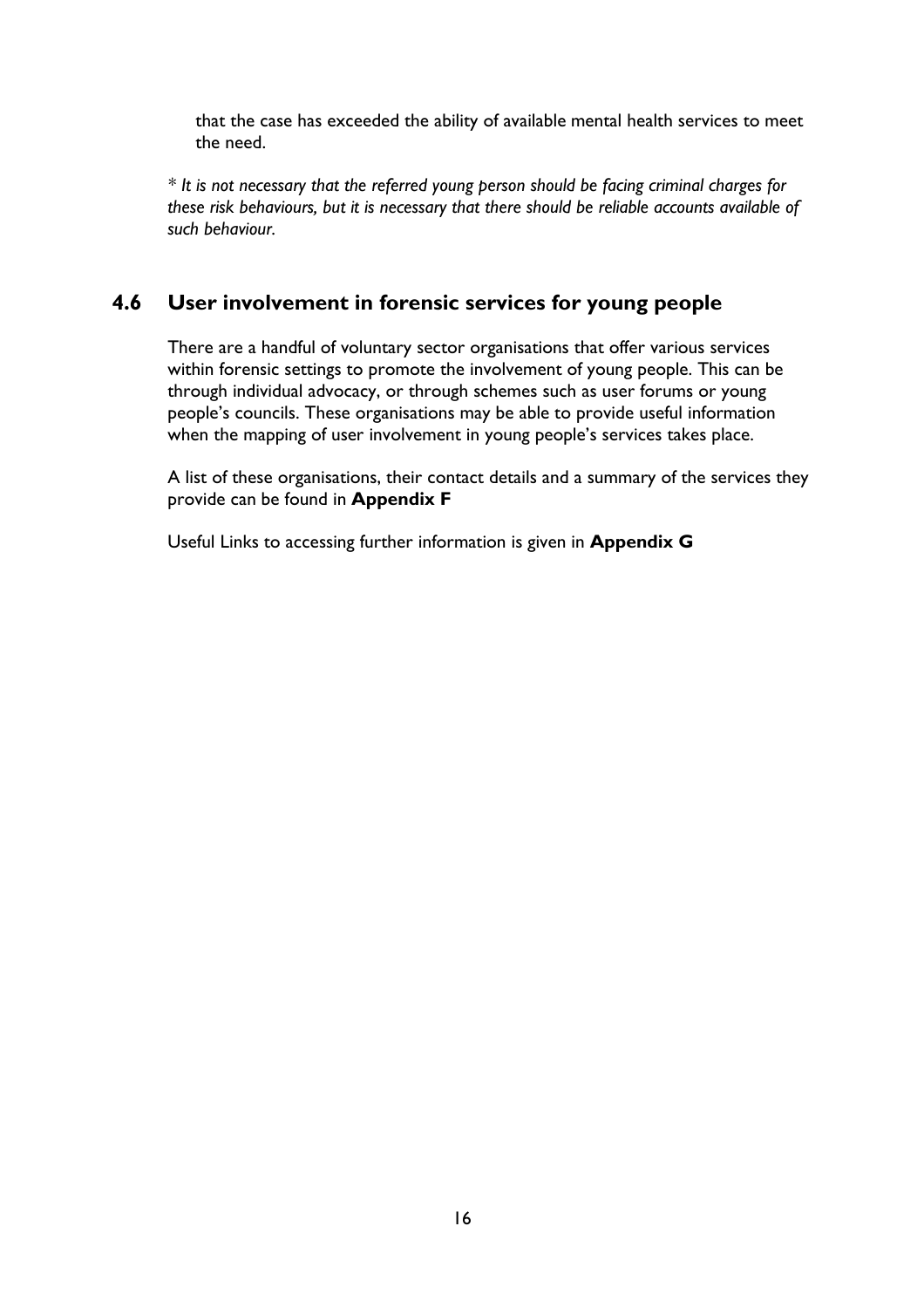# 5. Service User Involvement in Adult Forensic Mental Health Units in England

## 5.1 Introduction

From experience of working in adult forensic hospitals it is apparent that the level and quality of service user involvement is variable; it has been seen to range from the input of service users at community meetings being completely ignored and the staff agenda being taken forward, to sophisticated cross-hospital mechanisms in place, which are under-pinned by policy, linked to Clinical Governance and where there is a real will to involve service users in a meaningful way. The information gained from the research aims to give an indication of what mechanisms are in place in adult forensic hospitals, how they operate, and what impact they have on policy and practice. Based on the findings, a series of within-reach recommendations will be made, to support hospital units to build on good practice in relation to service user involvement, in settings which are conditioned by risk and security factors, and in which change is a slow, deliberative process.

# 5.2 Mapping adult forensic mental health units in England

In order to map adult forensic hospitals in England the following process was adopted:

- Wish's database of secure hospitals, developed in 2006, was used as a starting point. The accuracy of the information contained in this database was then confirmed by checking the website of the relevant NHS Trust or independent provider, or by e-mailing or telephoning the unit, and the database updated accordingly.
- This database was then checked against a list of mental health hospitals published as an appendix to Mental Health and Specialist Care Services 2008/09 published by Laing & Buisson. Any units described as providing forensic psychiatry services or as low, medium or high secure that were missing from the database were added. Details of these units were then obtained via the website of the relevant NHS Trust or independent provider.
- The database was also checked against the CSIP Combined Mapping Framework Service Mapping Directory, located at http://www.mhcombinedmap.org/Directory.aspx. Any units missing from the database were added, and details were confirmed by checking the website of the relevant NHS Trust or independent provider.
- As a final check to make sure that no units had been missed, the online services directories of all NHS Trusts providing mental health services were visited and any units not already on the database were added. Google searches were carried out using the terms "forensic psychiatry hospital" "forensic psychiatry unit", "low secure hospital", "low secure unit", "medium secure hospital" and "medium secure unit", but this didn't reveal any further units that were missing from the database.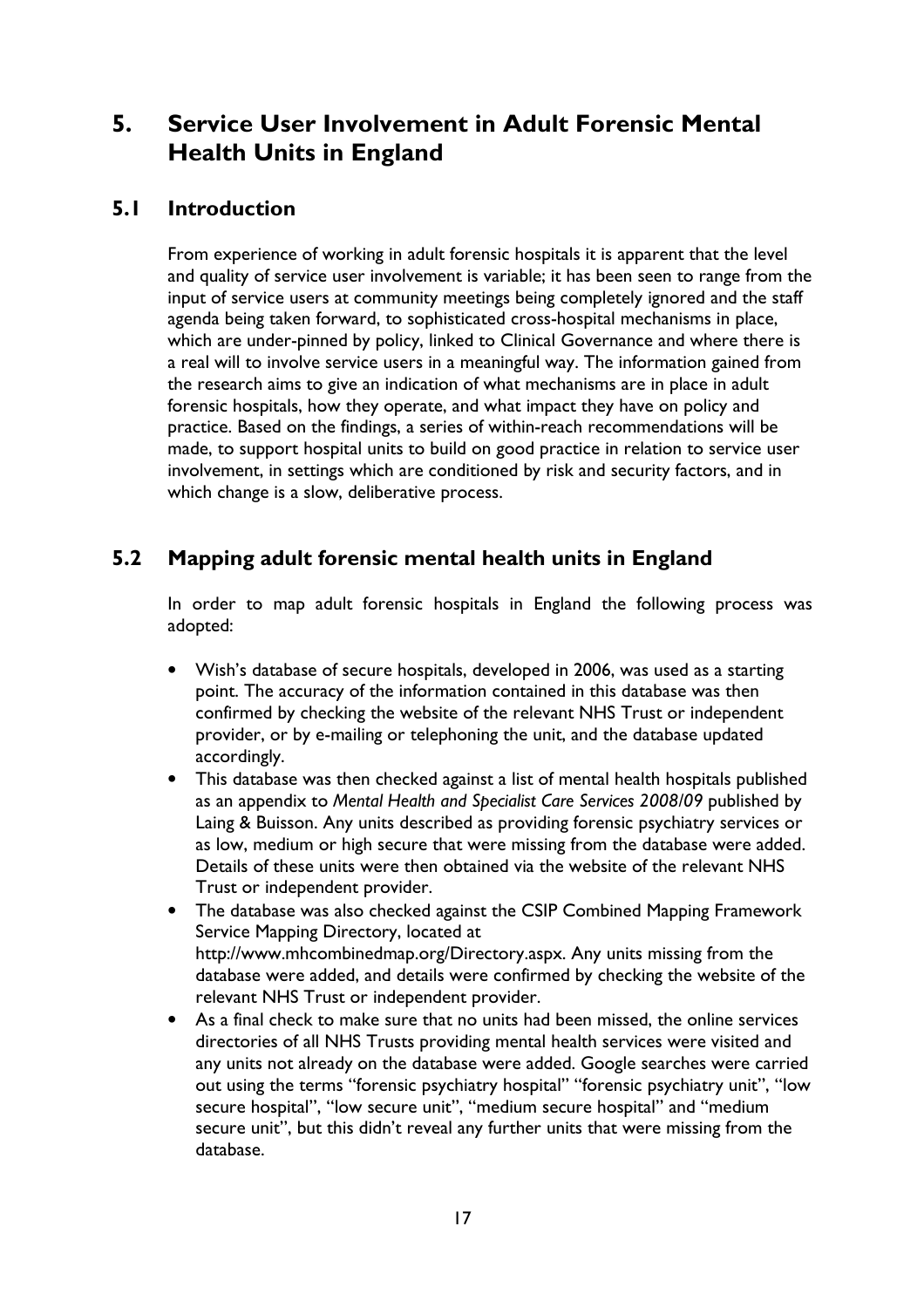• Information about a lead or contact for user involvement at each unit was sought throughout the mapping process, as well as information about the level of security and the gender mix of service users. The Strategic Health Authority region in which each unit is located was also recorded in the database.

# 5.3 Methodology

#### 5.3.1 The unit

• The mapping information provided a mix of hospital name only and an additional breakdown into wards. In order to be able to gain some consistency the data collection process was based on hospital units, which also comprised a series of wards based at the same address

#### 5.3.2 The contact person responsible for service user involvement

- The contact information collected during the mapping process was variable and in the main for NHS hospitals it was a generic email address, and for independent hospitals this information was rarely available.
- Pre data collection, there was a further stage of trying to identify the appropriate contact person; this turned out to be a research project in itself, with much time being spent on collecting information about who the appropriate contact person was and this was a step in the data collection process which had not been previously identified.
- Not only was the step not identified, but the degree of persistence needed to identify the appropriate person responsible for service user involvement, in many of the hospital units, both NHS and Independent Sector, was under-estimated.
- Having identified the "appropriate" person, which in many cases turned out not to be the person responsible for service user involvement, it was then difficult to gain their email address (in the independent sector), which was to be the preferred mode of data collection, with follow up phone call. In NHS hospitals there were more contact names and details available, and gaining contact information was easier as this is deemed information in the public domain; having said that, once again, many of the named people turned out not to be responsible for service user involvement; in some cases in both sectors it took multiple phone calls to identify the appropriate person – the highest recorded is 10.

#### 5.3.3 Data collection

#### a) Data collection instrument

The data collection instrument was developed initially to be a tool for identifying the different service user involvement mechanisms in place, with a section for "comments". However when this was piloted it was found that it did not yield sufficient information about the operation or value of different mechanisms in place or how they impacted on Clinical Governance, policy and practice; nor did it prompt people to think about the service user involvement process at their hospital. As a result of this a more comprehensive questionnaire was developed Appendix H, which, as well as identifying which service user involvement mechanisms were in place, was more accessible and would yield more pertinent information by guiding respondents to address specific areas:

• How frequently the various service user involvement mechanisms were held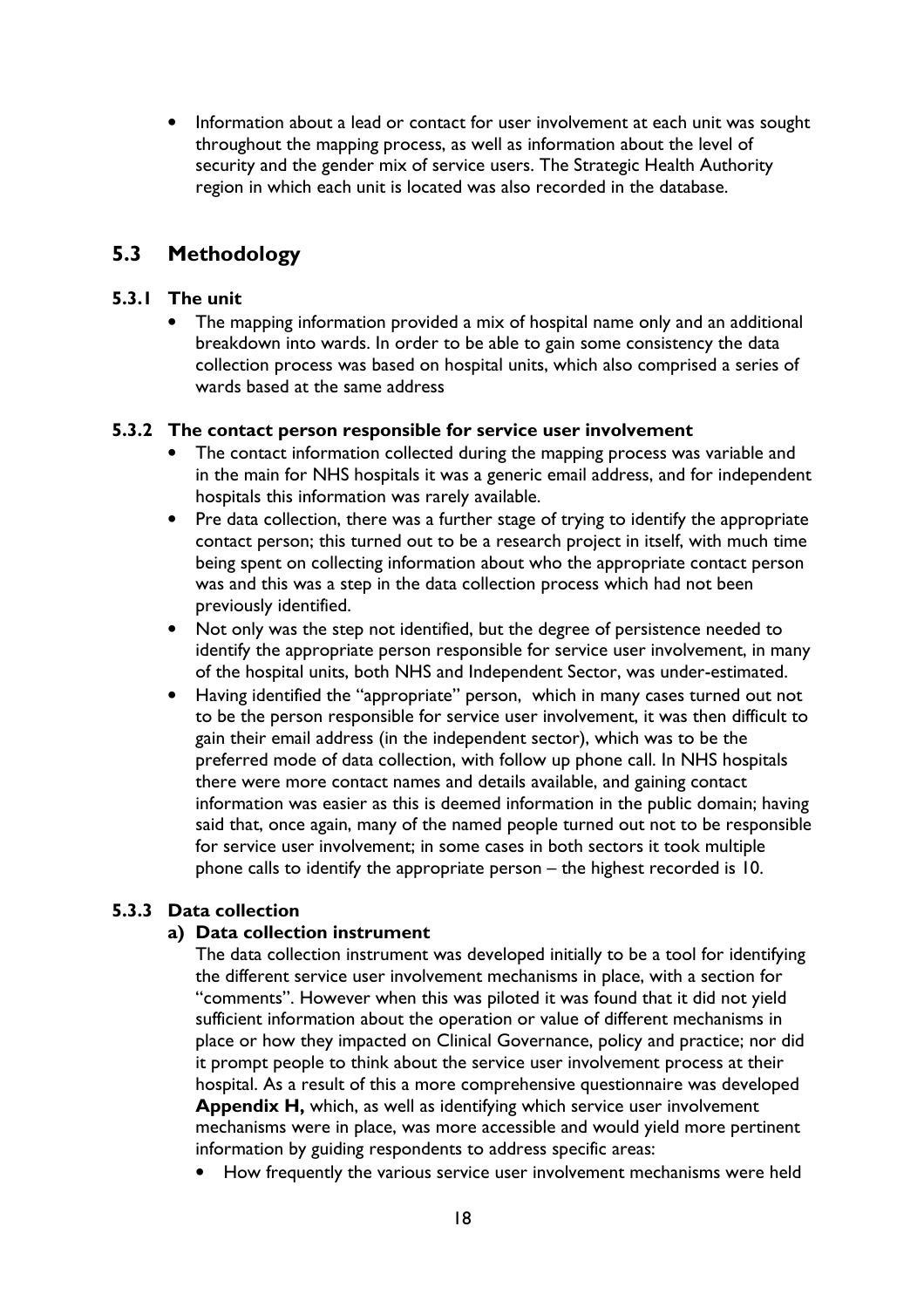- Where the information from each service user involvement mechanisms was fed into, within the hospital unit
- Whether the patients received formal feedback
- A rating of perceived impact on policy and/or practice
- Examples of how each service user involvement mechanism had effected change

#### b) Data collection process

- Full information was given about the study either verbally for data collected by telephone, or written information where questionnaires were selfcompleted by email
- The preferred data collection process was email with a follow up phone call, to remind or to support the completion
- What actually happened was conditioned by what information we could get about who the contact person was
- In the NHS, it was a mix of email contact and phone calls, but predominately email. All recipients received the initial questionnaire and 3 follow up reminders, and because of the lower response rate from the NHS there was a last phone round. 24 people promised to complete the questionnaire, 2 actually did complete it
- In the Independent Sector it was predominantly by phone, with some email, because it was difficult to gain the email address of the designated person
- Ten hospitals requested a hard copy of the information in writing by post
- Whatever the route it was extremely difficult to get information
- Only 3 hospitals point blank refused
- There were 4 hospitals where the appropriate contact person could not be identified. It is likely that in some cases, the contact name given was not the appropriate person, and there was no way of guaranteeing that the questionnaire would actually passed on to the right person.

Overall the data collection process took in excess of 250 hours.

### 5.3.4 Analysis

An Access database was developed to enable analysis of the data. Data was input and verified to ensure accuracy.

#### a) Quantitative

#### i) Response Rate and representativeness of data

This section aims to assess how representative the hospitals which responded to the questionnaire are, when compared to the total number of hospitals mapped. In order to gain this information the data was compared specifically between:

- NHS and Independent Sector overall
- Hospital size overall, and within NHS and Independent Sectors
- Gender mix overall, and within NHS and Independent Sectors

Security level overall, and within NHS and Independent Sectors The representativeness is then expressed as a percentage of the proportion occurring within each group, as indicated by the mapping information.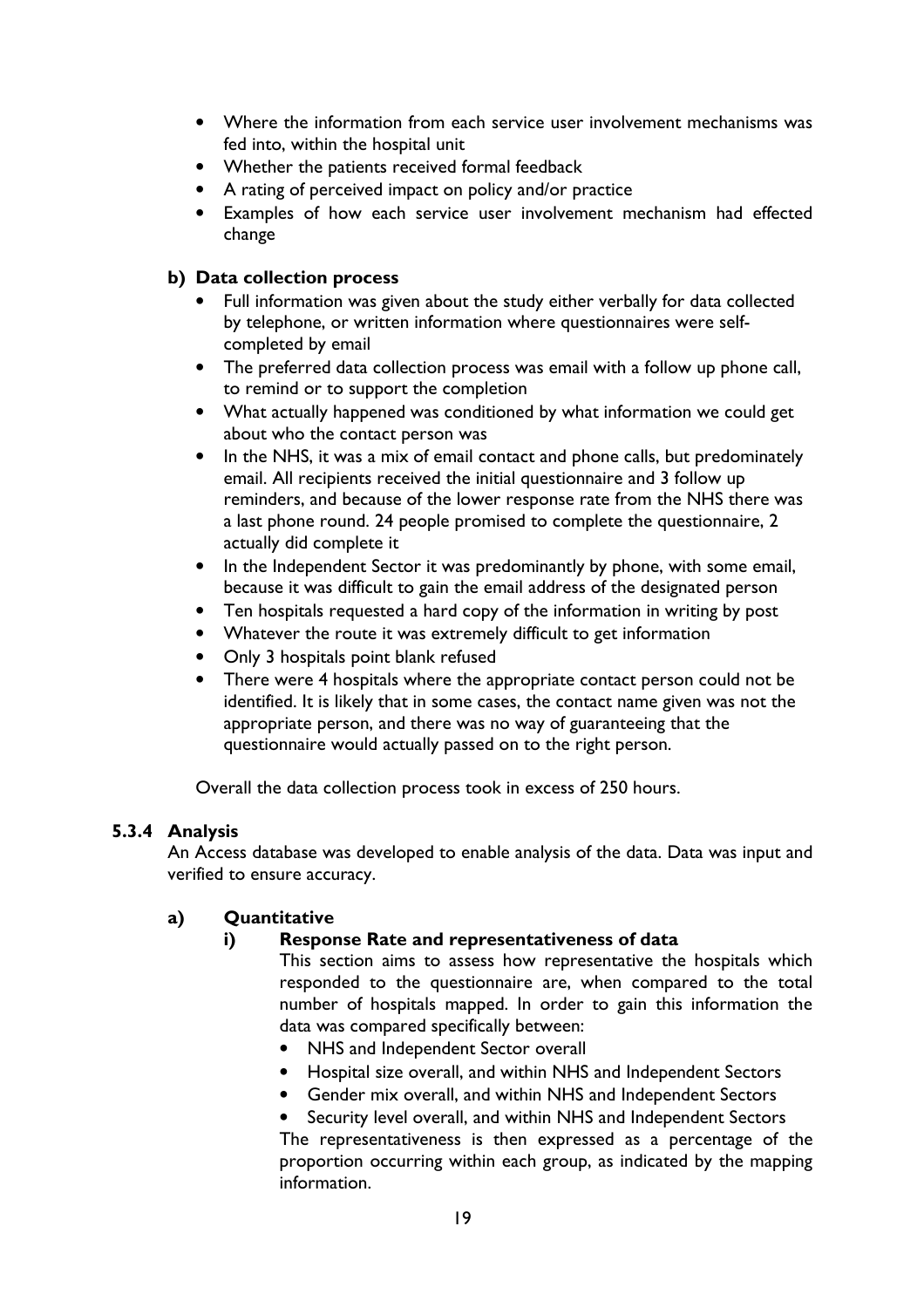#### ii) Which mechanisms are in place?

- An analysis of which service user involvement mechanisms are in place in the hospitals as a percentage of the total number of respondents
- The four forums are analysed, separating NHS and Independent hospitals to highlight any variation between the two
- A comparison of the use of Independent and In House Service User Involvement workers

#### iii) Forums

Data is shown as a percentage so that some cross-forum analysis can be made

- Formal Feedback: analysing what percentage of respondents having each forum in place, have formal feedback
- How often each forum meets: this is analysed, whereby the responses given in the data have been grouped into different time periods in order to present the data quantitatively
- Where the information from the forums goes, within the hospital and the number of routes it takes: This has been analysed individually for each forum. A pie chart shows to whom the information goes, the information has been grouped so that it can be ranked. A bar chart shows the number of routes there are for information leaving the forum into the hospital
- Effectiveness: this has been shown in terms of numbers in a line graph, to show general patterns of how hospitals rated the effectiveness of their forums and an overall average is given for each forum

All percentages are rounded to the nearest whole number.

#### b) Qualitative

Qualitative data is analysed thematically, within a quantitative framework; quotes are used to give a better understanding.

The following areas are analysed:

- Further information about the In House and Independent Service User Involvement Worker
- Examples of effecting change through each of the four forums
- Further information offered about other mechanisms
- Planned Developments and further comments

### 5.3.5 Discussion and recommendations

The enormity of the data collection process, the excessive amount of time it took to gain the information, the difficulty in locating the person responsible for service user involvement, and the low response rate of 48.7%, given the time spent on contacting and reminding people to complete the questionnaire, indicates that service user involvement holds a relatively low profile in many of the hospitals mapped. The researchers definitely got the sense of 'What – service user involvement?' from many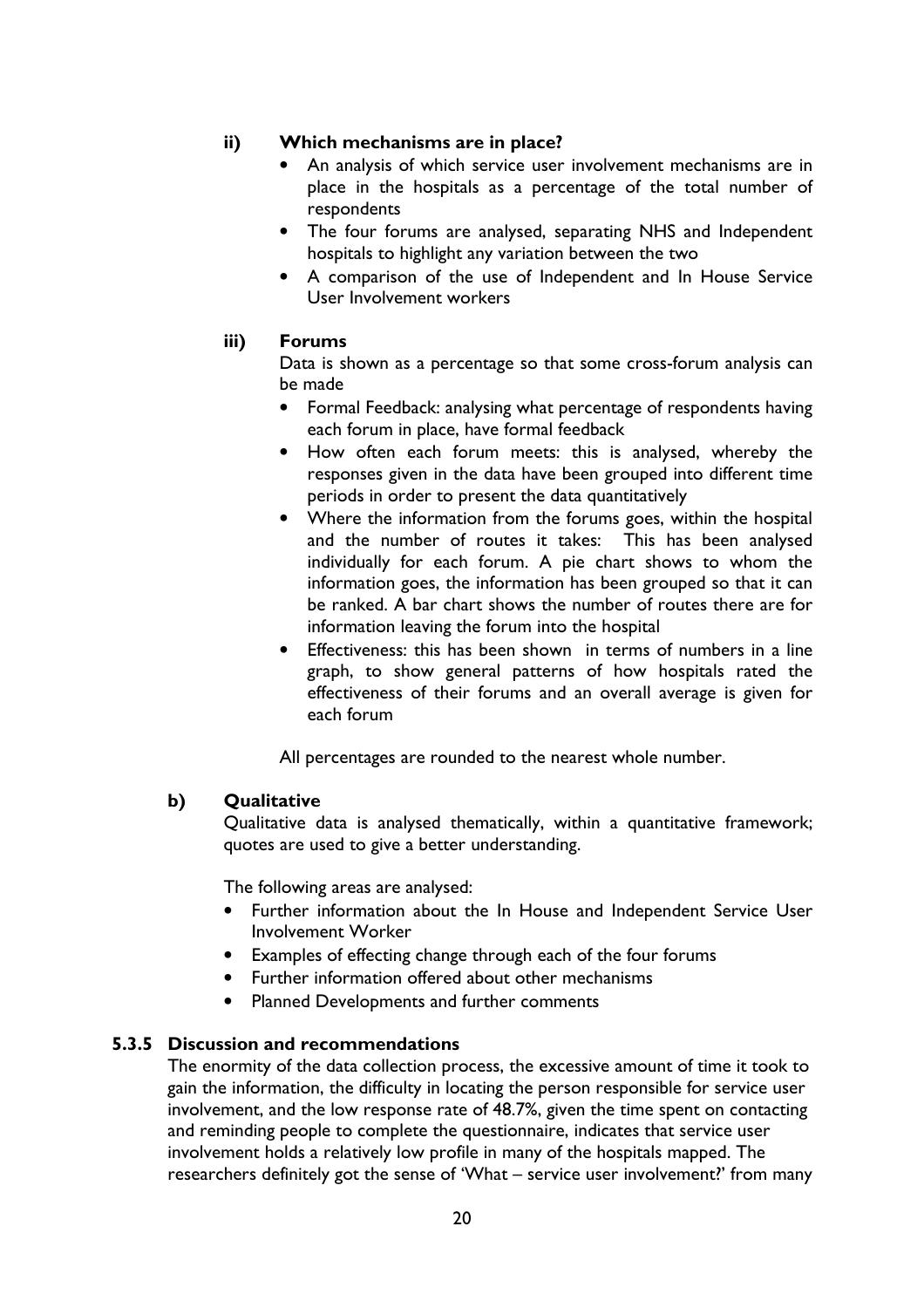of the contacts they spoke to. It is also alarming that, in some hospitals, senior staff did not seem to know who was responsible for service user involvement, and researchers were passed from one senior person to another. It can only be concluded that user involvement is not considered high priority enough to warrant a named individual who has responsibility for it within that organisation or setting. In retrospect, there should have been a pre-research step of writing to the senior person at each hospital, raising the profile of the research and asking them to indicate the person responsible for service user involvement.

The data collection instrument, when completed, yielded rich and relevant information, however the quality of the information gained will have been influenced by both the data collection method, and who completed the questionnaire. A short coming is that staff answered the questionnaire and if service users had we would arguably have seen completely different picture. The qualitative data gained seemed to be fuller and more considered when the questionnaire was emailed and selfcompleted, however as it was not possible to gain email contact information for many hospitals in the Independent Sector, the questionnaire had to be completed by telephone interview. In relation to the person who completed the questionnaire and person responsible for service user involvement, it can not always be assumed that this was one and the same person. In some hospitals, where there was a main person responsible for service user involvement, it was easy to ascertain who it was, and they were more than happy to complete it; in other hospitals it was just an impossible task, and it may be that because the questionnaire did not reach the right person, if there was a designated person, it was not completed at all, or that if it was completed and returned the data was less well informed.

The research did not gain information on whether hospitals had policies and protocols relating to service user involvement, or whether there was a mechanism in place for patients to say how effective they think service user involvement mechanisms are.

# Recommendations

#### Recommendation 1

All adult forensic hospitals should have a named person responsible for service user involvement, which all staff and patients at the hospital are made aware of.

#### Recommendation 2

Any future research relating to service user involvement should:

- raise the profile of the project at a senior level, within adult forensic hospital settings, and ask them to identify the appropriate person responsible for service user involvement.
- gain information about policies and protocols that the hospital has on service user involvement.
- gain information about service users' perception of the service user involvement mechanisms in place.

#### Recommendation 3

The information gained from this mapping project should be used as a base-line of service user involvement practice in adult forensic hospitals. Funding should be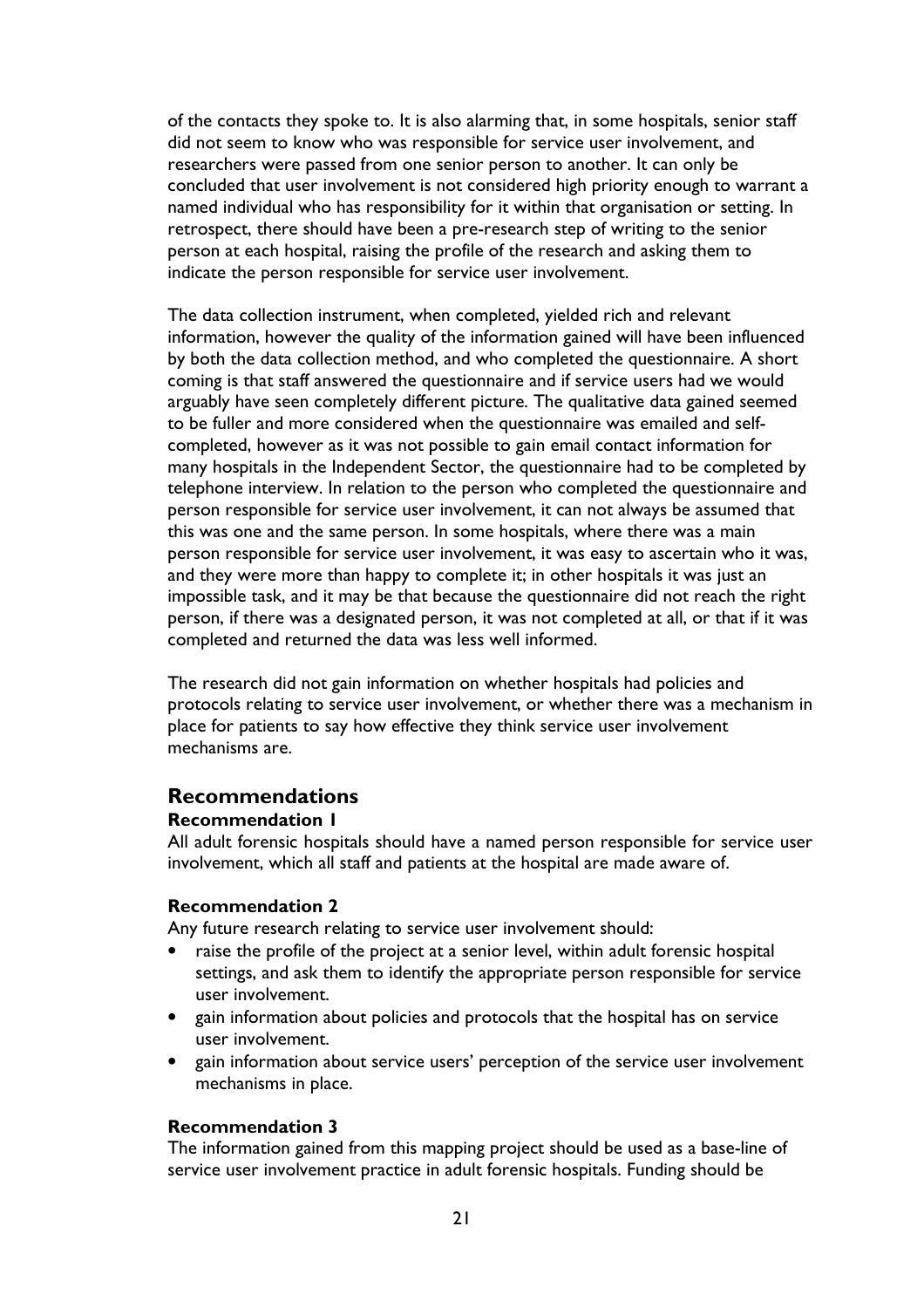sought to develop a project to improve service user involvement in adult forensic settings, sharing good practice and supporting mechanisms to be more effective. The research should be repeated to measure changed practice in service user involvement.

# 5.4 Response rate and representativeness of the data

The total number of hospitals mapped was 154. Of this number 71 were NHS hospitals and 83 were hospitals in the Independent Sector. 75 hospitals responded overall (48.7%). In order to assess how representative the data is, and to be aware of any bias which may have been built in, an analysis of the responses has been performed to compare the expected and actual response rate in relation to each of the following variables

- Sector provider;
- Hospital size;
- Gender mix; and
- Security level

Graphs showing the bias in relation to each variable can be seen in Appendix I. The most key points in relation to each of the variables are summarized below:

#### 5.4.1 Sector provider

The overall response rate is 48.7%, but is biased in favour of Independent hospitals which made up 59% of the hospitals giving information. This signifies an overrepresentation of 8.5%, with 41% of responding hospitals being NHS, and underrepresentation of 11.3%. The higher response from the Independent Sector may be explained by the fact that data had to be collected by telephone interview, as it was difficult to obtain email contact information.

In addition there was a larger proportion of NHS hospitals where neither size (11%), nor gender mix (22%) could be determined in the original mapping, which will have skewed the figures collected for this report.

#### 5.4.2 Hospital size

For NHS hospitals proportionally there was an over-representation of larger hospitals by 50%. Considering the Independent Sector, larger hospitals were also overrepresented but at 29%. Smaller hospitals were underrepresented by 48% for the NHS and medium sized hospitals were underrepresented in the Independent Sector by 11%

#### 5.4.3 Gender mix

The gender mix of hospitals is fairly well represented within the sample. Male hospitals were slightly over represented at 16% and mixed gender at 8%. NHS female hospitals were overrepresented by 100% because they made up 4% of responses but account for 2% of the total of NHS hospitals. Gender bias will be influenced by the original mapping for hospitals which left 11% of the gender mix unknown. This information was later gained for all but 1% of the respondent hospitals.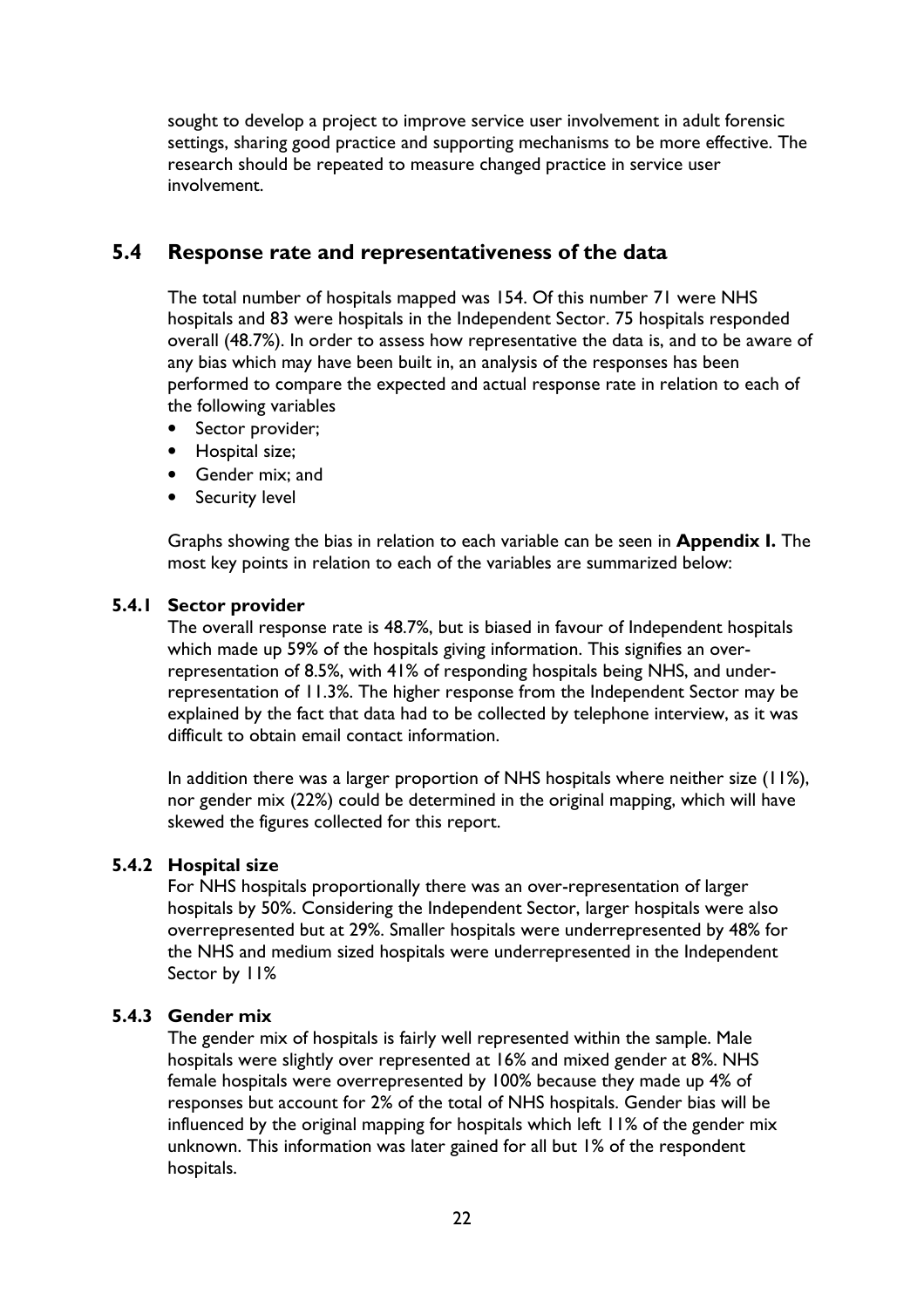#### 5.4.4 Security level

The security level of hospitals sampled was skewed in favour of low and medium secure hospitals. In the NHS hospitals low and medium secure hospitals were overrepresented by 35% and high secure hospitals were overrepresented by 100%. There was an underrepresentation of NHS low secure hospitals by 22%. The sample of independent hospitals was a fairly good representation of the different security levels. There was a slight over-representation of low secure hospitals of 10%, and an under-representation of medium secure hospitals of 25%.

#### 5.4.5 Conclusion

There is a range of bias built into the survey responses, this must be borne in mind in the interpretation of the findings. Particular consideration should be made of the skewing of the sample in relation to sector provider, security level and hospital size.

## 5.5 Person responsible for Service User Involvement

The data collection process was a huge exercise, primarily because it has been extremely difficult to ascertain who was responsible for service user involvement in the majority of hospitals. When trying to locate the person responsible, researchers have had to speak to up to 10 people, being passed around the hospital. This lack of clarity about responsibility was reinforced when the information contact responsible for completing the questionnaire was analysed; it ranges from Unit manager to Housekeeper, and includes almost everything in between!

|                                      | Independent    |                |                 |
|--------------------------------------|----------------|----------------|-----------------|
| <b>Responsibility</b>                | <b>Sector</b>  | <b>NHS</b>     | <b>Total</b>    |
| Hospital Director, Unit Manager,     |                |                |                 |
| Service Manager                      | 18             | 3              | 21              |
| Clínical Nurse Manager, Director of  |                |                |                 |
| <b>Nursing</b>                       | $\overline{2}$ |                | $\overline{13}$ |
| PPI, SUI, Involvement &              |                |                |                 |
| Communications, Equality & Diversity | 0              | 17             | 17              |
| Advocacy                             | 3              | 0              | 3               |
| Psychology                           | $\overline{2}$ | 0              | 2               |
| OΤ                                   |                | $\overline{2}$ | 3               |
| Ward Manager/Staff Nurse/Team        |                |                |                 |
| Leader                               |                | 3              | 4               |
| Social Work                          |                | 0              |                 |
| Housekeeper                          |                | 0              |                 |
| Non response                         | 5              | 5              | ا 0             |

Table 1: Service user involvement staff responsibility

This table shows a distinct difference between the NHS and independent hospitals in relation to responsibility for service user involvement, with responsibility in the Independent Sector being the remit of unit, service, or nursing management in 68% of hospitals, and within NHS hospitals it being the remit of a specific service user involvement staff member in 55% of hospitals. There was an overall non-response of 13%.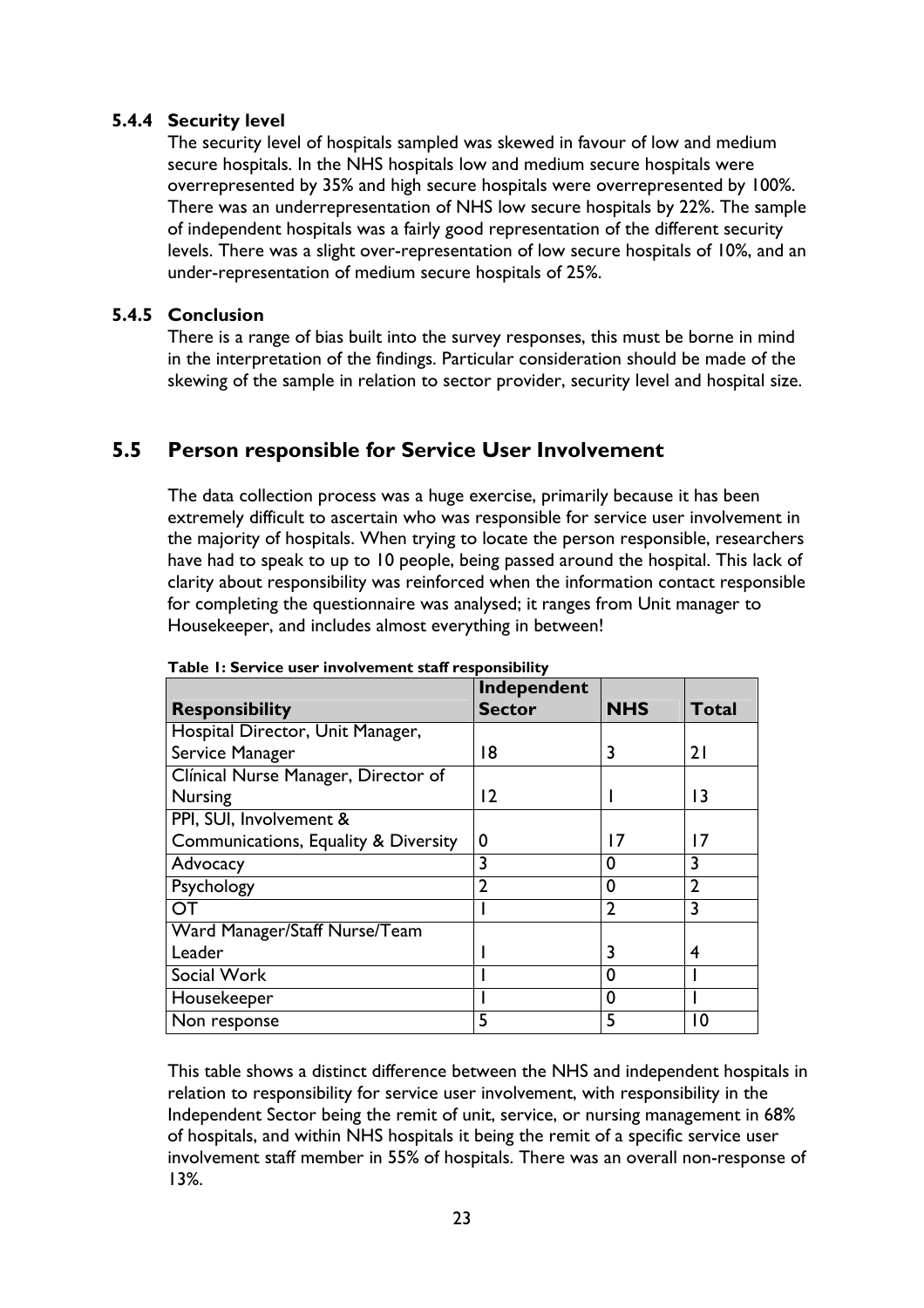#### 5.5.1 Discussion and recommendations

It would appear that the concept of service user involvement within NHS hospitals is further developed, with the majority of NHS hospitals having a specific post allocated to service user involvement. This can be explained by the fact that it has been a statutory duty within the NHS to ensure service user involvement, but this requirement has only recently been extended to the Independent Health Sector. In the Independent Sector the role, in the main, fell to senior unit or nursing managers. In both sectors there was responsibility across other disciplines, but this may have been primarily because there was not a specific role allocated to service user involvement, and the task fell to the person who may know most about it. It is surprising to find that in 3 independent hospitals (7%), the Advocacy service was regarded as being responsible for service user involvement, which demonstrates a lack of ownership within the hospital.

### Recommendations

#### Recommendation 4

All forensic hospitals should have a specific hospital based post or part post designated as service user involvement lead, with clear responsibilities.

# 5.6 Service User Involvement Mechanisms: What is in place?

This section assesses how widely service user involvement mechanisms are used in forensic settings, which includes forums and dedicated service user involvement staff.



Figure 11: Overview of forums and dedicated service user involvement staff

It can be seen that the most common type of forum in place is the Community Meeting (96%), followed by the Patients' Council (47%). A lower proportion of hospitals have either Men's (38%) or Women's (17%) forums in place. There is a similar number of hospitals having an Independent Service User Involvement Worker (47%) and an In House Service User Involvement Worker (51%).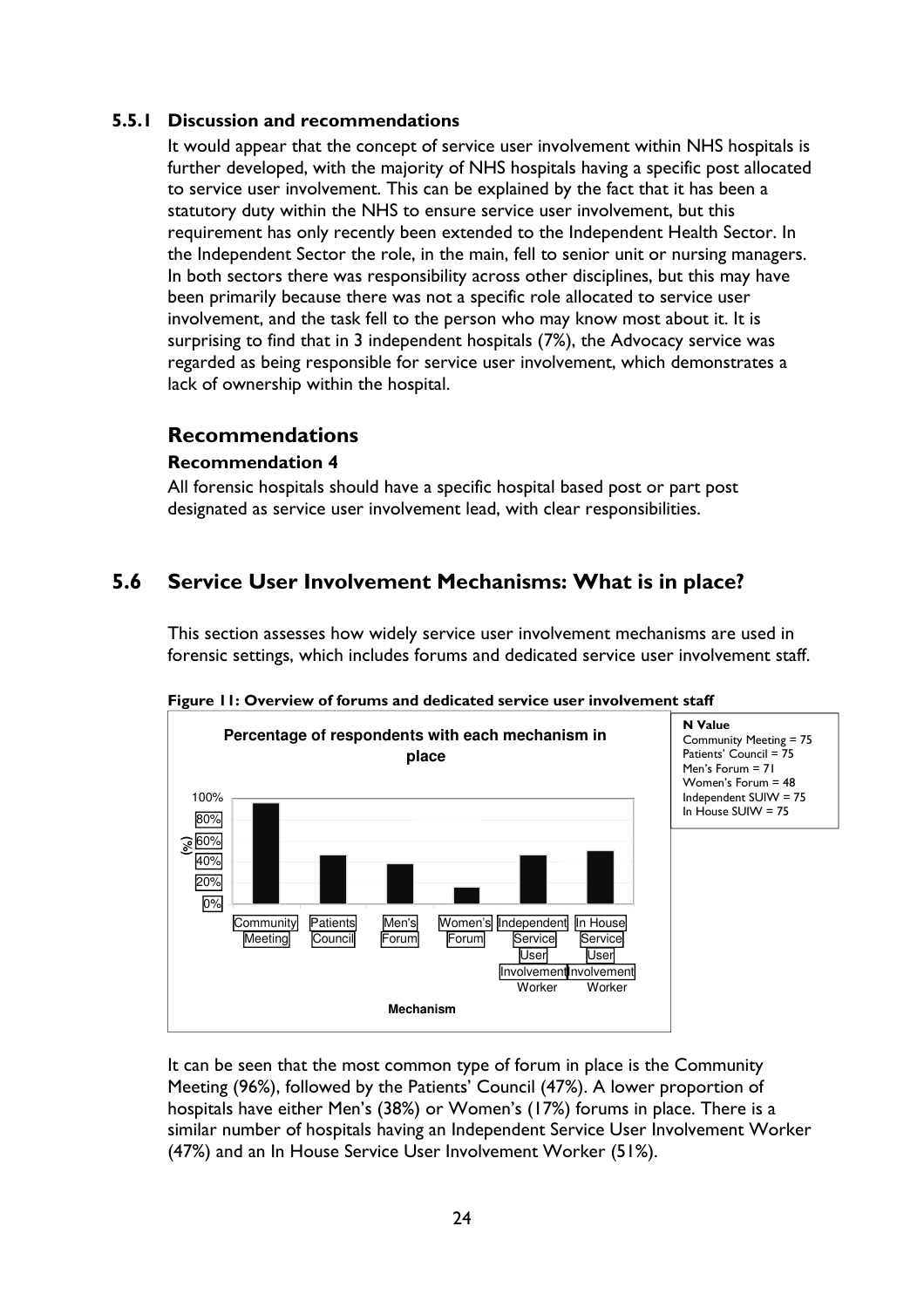Figure 12: Comparison of forums by sector



N Value Community Meeting = 75 Patients' Council = 75 Women's Forum = 48 Men's Forum = 71

Of the hospitals that responded a fairly equal and high percentage, in excess of 90%, of both NHS and Independent hospitals have Community Meetings in place. In terms of the Patients' Council there are a higher percentage of hospitals (+19%) operating this forum in NHS hospital units (58%). For both the Women's and Men's Forums there is a higher percentage of these forums being operated in the Independent Sector, for the Women's Forum 23% (+17%) and the Men's Forum 49% (+26%).

#### Figure 13: Service User dedicated staff



In both the NHS and Independent sector there is over 50% of hospitals stating that they have an In-house Service User Involvement worker; in relation to an Independent Service User Involvement worker in place the Independent Sector hospitals have 60% in place, 13% more than NHS hospitals.

#### 5.6.1 In-house Service User Involvement Worker

Of the 35 hospitals that responded to this question, there are three ways in which In-house service user involvement is carried out.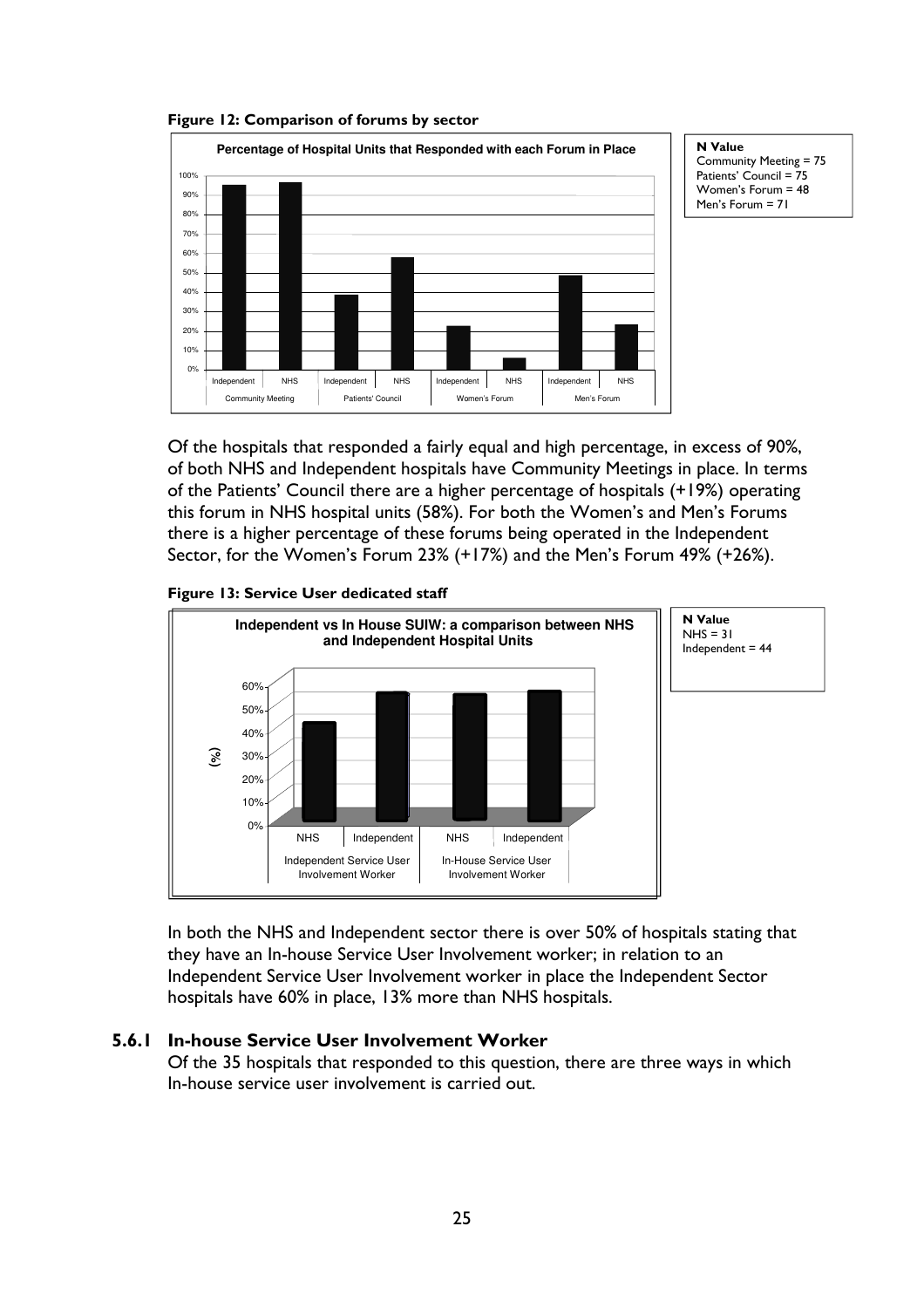#### a) Specific worker

The majority of hospitals (22/35) have a specific worker that is responsible for in-house service user involvement. There are a range of different staff roles that carry out this work which include:

| $\bullet$ | Patient and Public Involvement or Service User  |     |
|-----------|-------------------------------------------------|-----|
|           | Involvement staff with 7 being in NHS hospitals | (8) |
| $\bullet$ | Advocate                                        | (5) |
|           | • Occupational Therapist                        | (4) |
| $\bullet$ | Psychologists                                   | (4) |
|           | • Social Workers                                | (3) |
| $\bullet$ | Patient                                         | (2) |
|           |                                                 |     |

#### b) Group

The next most common form of providing a service user involvement service is through groups and forums. Seven of the thirty five hospitals that responded use groups as a way of obtaining service user involvement. In some cases hospitals have set up groups as well as having a specific worker and a general policy to gain maximum service user involvement.

#### c) General Policy: No worker

The 3 hospitals that do not have anyone who is specifically responsible for service user involvement instead have a general policy of increasing service user involvement.

#### 5.6.2 Independent Service User Involvement Worker

Of the 30 hospitals that responded to this question the vast majority (25/31) of hospitals stated that they use an independent advocate to provide this service. There are also a small number of hospitals (4/31) that do not have a specific worker and instead use external groups and forums to provide this independent service.

#### 5.6.3 Other mechanisms in place

Information about other mechanisms in place was given by 23 of the 75 hospitals (31%); in the NHS there were 15 hospitals (48%), and in the Independent Sector 8 hospitals (18%).

The information was wide ranging and there were four main themes which were profiled: general inclusion of service users in the process; integrated hospital structures; a mix of surveys, groups, leads and projects; and advocacy.

#### a) General inclusion of service users

 'We have a paid ward representative post, paid at band one salary. That role involves showing visitors round, being a service user link with staff, chairing meetings, liaising with management. We also have a voluntary librarian post which involves a service user running the library for other service users supported by OT Technical instructor. Service users are also continually involved in their treatment and care plans are done collaboratively where possible. Service user questions have been gathered and used when interviewing candidates for jobs'.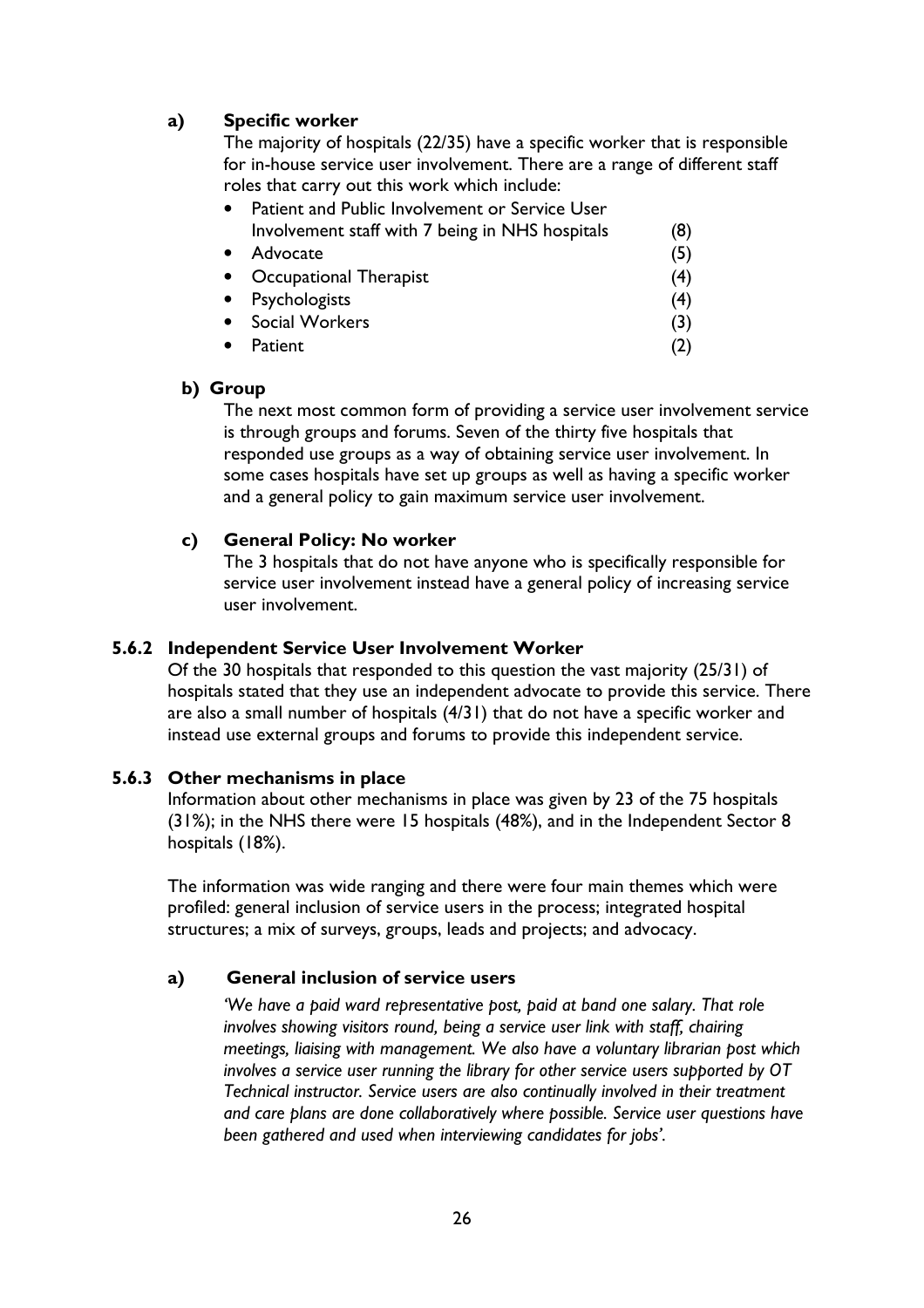'Service users regularly present at conferences and meetings within and outside the trust with appropriate support, e.g. on the subject of human rights. Service users on the unit's Creativity and Innovation group brought about a number of developments'.

 The service users in this unit are represented at the Regional Involvement Strategy Group. We contribute to a number of initiatives that arose from their scoping document "Reaching Joint Solutions 2007-2010". Our unit undertook the development of an advanced decision project and designed the tool 'My Future Plan,' a service user written document for service users to individually express their desires and wishes from everything from identifying their shopping preferences and daily needs; cigarettes, drinks and snacks, to their identified coping strategies and preferences regarding placement of treatment and treatment given. We also contribute to the other regional units initiatives including the CPA standards written by service users and to the recent Dining Experience'.

 'Patients are members of: Involvement Steering Group; Events Committee; Shop Committee; Library Committee; Healthy Living Group. Hold regular open days for carers to allow them to question staff about treatment and see activities. Patients involved in recruitment, sit on interview panels Involved in training of nursing staff and give presentations about patient views'.

 'Are active members in the regional commissioning teams involvement strategy and steering group policy development; have included Development of Commissioning CQUINs including 25 hour activity/CPA standards/dining experience/ leave standards/ service user lead advanced directive formulation (My Future Plan). Leading on Regional Smoking facilities'.

#### b) Integrated structures

'

'Hospital User Forum has members from each ward. The Hospital then has representatives at the Trust-wide User Forum, chaired by the Chief Executive. This enables a throughput. Service users are also members of Directorate Clinical Improvement Groups. Service users are also involved in other working groups such as Hospital Audit Group, Shop Management Group, Catering Group'.

 'There is a lead within High Secure Service for service user and carer involvement and the Allied Services Manager drives involvement at senior governance level. This ensures that involvement is acknowledged at all levels and there is someone responsible for co-ordinating and managing practical issues. The Independent Advocacy Service are heavily involved in the many meetings where patients are involved in service issues to provide support'.

 'Ward planning and development teams, meet monthly and report to lead clinician with feedback given. Has high impact, used for changes to meals, ward routines, activities, Xmas'.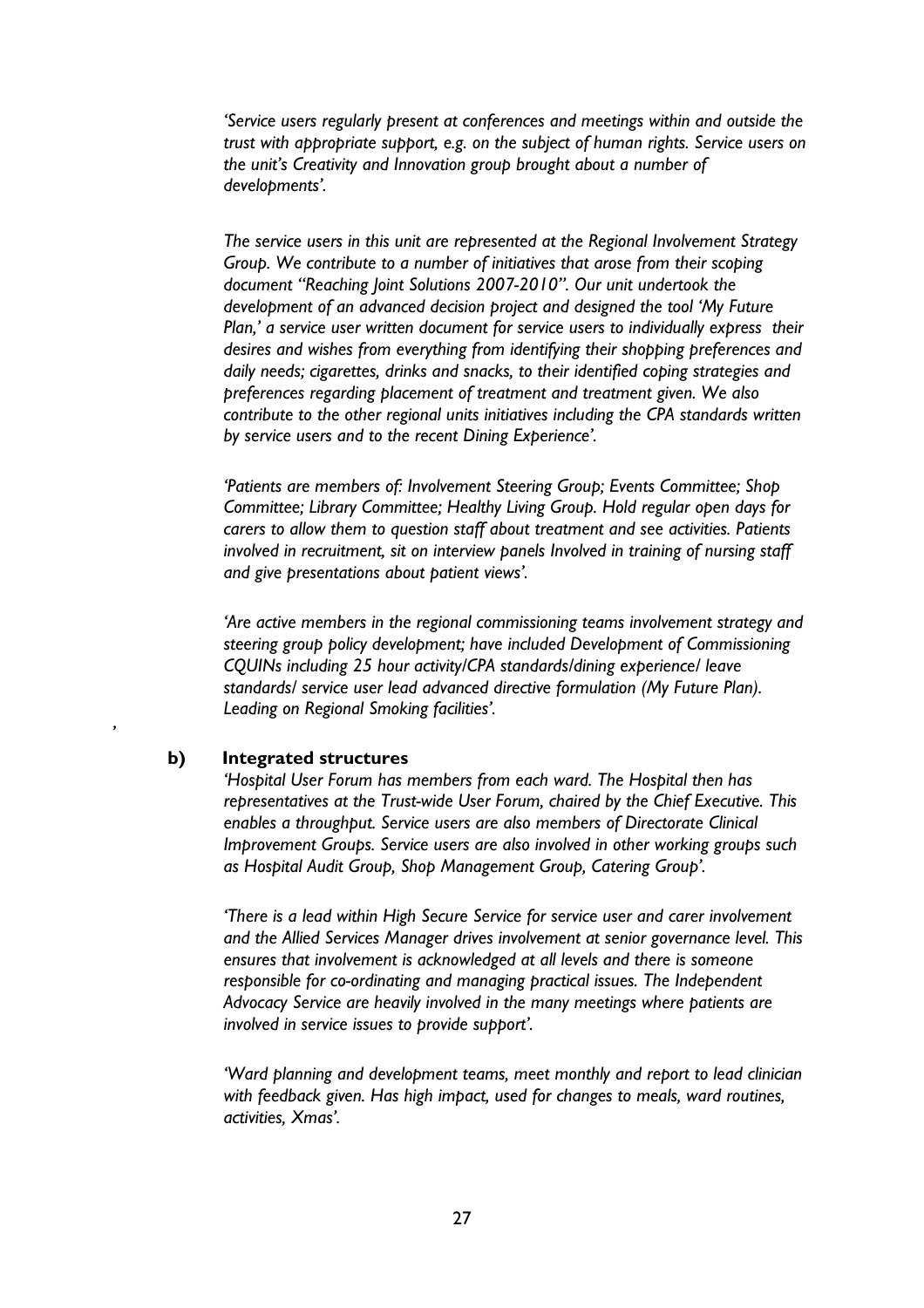#### c) Survey, groups and leads, and projects

'The service conducts an annual patient's satisfaction survey. Patients are able to give their views on their care and the results are reviewed by the Senior Management Team. Improvement and action points are captured in an action plan which is reviewed regularly'.

'Annual patient's survey'.

'Trust wide lead'.

'A couple of clients attend Patient Involvement meetings on main hospital site'.

'LGB group'.

'Patient Council has twice yearly wider service council meeting'.

 'Research & Development are also a key part of service user involvement through SEED project process'. (see page 28 for web link)

'Introducing Essen Climate Evaluation Scheme'. (see page 28 for web link)

#### d) Advocacy

 'Access to IMHA's'. 'Advocacy service'. 'Independent Advocate'. 'PALS and Independent advocacy'.

#### 5.6.4 Discussion and recommendations

Firstly, although the research asked about the existence of specific forums within forensic hospitals, there is no common definition of forums available, or recognized differentiation between forums.

Community Meetings are traditionally ward based meetings, which are more or less universally used with 96% of hospitals having these in place. Patients' Councils are designed to bring different sectors of the hospital together, and there was a lower proportion of these in place (47%). However, consideration needs to be given to the fact that smaller hospitals would not necessarily perceive a need for a Patient's Council, and it may be that in the absence of a Patients' Council, or a specific forum for men or women, the Community Meeting may also fulfill the role of a Patients' Council, thus having a wider than ward remit. 60% (21) of Patients' Councils were in mixed gender units, with 2 units having in addition both a Men's and Women's Forum, and 2 units having in addition just a Men's Forum. Of the remaining Patients' Councils 11 were in male only hospitals, with 7 of these hospitals also having a Men's Forum; and 2 were in women's hospitals. In relation to Men's Forums, in addition to those running in conjunction with Patients' Councils, there were 9 Men's Forums in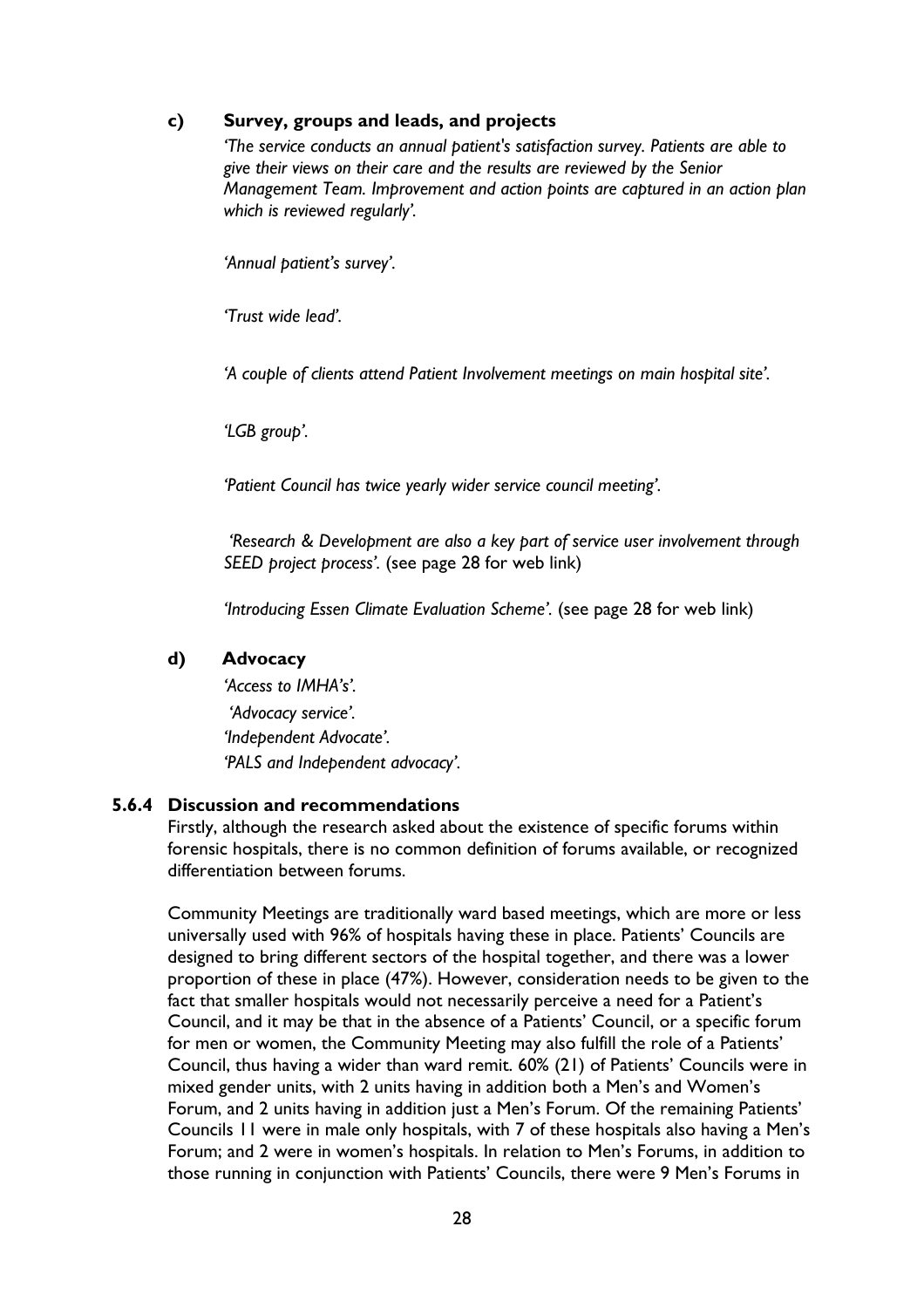male only hospitals, 2 in mixed gender hospitals, without parallel Women's Forums; and 5 in mixed gender hospitals running in tandem with Women's Forums. The remaining Women's Forum was based in a female only hospital. In relation to Women's Forums, the above shows that in 4 hospitals where a Men's Forum was in place there was no parallel Women's Forum; in addition only 17% of hospital which had women service users had a Women's Forum in place, despite the fact that it is acknowledged that in mixed gender environments women do not have as strong a voice as men.

There is a pattern whereby NHS hospitals have a higher percentage (+19%) of Patients' Councils and the Independent Sector have a higher percentage of individual gender forums, Men's (+26%) and Women's (+17%) Given that the single gender forums are designed to meet the specific needs of each group, this could be seen as a gap in NHS provision in relation to gender.

In relation to Service User Involvement Workers (SUIW), the majority of hospitals stated that the Independent SUIW role was carried out by the advocate, but it was not clear what their precise role was. Advocacy is a very specific role within the hospital, and although it may be the remit of the advocate to support patients at specific forums, or attend Community Meetings, it would be unusual for advocates to have a full role in supporting a collective user voice; if not only because providing advocacy is time-pressured within limited hours.

With regards to the specific In-house SUIW role the information given was not conclusive. There were 8 hospitals which said that they had a specific In-house SUIW in post, 7 of these were in NHS hospitals, although the information gained in relation to staff member responsibility for service user involvement indicated that there were 17 NHS hospitals with a designated person responsible for service user involvement. It is difficult to explain this anomaly, other than either service user involvement having such a low profile, or there being somebody at a senior level having responsibility for service user involvement, but there not being a front line SUIW working directly with service users. In addition 5 hospitals named advocates, who are in fact independent from the hospital as the In-house SUIW, the remainder were a mix of MDT staff team members, with the exception of 2 hospitals who stated that patients carried out his role. Also included in the provision of In-house SUIW was the running of a group of service users and the existence of policy relating to service user involvement.

 When looking at other service user involvement mechanisms which may be in place, the majority of information provided was profiling either the general ethos of including service users internally, including mention by 2 hospitals of My Future Plan $^{\mathsf{I}},$ or externally including at a regional level; the second mechanism was ensuring that the structures in place to ensure action were linked to Governance. It was surprising that only 2 hospitals mention an Annual Patient Survey being in place, although this was not asked about specifically, it is a very common way of gaining feedback. Two

<sup>1</sup> http://www.nhscentreforinvolvement.nhs.uk/docs/Involvement%20Awards%20-%202009%20- %20Case%20Studies%20-%20NHS%20Barnsley.pdf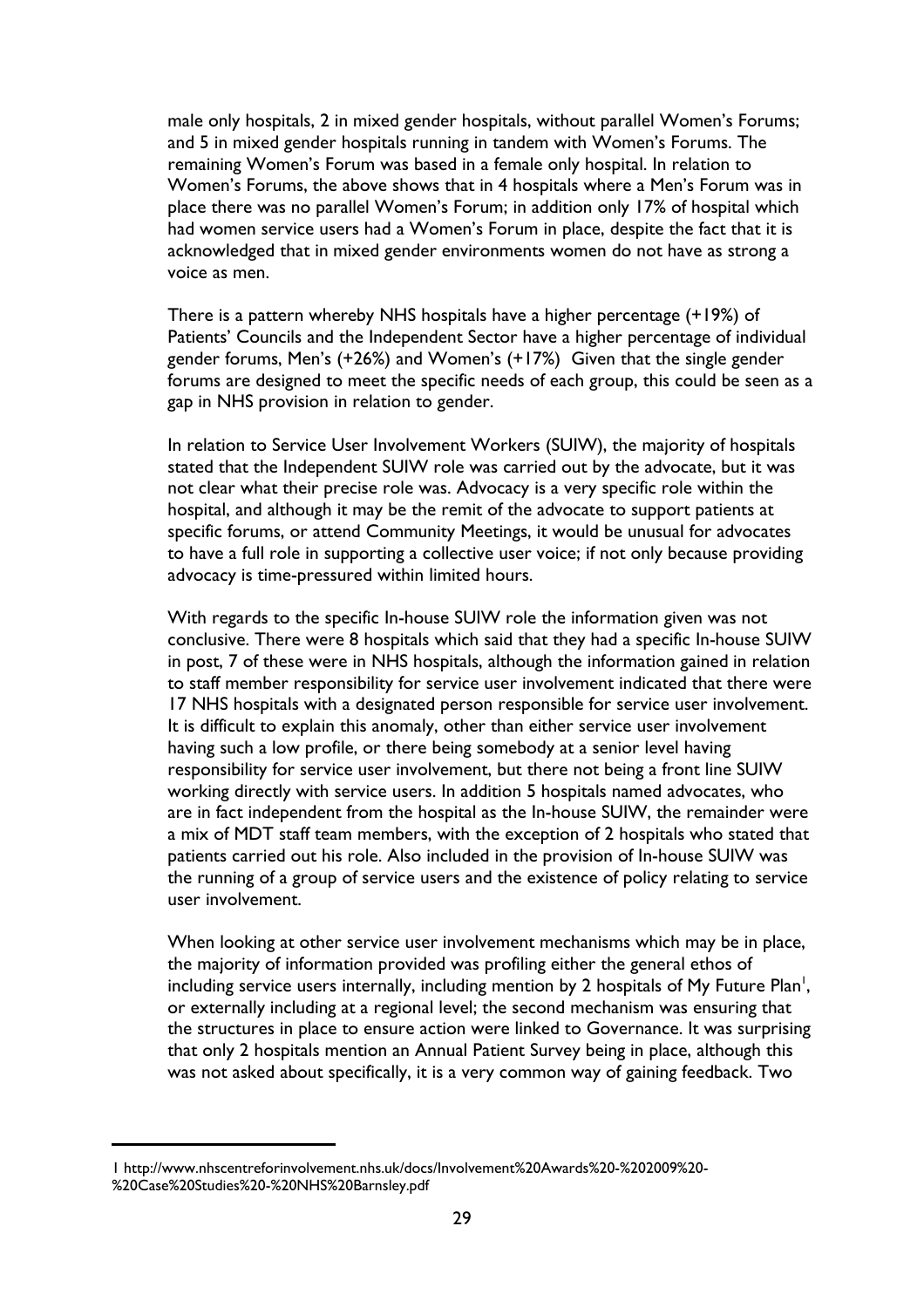hospitals mentioned specific projects, Essen Climate Evaluation Scheme $^2$  and the SEED Project $^3$  process. Once again advocacy was cited in the role of service user involvement.

### Recommendations

#### Recommendation 5

A definition should be developed for each type of forum so that there is a common understanding of the remit and function of each forum, and clarity for both staff and service users

#### Recommendation 6

Involvement should be developed in quality assurance processes designed to ensure that standards of care are maintained and improved and that the service is accountable to those it serves (with reference to existing guidelines and policy such as MARD $^4$ )

#### Recommendation 7

There is a need to develop good practice guidelines in relation to the involvement of individual service users at different level of the service user pathway

#### Recommendation 8

Men's and Women's Forums should run tandem within forensic hospital settings, not only because there may be different issues to be raised, but also because women can find it difficult to speak up in mixed gender groups.

#### Recommendation 9

There should be a named senior manager responsible for service user involvement, as well as a named staff member on the front line who can support the development and implementation of service user involvement within each setting

• Be clear

l

- Be inclusive
- Treat people equally
- Have a positive attitude
- Ensure good communication and information
- Have good physical accessibility
- Adopt a good procedure
- Ensure support is available
- Have resources available
- Create meaningful involvement
- Consider all practical issues before, during and after

MARD (Making A Real Difference) 2006 guidance, recommendations and minimum standards on good practice with respect to the process of involvement. These outline the overarching corporate commitments to involvement.

 $^{\rm 2}$  http://www.uni-due.de/rke-forensik/EssenerStationsklimafragebogenEssenCes.shtml

<sup>&</sup>lt;sup>3</sup> http://www.northwest.nhs.uk/document\_uploads/MentalHealthNews\_July09/Issue053\_Seed\_CB.pdf

<sup>&</sup>lt;sup>4</sup> The MARD Good Practice Guidance addresses the following themes: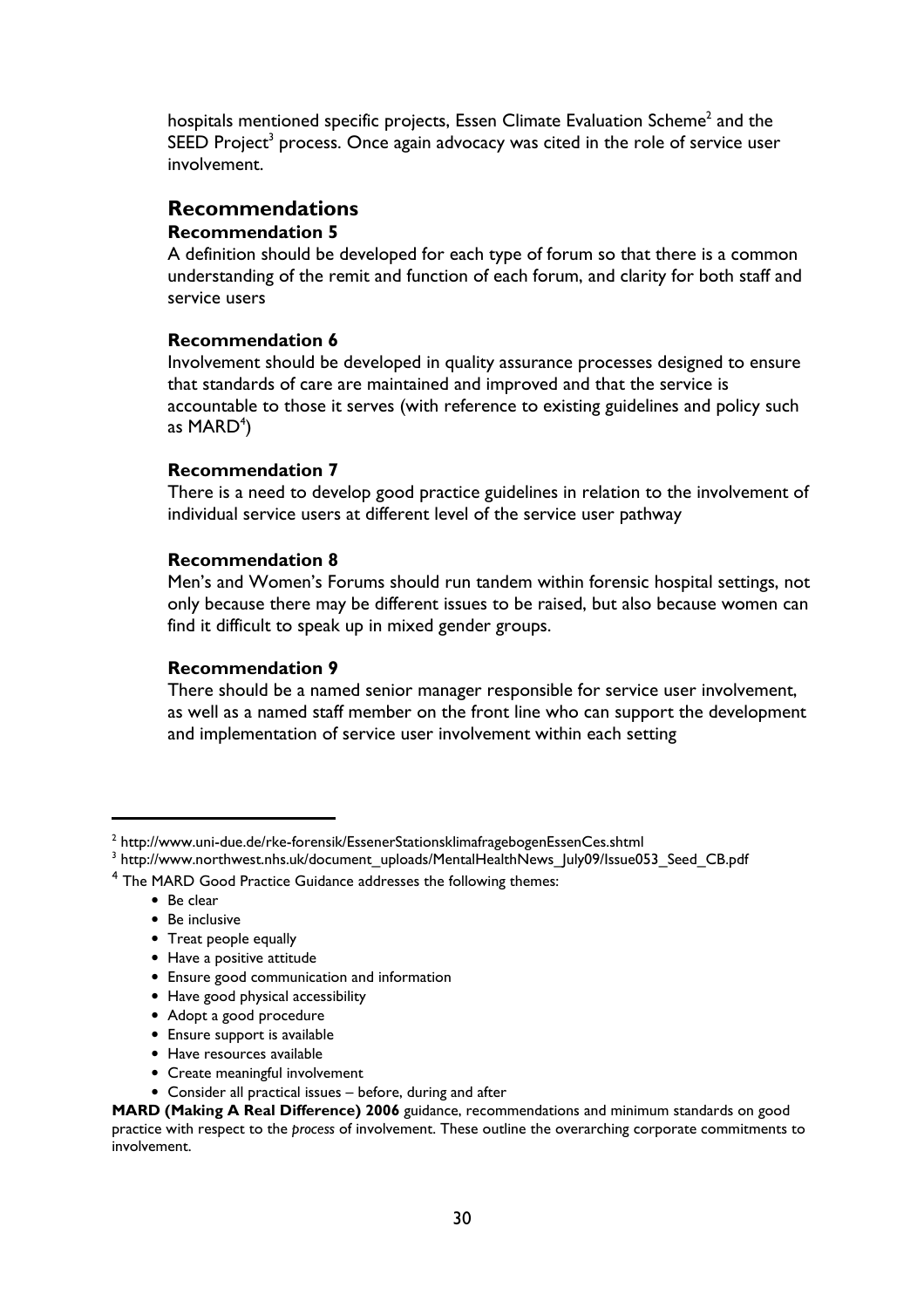#### Recommendation 10

If advocates are to have a meaningful role in independent service user involvement work this should be clearly stated and funded, with a job description developed, which is separate from individual advocacy work.

#### Recommendation 11

Information about identified good practice in service user involvement in forensic settings should be researched and collated to make available on the NSUN web site, for example:

- My Future Plan
- The Essen Climate Evaluation Scheme Assessing the social climate of forensic psychiatric wards
- The SEED project

# 5.7 Service User Involvement Forums: How do they work?

This section looks at how the forums operate in terms of formal feedback to service users; frequency of meetings; and the routes back into the hospital staff and processes.



#### 5.7.1 Formal feedback to patients

Figure 14: The percentage of hospitals with formal feedback in each forum

It can be seen that within both the Community Meetings and the Patients' Council there is a very high rate of formal feedback provided; 89% and 92% respectively. The Men's Forums has a relatively high percentage with formal feedback in place at 74% of hospitals, however it is the Women's Forum that has the lowest percentage of formal feedback with just 37%.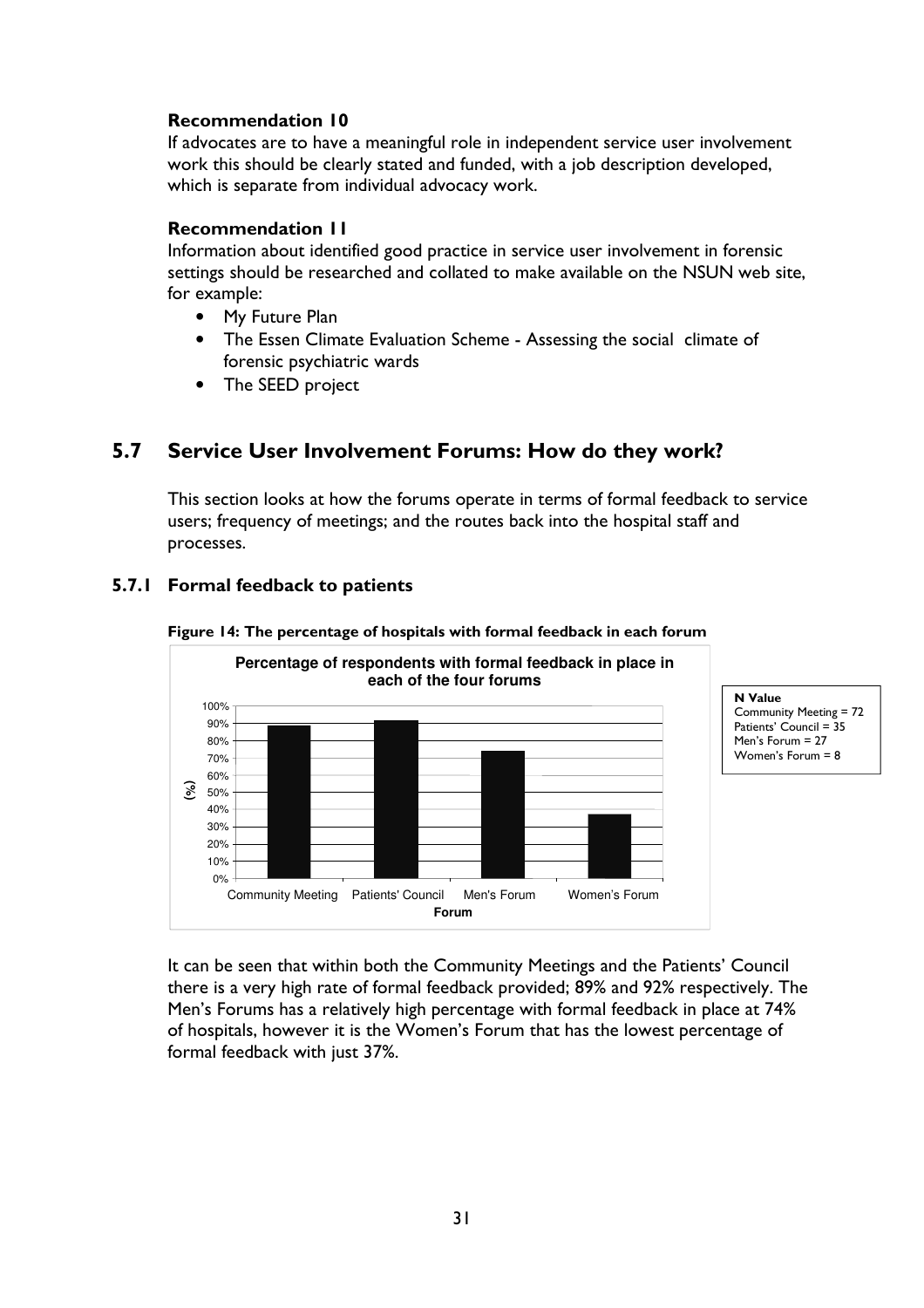### 5.7.2 Frequency of forum meetings





The majority of Community Meetings (60%) meet weekly, 17% of hospitals have Community Meetings on a daily basis, and 15% of Community Meetings take place less than once per week.

Figure 16: Frequency of Patients' Council



The majority of Patients' Council meetings take place less than once per week, with 94% fitting into this category; the majority of these meetings take place on a monthly basis.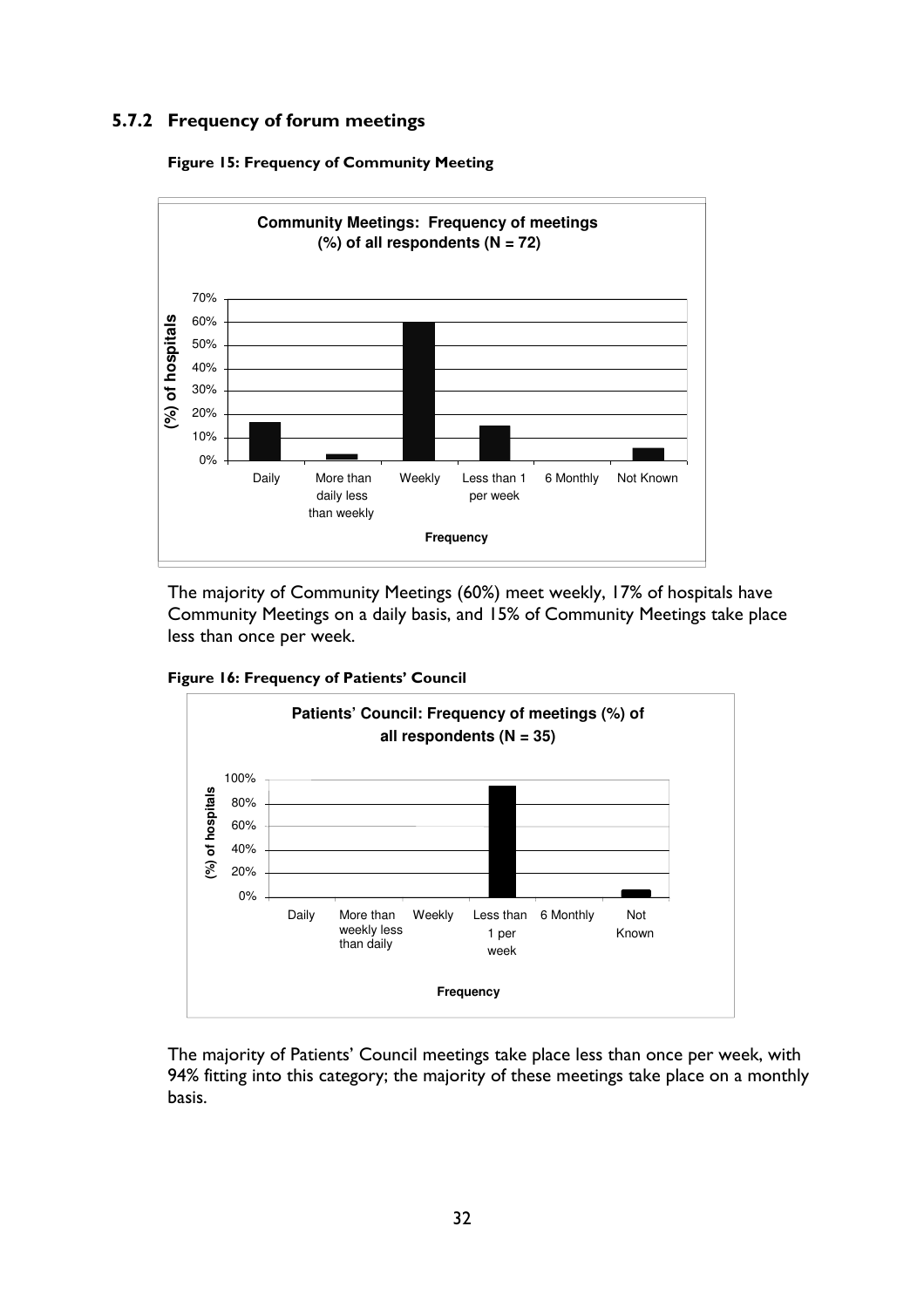Figure 17: Frequency of **Women's Forum** 



Of the hospitals that operate a Women's Forum 50% of the forums take place less than once per week, the remaining frequencies are unknown

Figure 18: Frequency of Men's Forums



The majority of Men's Forums meet less than once a week (52%), 26% meet on a weekly basis, and a small proportion (8%) meet on a 6 monthly basis.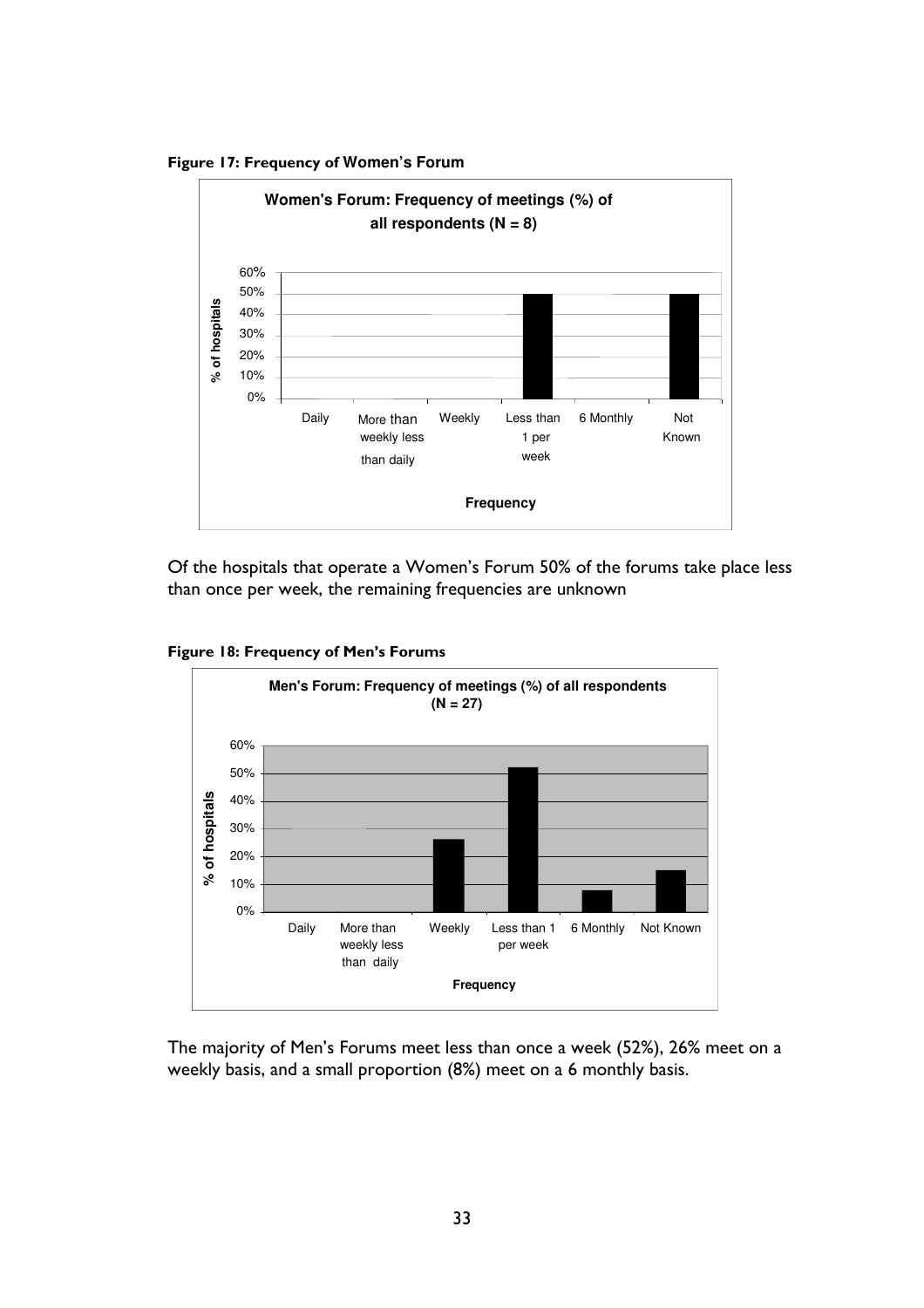## 5.7.3 Information routes and destinations for forum information

Figure 19: Community Meetings: information routes and destinations

| Ward Manager / Nursing staff / ward             | 31 |
|-------------------------------------------------|----|
| Patients/Service Users/ SU group PPI / Patients |    |
| Council                                         | 19 |
| Hospital Manager                                | 17 |
| <b>MDT</b>                                      | 14 |
| Circulated on Units / Notice Board              | 10 |
| <b>SMT/ Governance</b>                          | 9  |
| Director of Nursing / CNM / Matron              |    |
| Catering                                        | 3  |
| Service Development Group                       | 2  |
| Advocacy Worker / Family member / CQC /         |    |
| Care manager / Social Worker                    |    |



The information from Community Meetings reaches wide ranging destinations, especially in relation to senior management. However only 19 of the 72 hospitals cite patients or patient groups as a destination, although this contradicts the information given in formal feedback (89%). It may be that this question was interpreted as routes into hospital staff and other hospital processes. 35 of the hospitals that operate a Community Meeting have one information route out of the forum, and 20 hospitals have 2 routes. Hospitals that have more than 2 routes for information are a minority. It is worth mentioning that this is the only mechanism that has hospitals with more than 3 information routes out of the forum.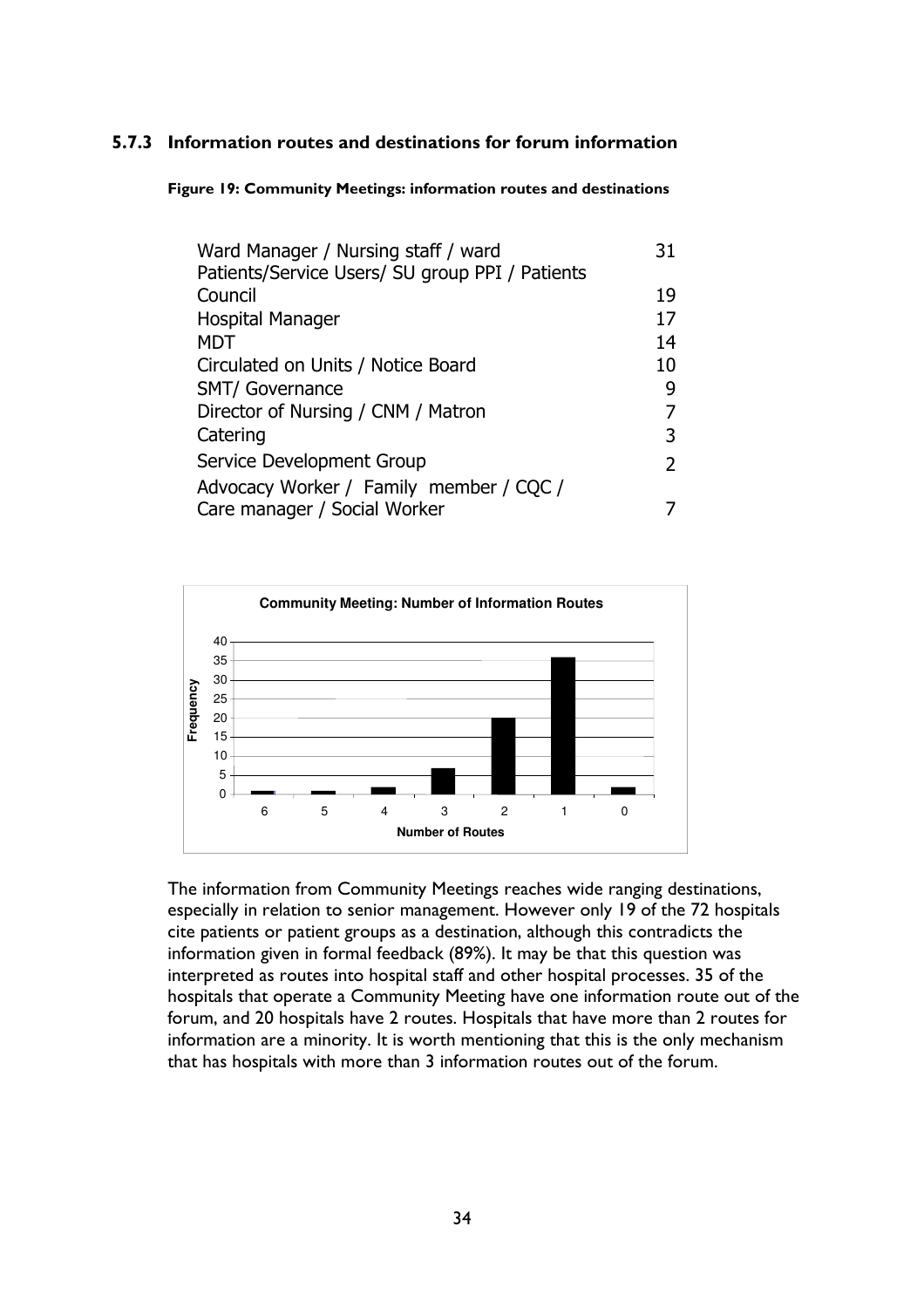



Once again this forum reaches wide ranging senior management destinations, but only 3 hospitals specifically mention patients in terms of information dissemination in contrast to 92% cited as giving formal feedback. Of the hospitals with a Patients' Council, the majority have one or two information routes. However there are a significant number (8 hospitals) with no information route out of the group.



Figure 21: Men's Forum information routes and destinations

#### Figure 20: Patients' Council information routes and destinations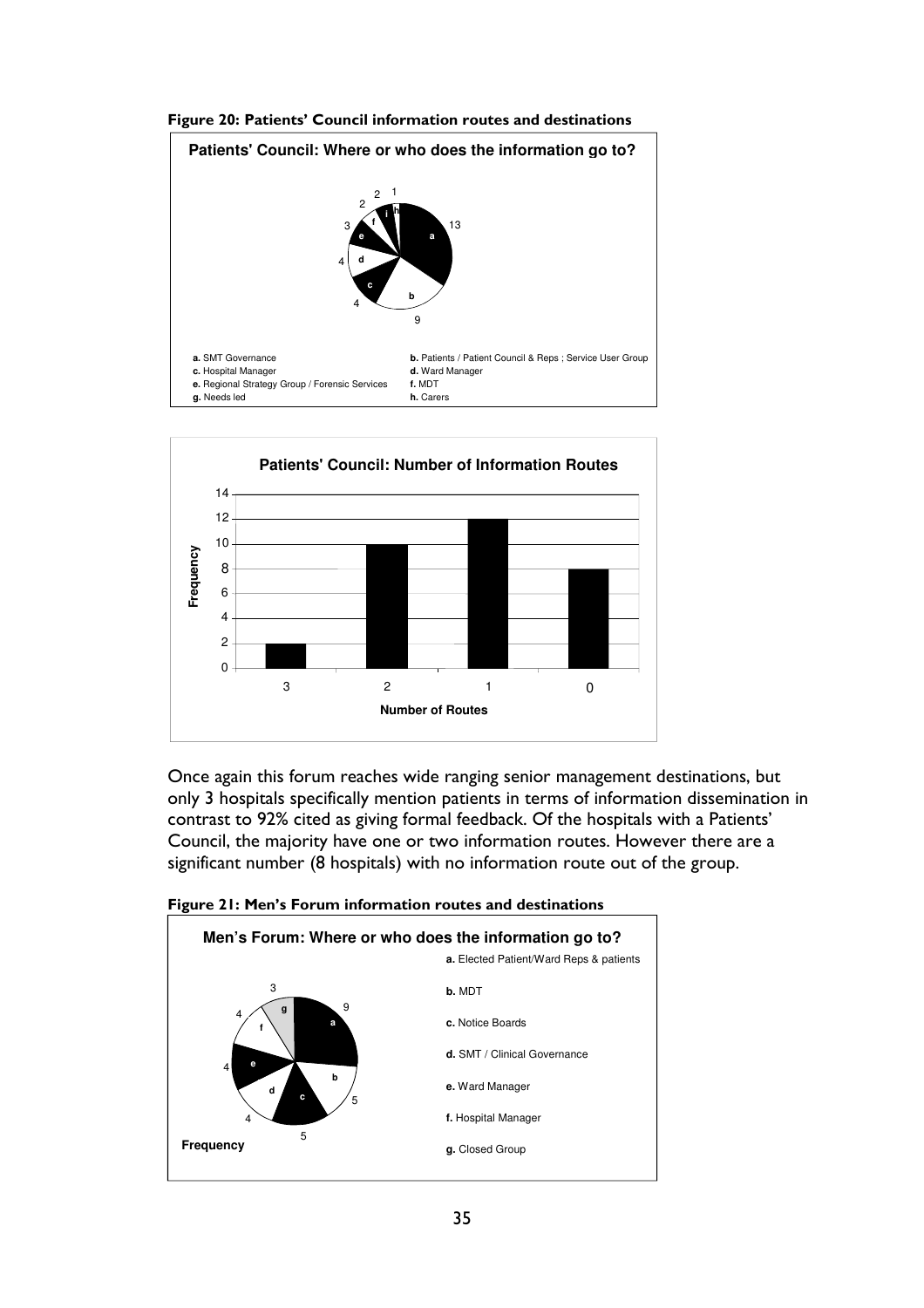

In terms of routes into the hospital the patient and user representatives are the largest destination group with 9 out of 20 hospitals giving this as a destination group. Diverse senior management groups are also destination points. In 3 cases the forum is a closed group. Nearly half of the hospitals that operate a Men's Forum have one information route out of the group, with a quarter having both 2 and 3 routes.



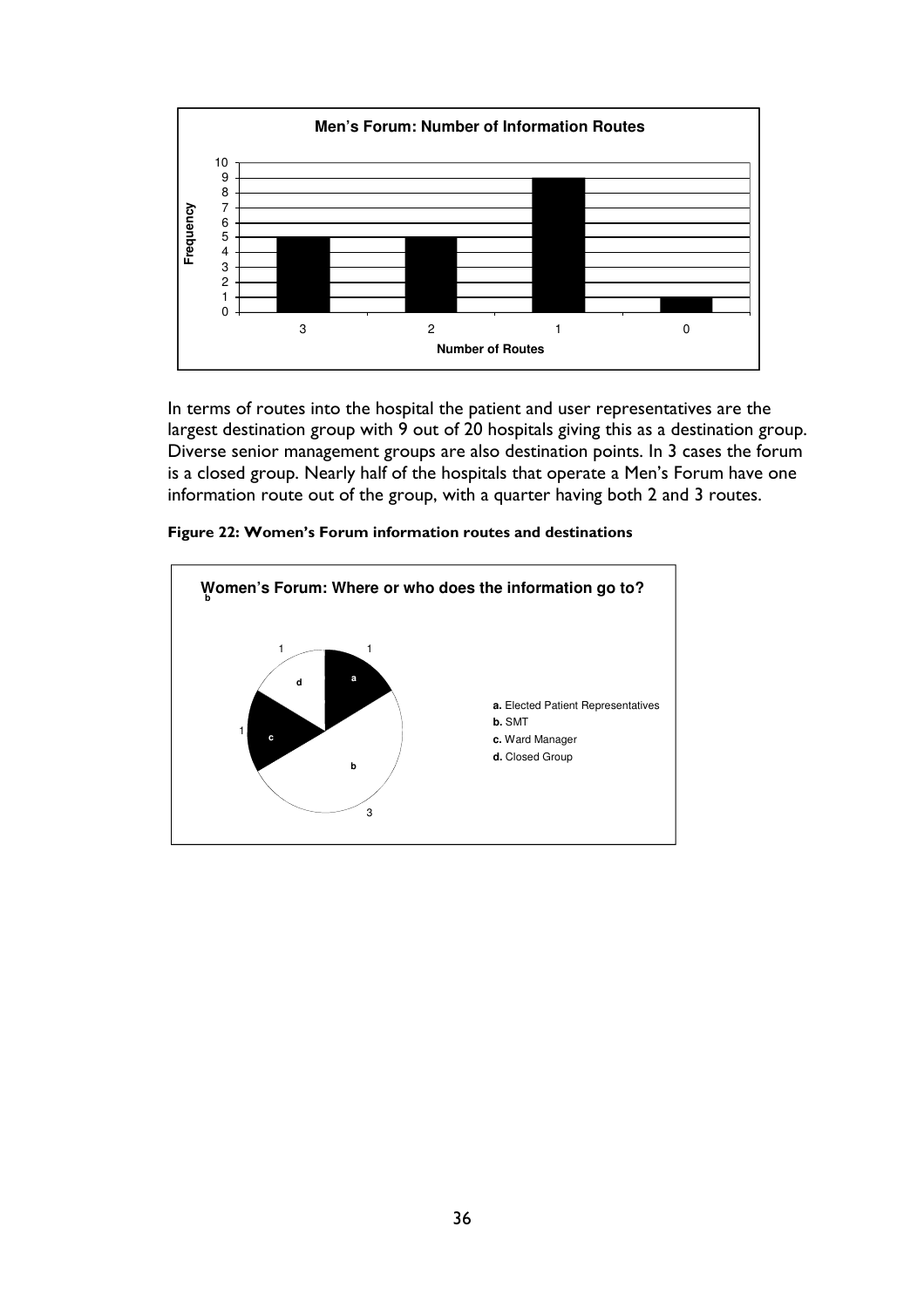

Most of the 6 Women's Forums have routes back to senior management, with one hospital including service users and one closed group. The majority, 4 Women's Forums, have one information route, with one hospital having 2 routes.

### 5.7.4 Discussion and recommendations

The degree of formal feedback is an area of concern, due to its vital importance in terms of successfully involving service users. There is an extremely low level of formal feedback in Women's Forums (37%) and even though there is much higher rate of formal feedback to service users in the other three forums, at 72%, 89% and 92%, it still means that 8-28% of forums are providing no formal feedback whatsoever. Feedback is an extremely important factor in terms of effectively involving service users and it is unacceptable that hospitals operate service user mechanisms which exclude service users.

In terms of the frequency of meeting of the various forums, there is little consistency, with the exception of Patients' Councils, all of which meet monthly. Community Meetings tend to meet more frequently with the majority (77%) meeting weekly or more. The majority of both Women's and Men's Forums meet less than once per week.

In terms of information routes into the hospital from the forums, all forums seem to have good routes to senior management within the hospital. However it can not be certain to what degree it is for information only and to what extent it spearheads service user driven change agendas, as part of the governance feedback loop. This will vary according to the commitment of the hospital and the SMT, to service user involvement. The number of routes into the hospital varies between 0 and 6 routes. Taking into account all the forums 8% had no route into the hospital, primarily from the Patients' Council, which seems a contradiction in terms, and would prevent the forum having meaningful input and influencing decision making at SMT level; 46% had one route in, 27% had 2 routes in, 11% had 3 routes in, and 5% of forums had more that 3 routes in.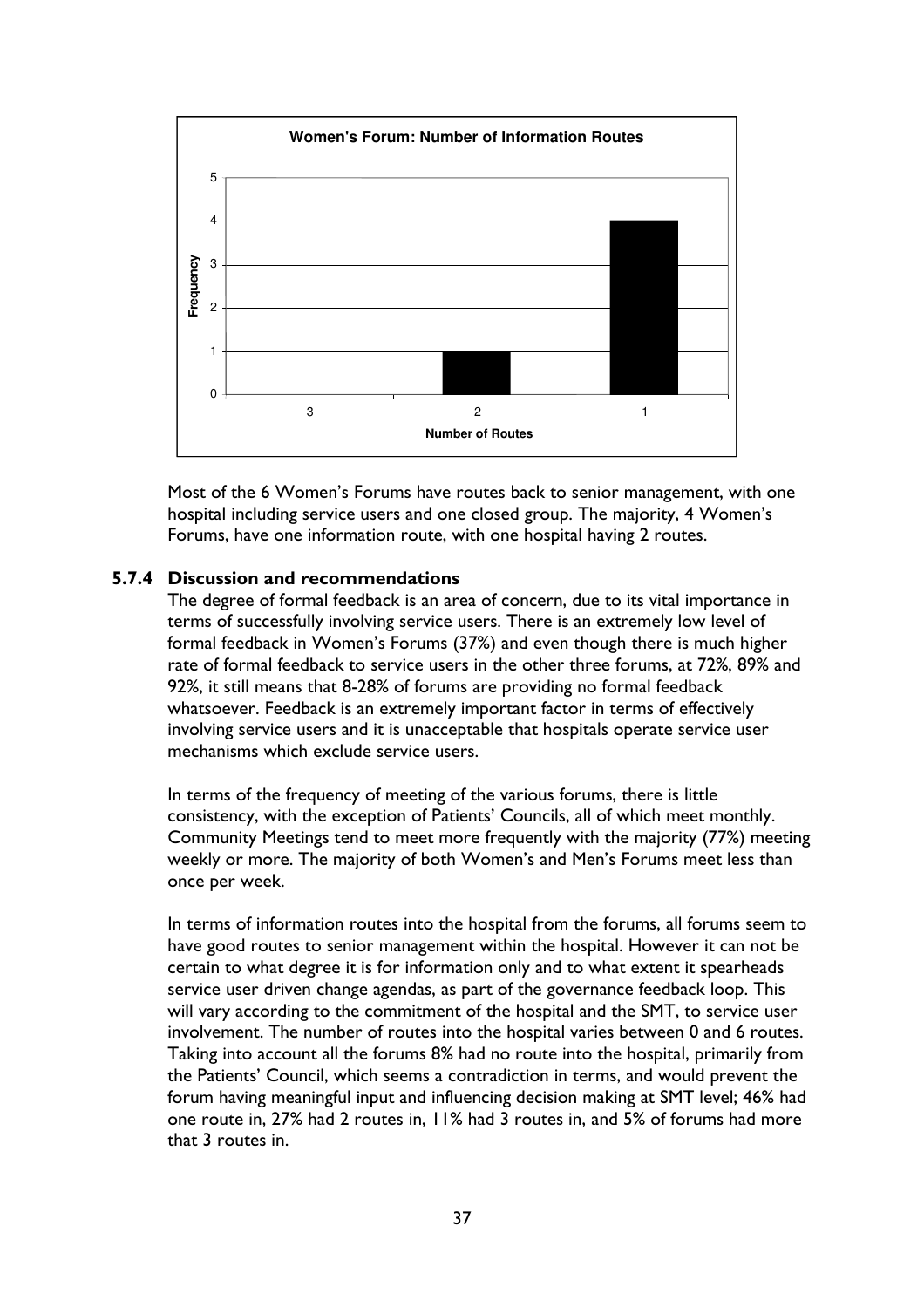Regarding information from the forums to service users this varies considerably; only about 25% of both Community Meetings and Patients' Councils profile service users as a route out for information, with Women's Forums being 16% and Men's Forums 45%. It may be that having given information about formal feedback to patients previously, it was assumed that this question related only to staff by many; although by including service users in the context of routes into the hospital it places them as more equal stakeholders.

## Recommendations

## Recommendation 12

All service user mechanisms and forums should have formal feedback mechanisms in place to service users, as equal stakeholders, which clearly communicate what has been discussed, what issues are being addressed and what the progress and outcomes are on an ongoing basis.

### Recommendation 13

Information from all service user mechanisms and forums should have a direct route to appropriate management, decision making and policy groups.

## 5.8 Perceived effectiveness of forums and effecting change

For each forum profiled the hospital was asked to rate its effectiveness. In addition for each of the forums operating at the hospital the respondent was asked to give an example of effecting change.



Figure 23: Perceived effectiveness rating

Very few hospitals rated the effectiveness of a forum below 3; only in the Community Meeting forum did this occur, with 5 hospitals giving a rating of 1, and 3 hospitals a rating of 2. In the three most prevalent forums, the Community Meeting,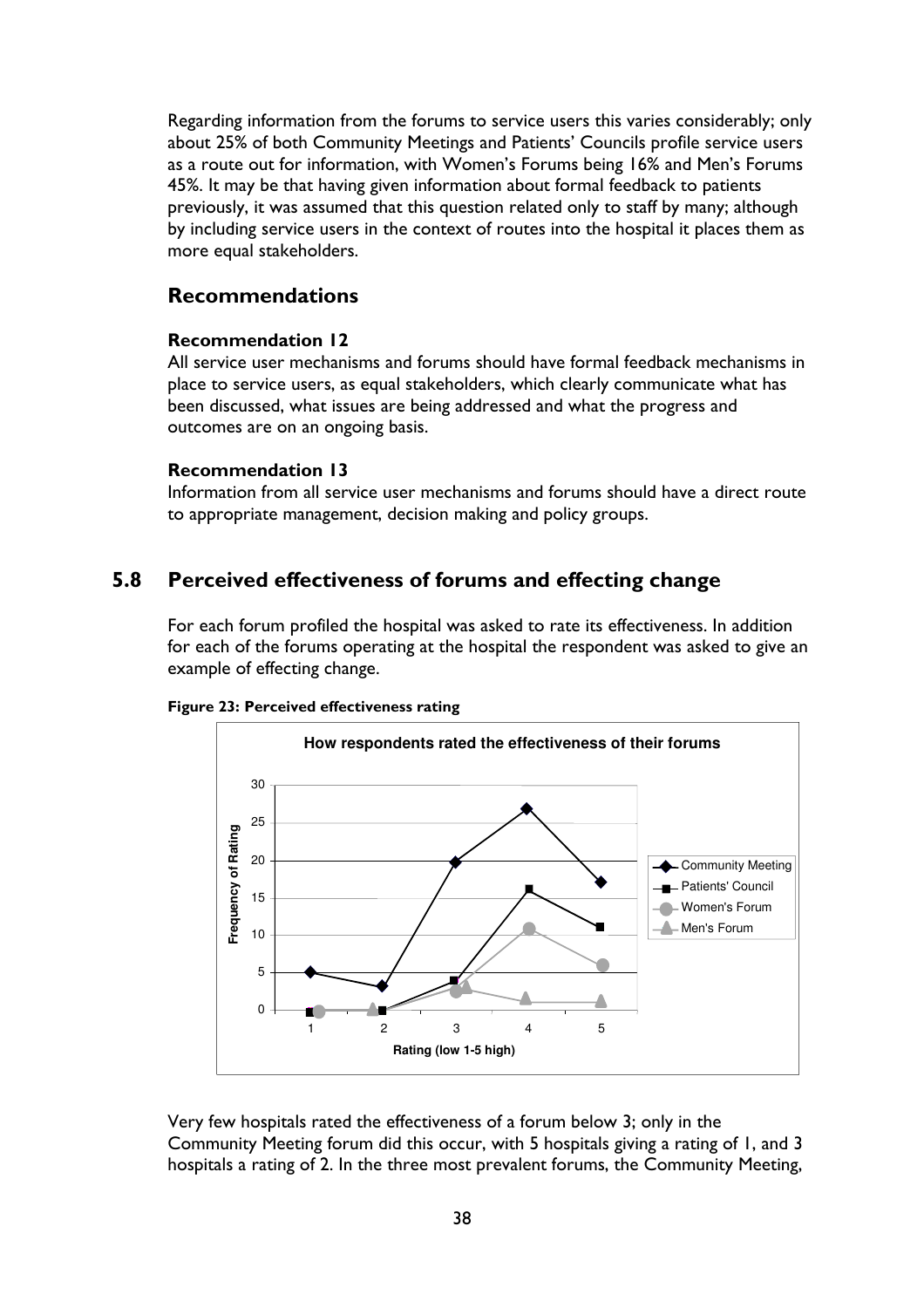Patients' Council and the Men's Forum, there was a peak at 4, meaning that a large proportion of hospitals rated their forum as above average effectiveness.

| Forum                    | <b>Mean Effectiveness</b> |
|--------------------------|---------------------------|
| <b>Community Meeting</b> | 3.7                       |
| <b>Patients' Council</b> | 4.2                       |
| <b>Women's Forum</b>     | 3.6                       |
| Men's Forum              |                           |

This table demonstrates the average perceived effectiveness rating of all responding hospitals, the highest rating being given to the Patients' Council and the Men's Forum of  $4.2<sub>1</sub>$ 

## 5.8.1 Effecting change: Community Meetings

| Number of responses given           |       |
|-------------------------------------|-------|
| Independent Sector: 18/42 responses | (43%) |
| NHS Hospitals: 29/30 responses      | (97%) |
| Total hospitals: 47/72              | (65%) |

In the responses given by 44 of the 72 hospitals with this forum in place, there were four recurring themes in the examples of how community meetings have effected change.

### a) Activities

Of the hospitals that responded to this question, just under half (20) of the examples were related to activities in the hospitals. The answers consisted of discussion and changes to daily activities, suggestions of new activities and trips and changes to the time of activities.

'Suggestions are carried out on what the OT does. Also suggested activities are carried out for the service users'.

#### b) Menu changes and meal times

The second most frequent example was based around menu changes. Just under a third of the respondents (14) made reference to this change.

'Changes made to availability of drinks and snacks in the evening. Patient's garden cleaning roster implemented. Patients have been active in designing new summer menu'.

#### c) Feedback

Over a quarter of the respondents (13) commented on how feedback had improved through using this mechanism. The examples given mentioned the speed of feedback being given, requests being acted upon and 4 of the 12 respondents explained how this mechanism has provided a link between service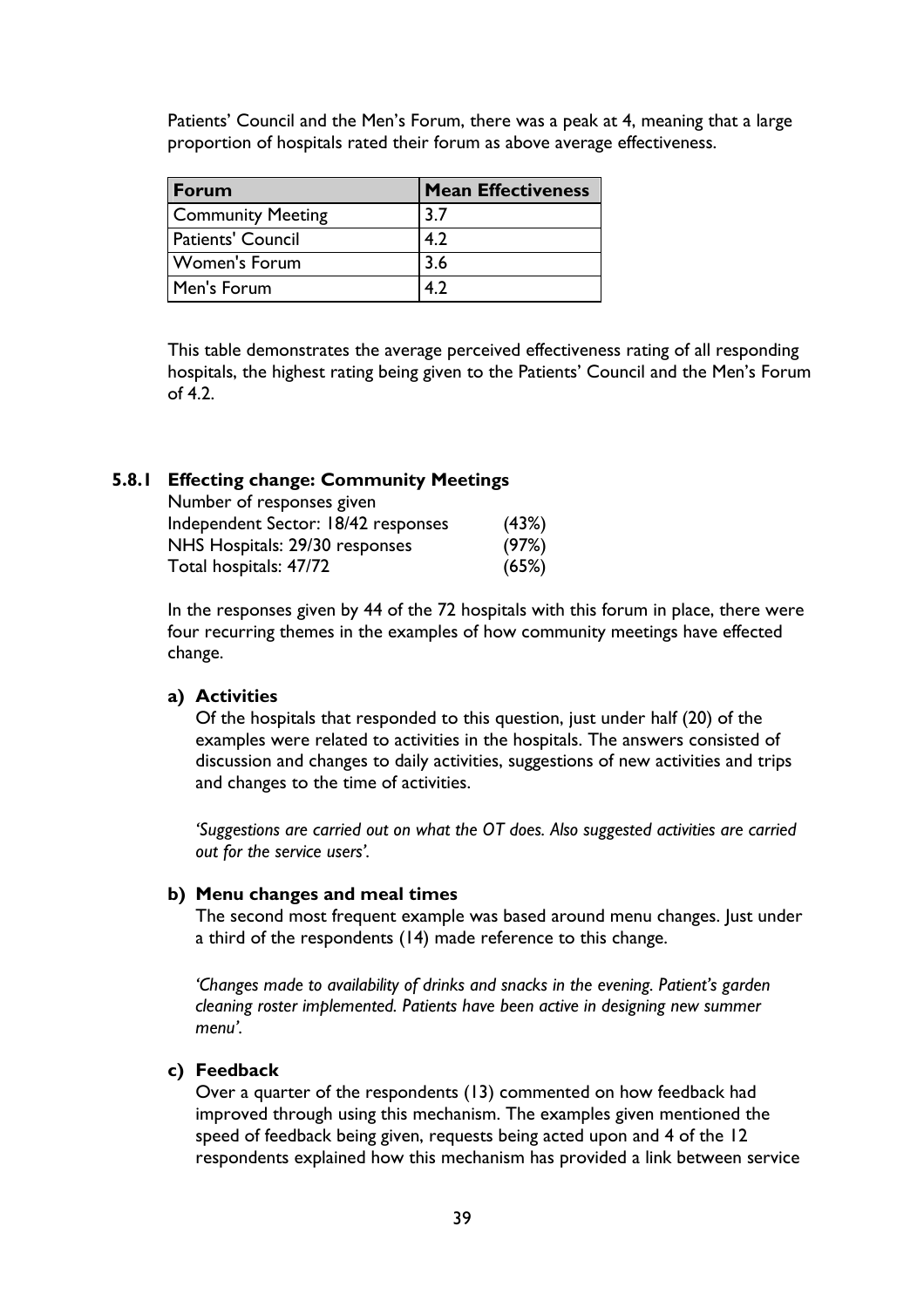users and the Director/Service Manager. Of the respondents that gave this as an example two thirds were NHS hospitals.

'On a very simple level that patients should have formal feedback; that if they ask questions there should be a responsible person who is willing  $(...)$  to go away and then provide feedback'.

'Directorate Management Team rep always present to provide feedback'.

## d) Smoking

Another common example was that of smoking. Of the 44 respondents 9 examples made reference to smoking policies. This consisted of smoking times, designated smoking areas and one respondent explained that this mechanism had led to support with smoking cessation.

'changing times of smoke breaks'.

### The following comments are stand alone:

'Increased psychiatric cover increased 1 to 2 Drs'.

'Introduction of changes to MHA & 5 guiding principles - raised awareness & encouraged service users to attend more detailed information sharing events'.

'It helps prevent revolving door'.

'Service user rep has direct link to the director'.

'Patients voices can be heard through this mechanism, and any issues raised are taken to the patient's council. Also allows for daily planning. I would include this in the section of feedback. As due to this mechanism there is a place for raising and resolving issues'.

### 5.8.2 Effecting change: Patients' Council

| Number of responses given           |       |
|-------------------------------------|-------|
| Independent Sector: 15/18 responses | (83%) |
| NHS Hospitals: 16/17 responses      | (94%) |
| Total hospitals: 31/35              | (89%) |

In the responses given by 31 of the 35 hospitals with this mechanism in place, there were 3 recurring themes in the examples of how Patients' Council meetings have effected change.

### a) Smoking

Of the 31 respondents 8 mentioned that changes to smoking policies and facilities had come about as a result of Patients' Council Meetings. The examples included smoking shelters being installed, smoking areas being designated, times being agreed, amendments to the smoking policy being carried out and help with smoking cessation being provided.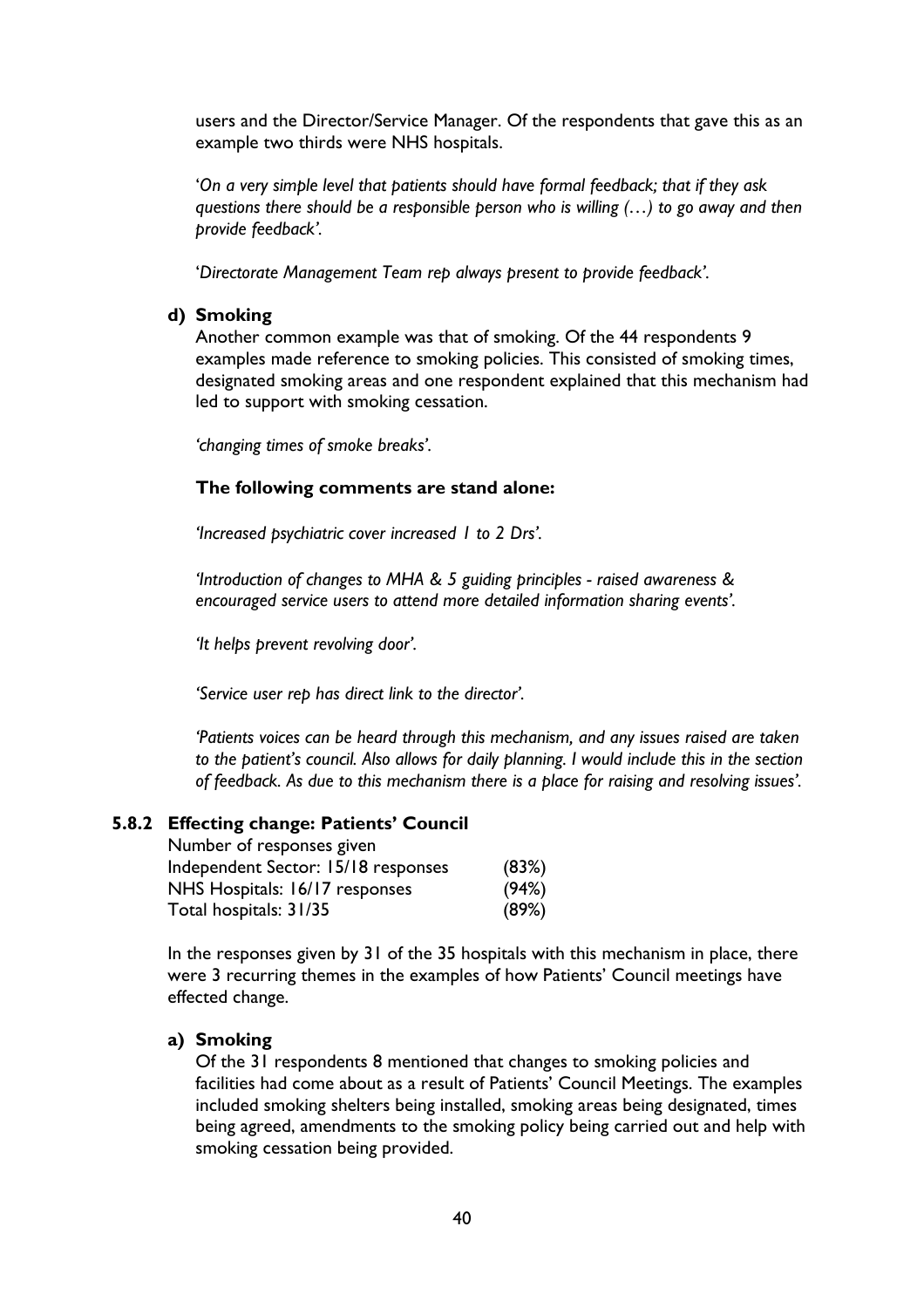'Patient smoke shelter was put up as a direct result of this group'.

### b) Menu Changes

Just over a third of the examples given (11), mentioned menu changes happening as a result of the Patients' Council. More specifically, food quality and menu choice were improved. Nine of the eleven examples of menu changes were from questionnaires completed by NHS hospitals and below is an example of such a response.

'Changes to food within clinic'.

#### c) Environmental Changes

Six of the respondents mentioned that as a result of the Patients' Council meetings, there had been changes made to the hospital environment. This refers to aesthetic and practical changes made to individual and communal areas of the hospital, for example the purchase of benches for outside communal areas and changes to service users' bedrooms.

 'Bench seating supplied for courtyard, smoking policy amended, boilers fixed, and water coolers being fitted. Unit events arranged, bin fitted in hospital grounds'

#### The following are stand alone

'More staff employed'.

'CPA Standards - set by patients such as reading information before meetings'.

'Patients have complete control'.

'Increases compliance with treatment'.

'Making clear our stance and clearing away rumours'.

'Research opportunities for SU's, job placement, training and group work'.

 'This forum can ask for specific agenda items to be considered such as the standardisation of policies and protocols across the service, in addition the care group managers can request information or opinions from the service users for specific work streams, i.e. the development of a low secure women's service'.

'Identified what they consider useful and therapeutic'.

'Action plans completed'.

'Developed admissions booklet for new patients'.

'Additional services - out of hours'.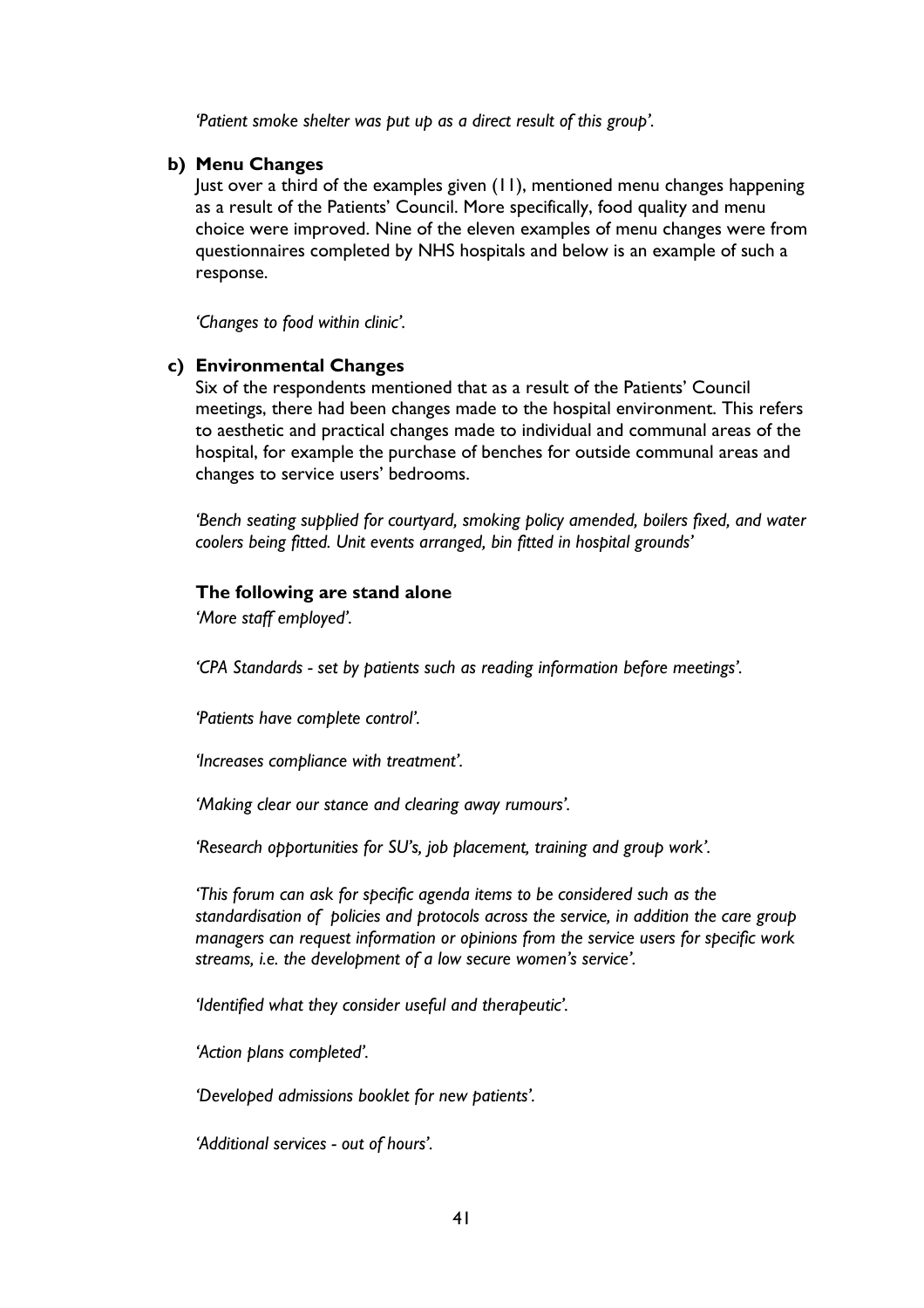'Setting up education sessions re bullying'.

'Influencing redevelopment, commenting on Security Directions. Local issues addressed such as estates and facilities'.

### 5.8.3 Effecting change: Women's Forum

| Number of responses given               |        |
|-----------------------------------------|--------|
| Independent Sector: 3/7 responses (43%) |        |
| NHS Hospitals: 1/1 responses            | (100%) |
| Total hospitals: 4/8                    | (50%)  |

Four of the eight respondents gave examples of changes as a result of this forum and one respondent stated that it 'was too early to say'.

The three examples given were pampering evenings, women's health session being set up and communications raised being put into action and progressed.

One had been discontinued as it was thought to discriminate against men.

## 5.8.4 Effecting change: Men's Forum

| Number of responses given                |        |
|------------------------------------------|--------|
| Independent Sector: 9/20 responses (45%) |        |
| NHS Hospitals: 7/7 responses             | (100%) |
| Total Hospitals: 16/27                   | (59%)  |

There was not really a main theme recurring regarding effecting change within this forum. The issues addressed, as in the other forums included changing of policies in relation to smoking and taking hot drinks to bedrooms, environmental changes and menu and food related changes.

'Taking hot drinks into bedrooms: this had not been permitted but clients have successfully argued that this poses no greater risk than having hot drinks in the lounge area'.

### The following comments are stand alone

'Provides insight into life styles and choices of clients. Identifies areas for further therapeutic work and support'.

'It helps to organize, to review our policies'.

'Full management support to engage patient's views. Appropriate professionals also attend as required. Issues addressed such as purchase of specific goods. Also review care practices and policy changes i.e. seclusion. Facilities provided, shop, hairdresser, meals'.

'Security issues were amended'.

'Respecting boundaries'.

'Consultation about security issues resulted in changes being made'.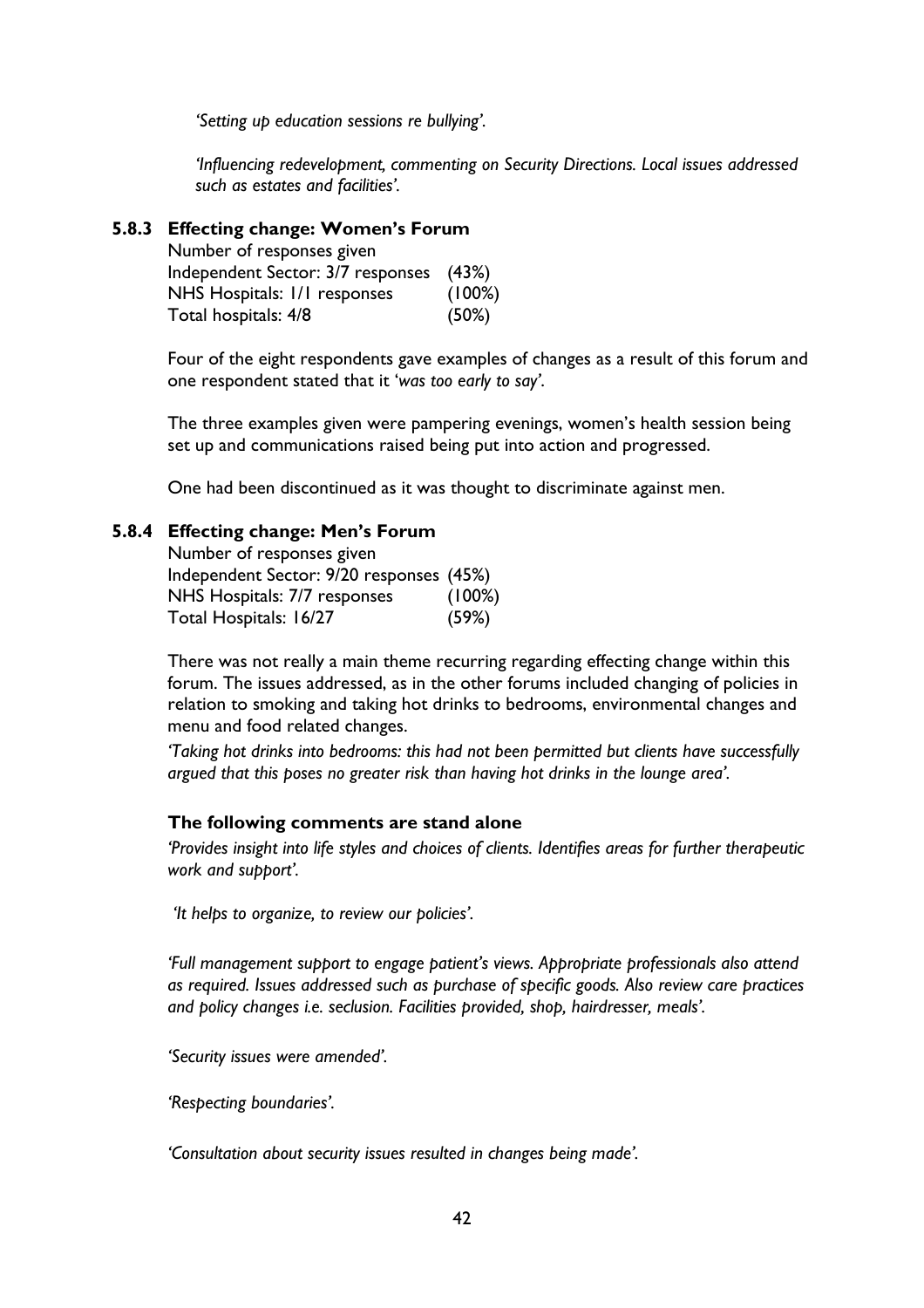## 5.8.5 Discussion and recommendations

In relation to perceived effectiveness of forums respondents rated effectiveness as above average, with 3 of the 4 forums peaking at a rating of 4. This is obviously a subjective assessment; there is no indication that there was any objective measure of effectiveness, and in this research there was no way of measuring the impact of the forums from the service user's perspective, which has to be seen as a shortcoming. In addition there was no indication that service users' views were gained in relation to effectiveness of forums. Whilst claiming to have the service users' best interests at heart, and no doubt that is the case for a lot of staff, they will not hold the same views as service users due to the huge difference in power differentials and perceptions of the place they find themselves in. Staff can leave their place of work at the end of a shift, service users cannot leave what could be regarded by some as their home, others not, when they want.

In addition many of the areas mentioned relate more to day to day issues, which are no less important but will be more open to change. It can be argued that as some people are so disempowered by their experience of the forensic mental health system, they operate at a low level, i.e. what affects them, and what affects them now, rather than being actively supported to operate at a more strategic level. For some people, they will not have had this opportunity previously and engagement in service user involvement mechanisms should be prioritised. Examples relating to issues around liberties were few, for example the right to smoke.

When examining the areas where there had been a positive outcome in effecting change, throughout the forums the same themes recurred: smoking, activities, menu changes, and environmental changes; mainly ward based and more immediate issues. Even though the forums may have different remits and the potential to scope different areas, the reality seems to be that they operate very much at the same level; in the main addressing the more immediate issues, but it also being evident that more substantive areas of policy are being addressed, for example:

- CPAs
- Additional staff being employed
- Development of policy, procedures and communication channels

However there is no indication that the service users have an understanding of what is possible through these mechanisms.

## Recommendations

### Recommendation 14

Hospital units should have in place an objective measure of the impact of service user involvement mechanisms.

### Recommendation 15

Service users should be formally consulted, to gain their views about the impact of the service user involvement mechanism and forums which are in place.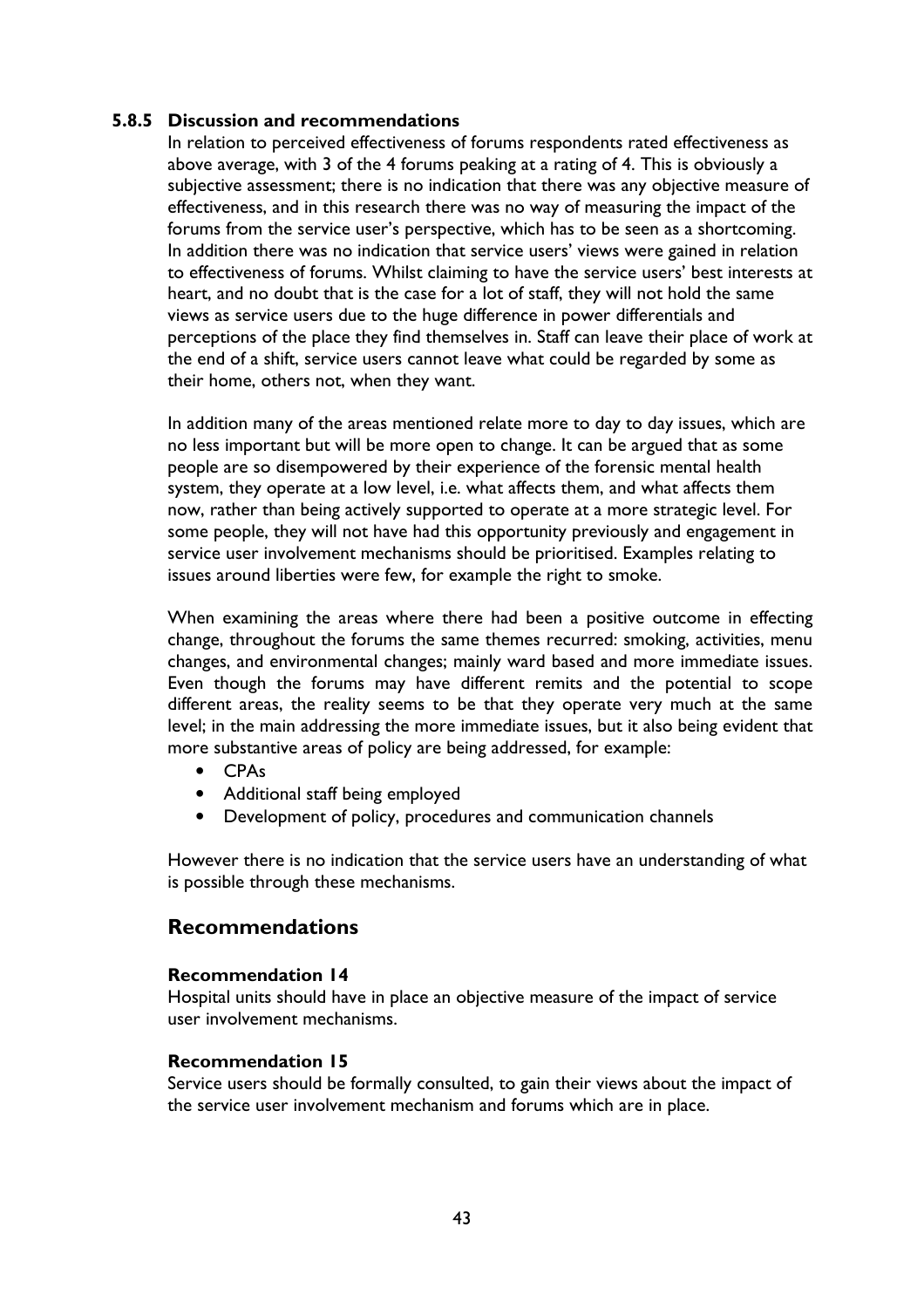## Recommendation 16

There should be written information for service users about the potential scope of the mechanisms and forums available and training should be made available to all service users so that the effectiveness of the mechanisms in place can be maximised.

## 5.9 Planned developments and further comments

The respondents were asked

Do you have any further comments?

 Are there any developments planned in relation to service user involvement? This was given as an opportunity for hospitals to showcase developments and other achievements.

## 5.9.1 Independent Sector responses

'Community meeting acts as Patients' Council and issues are fed back via Advocacy worker and unit manager to the SE Regional SMT, Members of SE regional SMT also attend the Community Meetings on a regular basis'.

'The service conducts an annual patients' satisfaction survey. Patients are able to give their views on their care and the results are reviewed by the Senior Management Team. Improvement and action points are captured in an action plan which is reviewed regularly'.

'Clinical governance, feel the system of Patient's Council works well'.

'Patients are active in their own care planning'.

'The Advocate also comes to local commissioner groups'.

'The Regional group which shares results nationally. Feel this has been very successful. Also useful for patients from other areas to meet patients from their own area re support'.

'Staff interviews… Audits e.g. first impressions audit'.

'Currently implementing the forensic recovery model across the service. Plans include identification & action of service user identified improvements, service user CPA reports, and completion of the ESSEN ward climate scale & on-going use of the DREEM questionnaire'.

'We developed a service user on site who was going to represent the Patient Advisory Group (PAG) on the Clinical Governance Committee and also chair the group. This individual would have likely become the Independent Service User involvement worker. However this failed due to relapse and put the group back a long way. We have also looked at replicating the PAG within both a women's and men's forum. However due to the nature of the services at X Hospital it is often difficult to gain attendance in the currently mixed forum'.

'My Future Plan not widely used but planning to relaunch, Self injury guide for staff created by staff and patients'.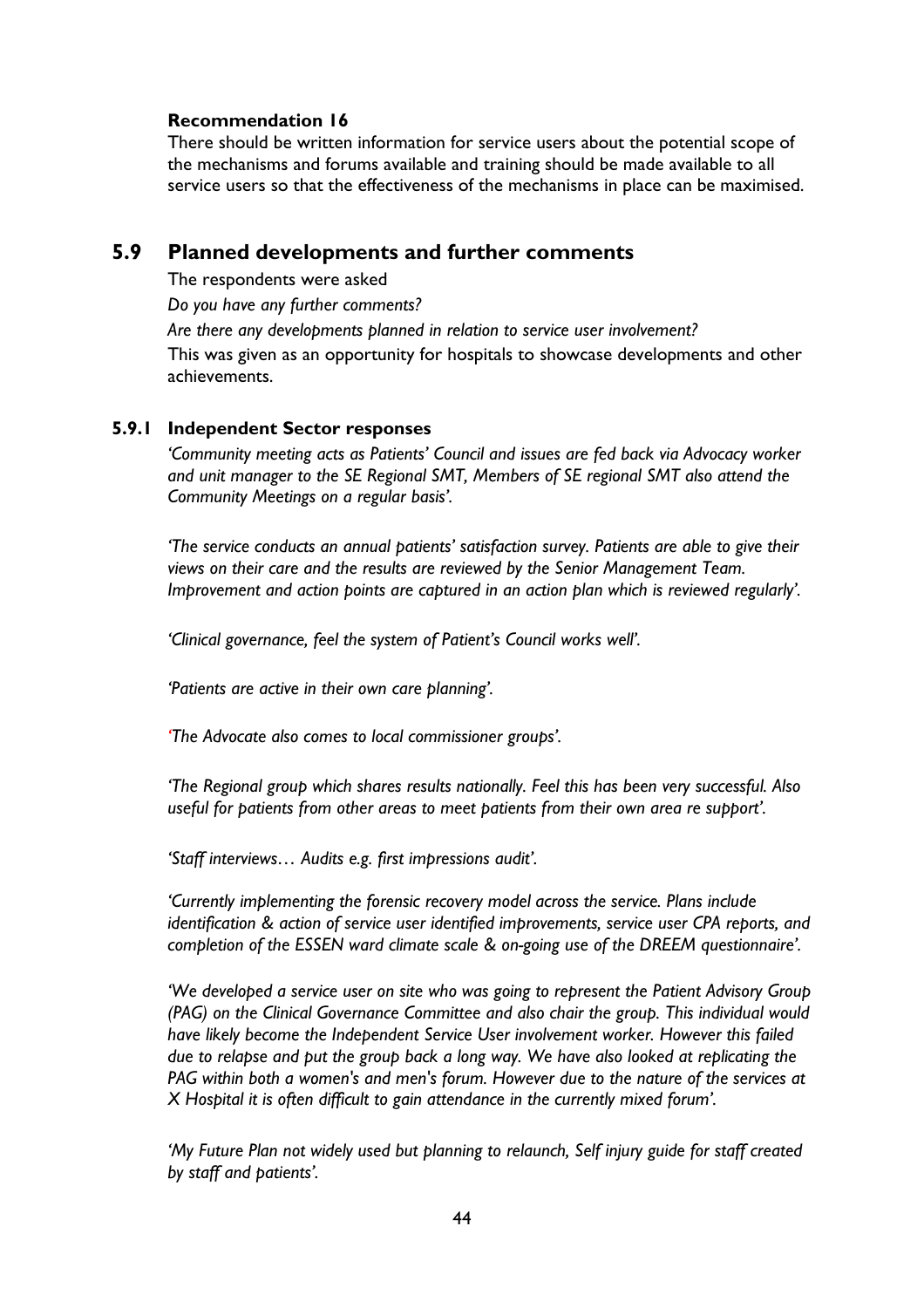'We have implemented a service user attending Partnership forums on both adult services, the service user will be nominated on a quarterly basis. We have recently (within the last month) piloted a Clinical Governance agenda for patients, we expect one community meeting a month to be a patients Clinical Governance meeting with mirrors and will feed into hospital Clinical Governance meeting monthly. We will be introducing the Essen climate scale on a weekly basis within the next quarter. We will be implementing the recovery tool WRAP within the next 6 months, tapping into expertise at our other site'.

'We also do anger management and therapeutic groups'.

'As we are a very new site and we are still developing our service. We are committed to meeting the needs of our clients in every possible manner and would welcome being led by them in regards to this area'.

'User involvement goes to the providing Trust'.

'Immediate developments are around the patient's experience of seclusion and advanced directives; CPA meetings and giving the patient more control in this meeting forum; a Patients' Council. Longer term I would like to look at both a men's forum and a women's forum; so that the needs of both genders can be recognised and acknowledged'.

'X hospital is very innovative and creative and actively encourages user participation through Patient forum, generates ideas and motivation for engagement across many areas of operation. More recently P discussed user involvement in training. This is to be incorporated in the next induction programme'.

'Input for offenders, other agencies come in to support'.

 'I am in charge of the hire, I chair the Patients' Council, I see every complaint and make many changes in response to those. The community meetings feed into the planning and development teams, which a patient rep attends. Which feed in to the lead clinicians, from that ideas emerge etc and are taken to hospital and clinical governance, which I chair. This is attended by all the team managers, and we act on those ideas/concerns. I regularly walk the site and patients constantly prep me and share ideas - they all have the right to see me and many exercise that right both formally and informally'.

'There is a football team very regular at least once a week started from November 2009'.

'Expanding OT, Education, IT Suite and cooking'.

 'High priority to involve patients in training, ward management meetings and strategic Forums'.

### 5.9.2 NHS Hospitals

 'Over the next year we hope to progress with service user involvement in interviews. Further improvements for vocational opportunities for service users are also high on the agenda'.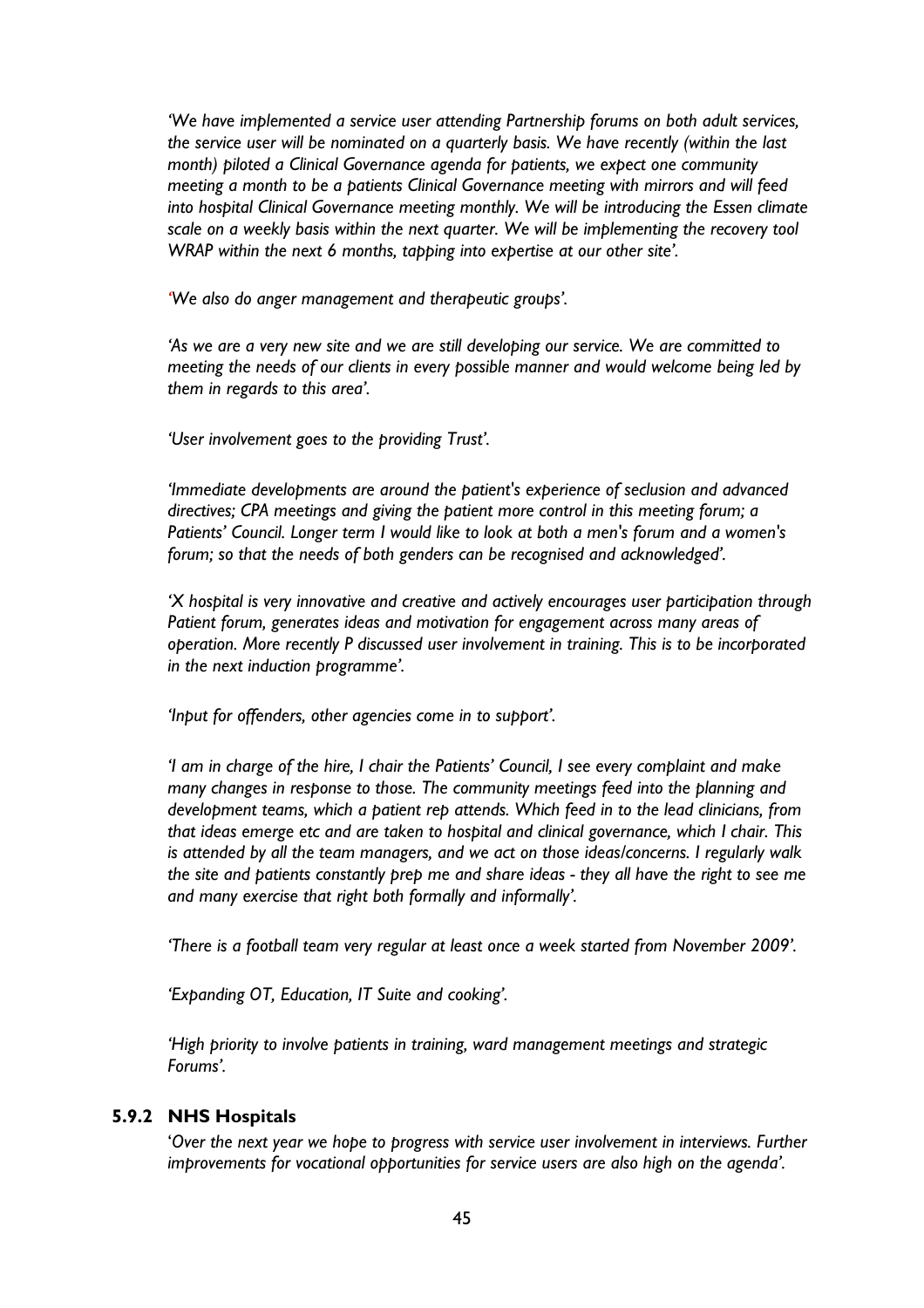'This is an area we feel needs to develop but it is a slow process. Looking to open stages to address service user involvement and looking at how we can evidence base service user involvement more efficiently The Champions have agreed to set up service user Champions Business Meetings that will meet weekly to develop better understanding of service user involvement. They will coordinate meetings as lead'.

 'A small group of service users and staff in the unit are looking at paid employment of service users in involvement activities in accordance with the Trust's procedures, including as involvement champions'.

'We actively include service users at all levels within our service'.

 'There is a proposal for a Forensic Service Users Forum but it is still in planning stage. There is a Trust Service User council which a patient from Forensic Services attends'.

 'A Service User Council for the Trust exists with user involvement with Trust policy. However X is a 5 bed unit and more discussion and resolution happens as the kettle boils than any other forum. Patients are less relaxed in house meetings preferring informal settings'.

 'The Division has made huge changes regarding service user involvement. There is a staff member lead on patient and staff experience who reports to the Director. Made a huge and positive impact as issues are raised are reported through lead on patient experience and then to the director and are then resolved quickly. User involvement is high on the agenda and there is a commitment to improve patient experience and to listen so we can deliver best possible service. Some areas are hard to improve due to other agencies setting guidelines and some risk factors. The Director is committed to attending forums to give updates. From the forums there has been action plans which service users have access to and can raise queries on if they're not happy with progress. We are looking at relevant training for service users who wish to be involved at different levels so they are empowered to represent at a more strategic level'.

'The Trust is working towards being established as the equivalent of a Foundation Trust. As part of this process structures will be developed to enable the engagement and involvement with the Trust Board of service users in the Forensic estate, who by virtue of their status are not allowed to become formal members of the Trust, in the way that other service users and carers are able to do'.

'Over the next 12 month period the forensic directorate is committed to establishing more effective service user and carer involvement. We plan to set up carers meetings for the inpatient and outpatient areas. In addition we will be developing a real-time feedback solution that helps us to monitor patient experience, which may then form part of service provision. We recognise that carer arrangements are less than satisfactory, but hope to remedy this without significant delay'.

'Wish provide regular attendance of a support worker which I'm advised women on X find of benefit. There has been a number of meetings over the years in respect to service user involvement in relation to staff recruitment and whilst there have been a number of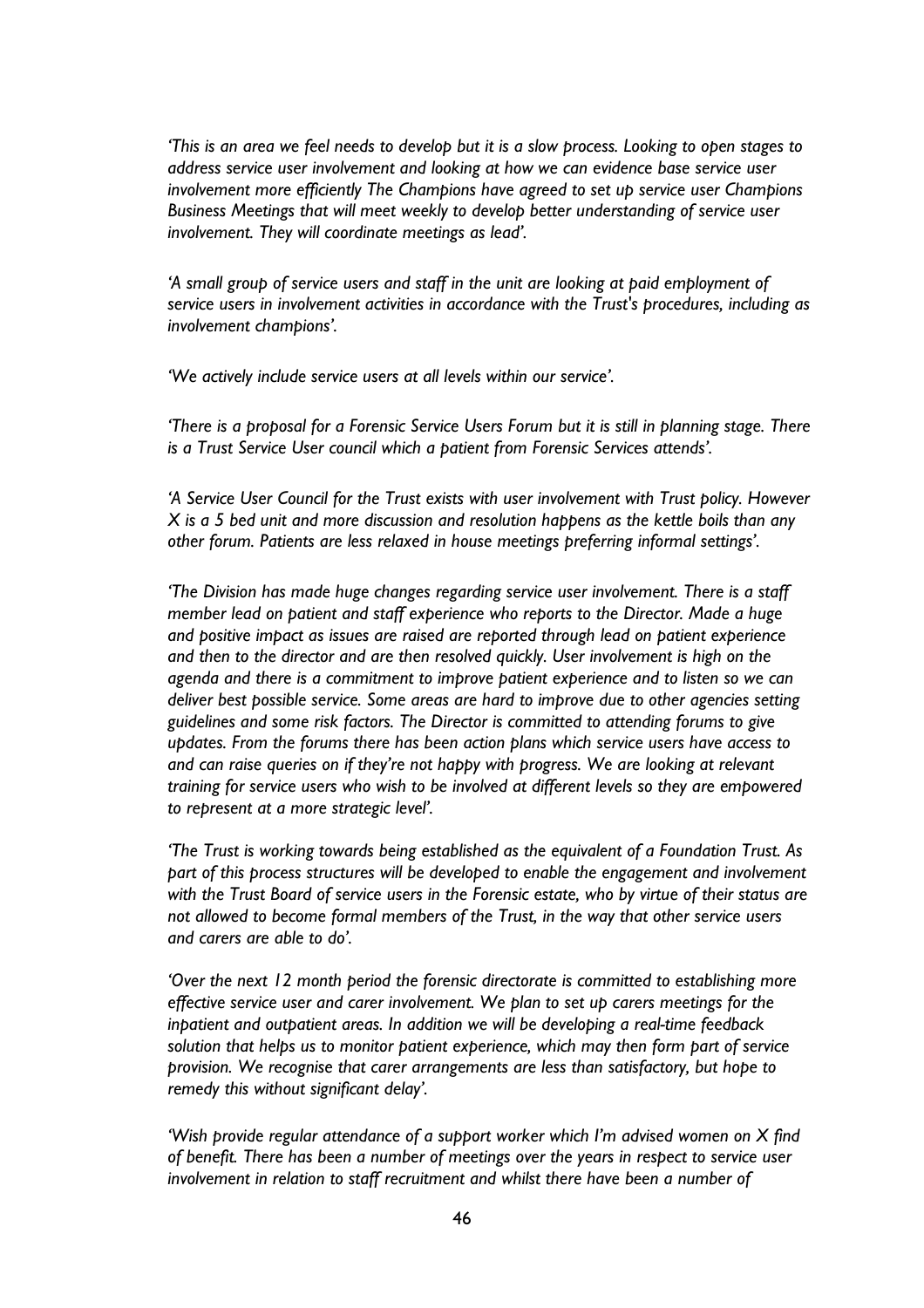supported projects within the Trust work is still required to promote this as a consistent approach Trust-wide'.

'Engagement and assessment is the initial point of access to the care pathway process. The majority of clients are usually still experiencing acute positive psychotic phenomena. An independent advocacy worker is utilised by the majority of our clients to support and assist and represent them'.

'We will consider a service user involvement lead at next service board'.

'All secure units have an established involvement/development strategy group, established audit and reporting procedure in place with quarterly targets and reports to specialist commissioning team is currently on target'.

'We're currently reviewing service user strategy and standards for community meetings. Service users are also involved in redevelopment workshops for the Hospital'.

'Have just started a diversity group'.

'The hospital audits community meetings and has a service user involvement strategy which is being driven forward'.

### 5.9.3 Discussion and recommendations

In both Sectors this section profiles what people regard as good practice and gives hospitals the chance to demonstrate their commitment to service user involvement:

- Feedback and the importance of communication
- Input into regional forums
- Annual Survey which is acted upon
- Links with Clinical Governance
- Addressing person-centred care planning
- Including patients in staff interviews
- Talk about different models of service: Forensic Recovery Model
- Ensuring that people have CPA reports
- Policy development and service user development
- Use of a range of service user orientated mechanisms
	- o Essen Climate Evaluation Scheme
	- o DREEM questionnaire
	- o My future Plan
	- o The WRAP Tool
- Various service developments

The examples of initiatives and developments are impressive and indicate that there is much activity in relation to service user involvement.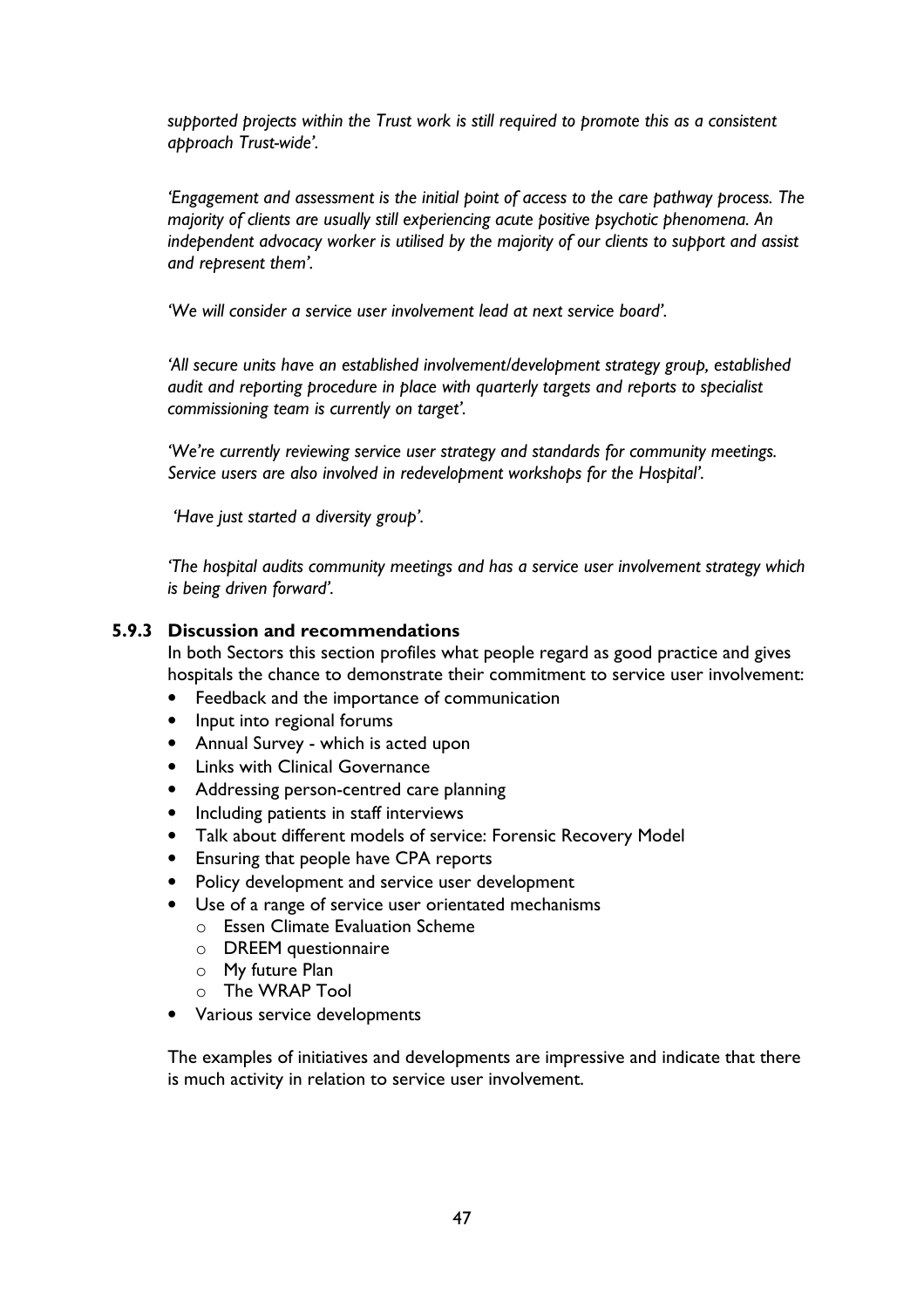## Recommendations

### Recommendation 17

The research should capitalise on the information given in this section to develop case studies of those hospital units which have been addressing or are in the process of driving forward a service user agenda; to gain information to disseminate to all hospitals and provide support based on others experience; to include both staff and patients.

## 5.10 Conclusion

As there has been a statutory requirement for service user involvement in the NHS for some years, service user involvement seems to be more developed within NHS forensic hospitals; although in October 2010, there is also a statutory requirement for Independent Sector hospitals to take into account service users' views and experiences in the way the service is provided and delivered.

In many hospitals it was difficult to find out who was responsible for service user involvement, indicating that service user involvement was given a low priority. When there was a named post holder the post varied considerably including senior management, specific service user involvement worker, and specific MDT members. Thus, there is an overall lack of both clarity and consistency in terms of hospital ownership of service user involvement.

Most hospitals have Community Meetings, about half had Patients' Councils, an Independent Service User Involvement Worker, and an In House Service User Involvement Worker; with Men's and Women's Forums, in eligible hospitals trailing at 38% and 17% respectively. There is no common definition of the various forums, and they seem to address similar issues in terms of day to day ward issues, with less focus on strategic and policy change. There were, however, a small proportion of hospitals which demonstrated the commitments to and infrastructure for progressive service user involvement. Women's Forums in all relevant settings seem to have been given a lower priority despite the fact that it is acknowledged that in mixed gender environments women do not have as strong a voice as men. There was also an association of Independent Service User Involvement Worker with the advocacy role, despite this already being a pressured role; and confusion as to who provided In-House Service User Involvement.

Although there is a high rate of formal feedback provided to service users by Community Meetings, Patients' Councils, and Men's Forums, Women's Forums had a low rate of formal feedback. In conjunction with this, when asked about routes into the hospital for information in a separate question, information from the forums to service users varies considerably ranging from 16% of Women's Forums to 45% of Men's Forums, with Community Meetings and Patients' Councils in between. The degree of formal feedback to service users as equal stakeholders is an area of concern, due to its vital importance in terms of successfully involving service users, and it is unacceptable that hospitals operate service user mechanisms which exclude service users. All forums seem to have good routes to senior management within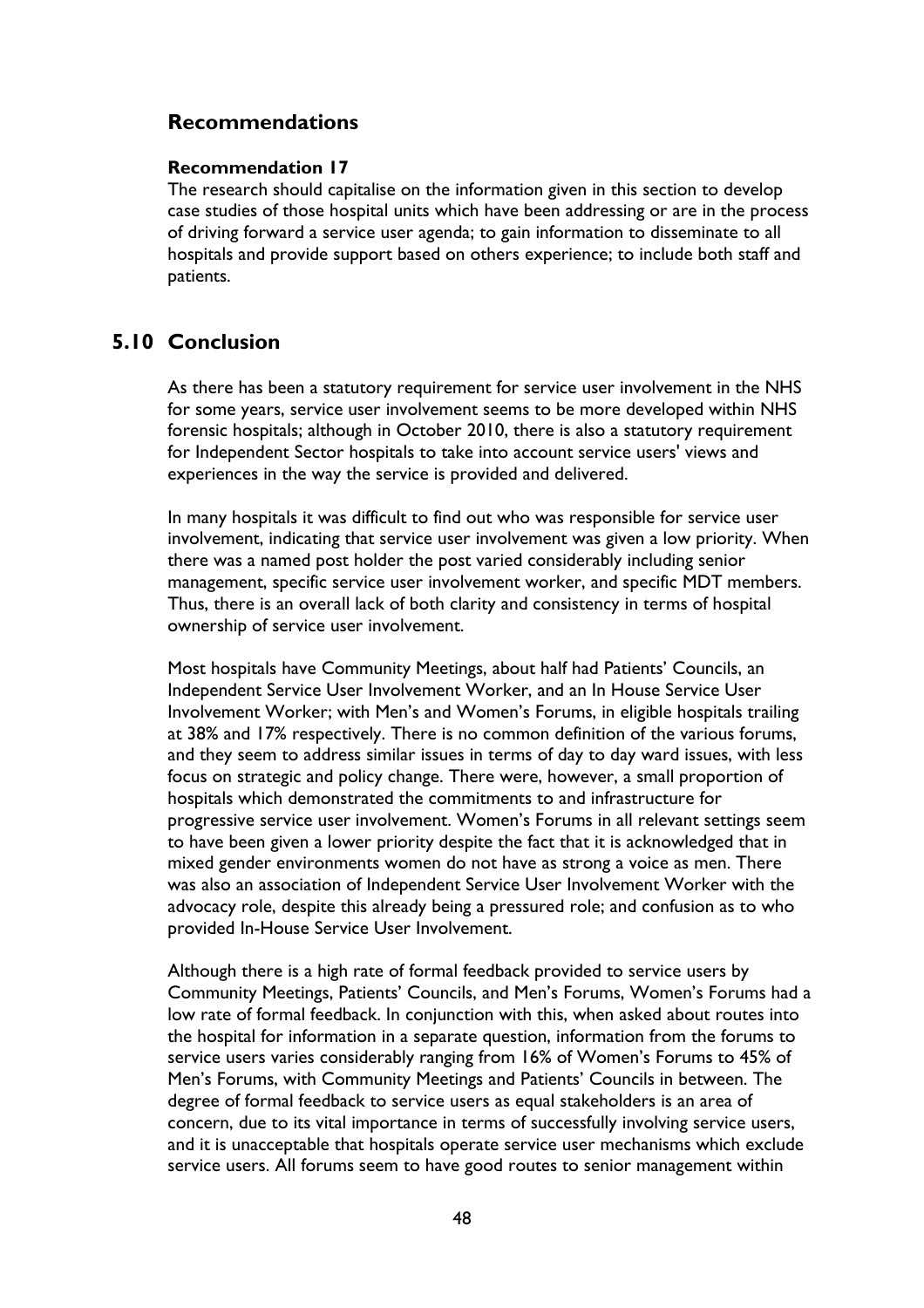the hospital. However it cannot be certain to what degree it is for information only and to what extent it spearheads service user driven change agendas, as part of the governance feedback loop.

In relation to the perceived effectiveness of forums, respondents rated effectiveness as above average, with 3 of the 4 forums peaking at a rating of 4. This is obviously a subjective assessment; there is no indication that there was any objective measure of effectiveness, and in this research there was no way of measuring the impact of the forums from the service user's perspective, which has to be seen as a shortcoming. In addition there was no indication that service users views were gained in relation to effectiveness of forums.

Hospitals profiled what they regard as good practice and demonstrated their commitment to service user involvement. It was evident that some hospitals are implementing major and progressive developments in relation to the future development of service user involvement.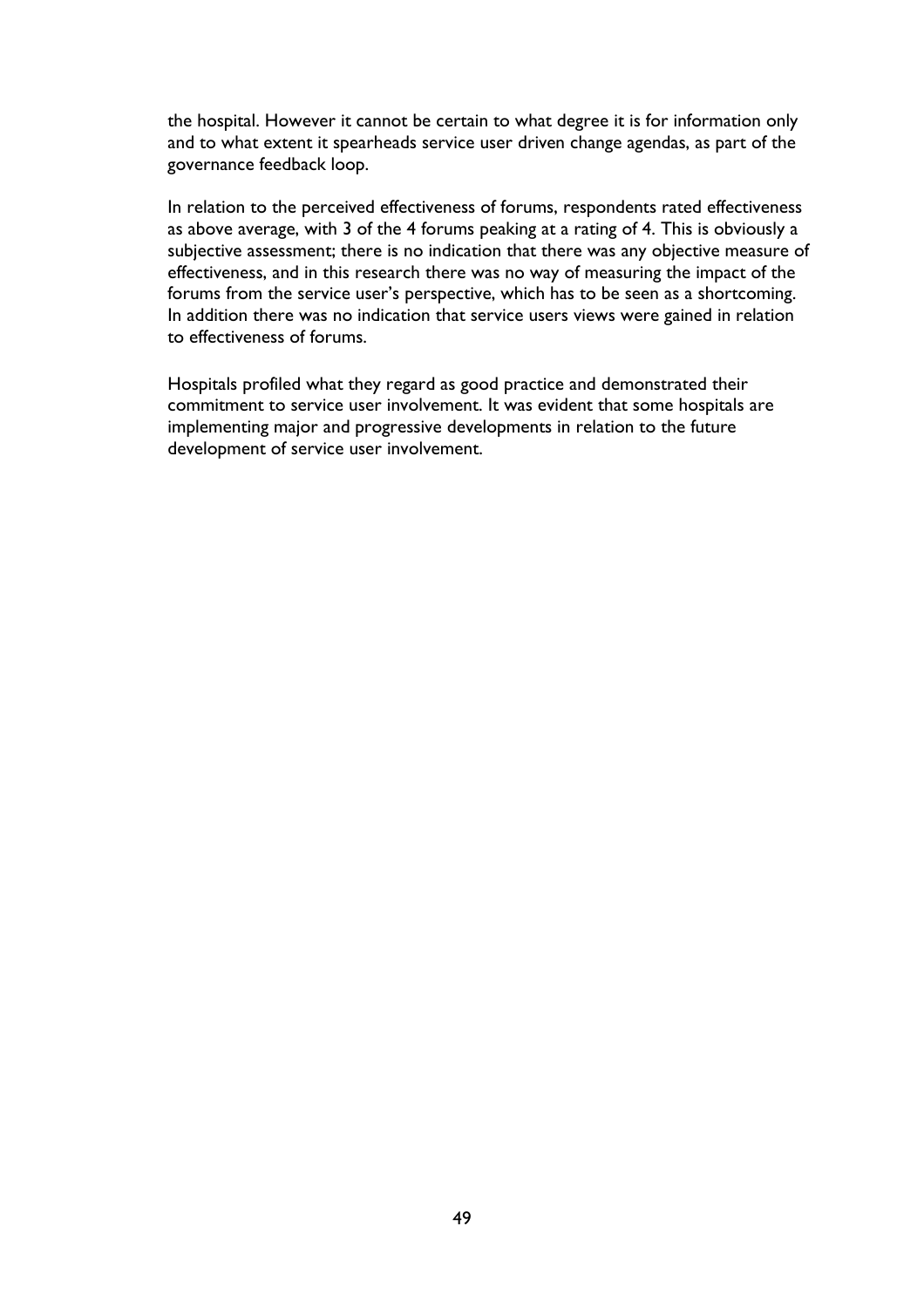# Appendix A

# Mapping: Prisons

| <b>Provider</b> | Name of prison                  | <b>Address</b>                     |
|-----------------|---------------------------------|------------------------------------|
| <b>HMPS</b>     | <b>HMP Acklington</b>           | Morpeth, Northumberland            |
| <b>GSL</b>      | <b>HMP Altcourse</b>            | Liverpool, Merseyside              |
| <b>HMPS</b>     | <b>HMP Ashwell</b>              | Oakham, Rutland                    |
| <b>HMPS</b>     | HMP/YOI Askham Grange           | York, North Yorkshire              |
| <b>HMPS</b>     | <b>HMYOI Aylesbury</b>          | Aylesbury, Buckinghamshire         |
| <b>HMPS</b>     | <b>HMP Bedford</b>              | Bedford, Bedfordshire              |
| <b>HMPS</b>     | <b>HMP Belmarsh</b>             | Thamesmead, London                 |
| <b>HMPS</b>     | HMP Birmingham                  | Brimingham, West Midlands          |
| <b>HMPS</b>     | <b>HMP Blantyre House</b>       | Goudhurst, Kent                    |
| <b>HMPS</b>     | <b>HMP Blundeston</b>           | Lowestoft, Suffolk                 |
| <b>HMPS</b>     | <b>HMP/YOI Brinsford</b>        | Featherstone, Wolverhampton        |
| <b>HMPS</b>     | <b>HMP Bristol</b>              | <b>Bristol</b>                     |
| <b>HMPS</b>     | <b>HMP Brixton</b>              | London, Greater London             |
| Kalyx           | <b>HMP Bronzefield</b>          | Ashford, Middlesex                 |
| <b>HMPS</b>     | <b>HMP Buckley Hall</b>         | Rochdale, Lancs                    |
| <b>HMPS</b>     | <b>HMP Bullingdon</b>           | Bicester, Oxfordshire              |
| <b>HMPS</b>     | <b>HMP/YOI Bullwood Hall</b>    | Hockley, Essex                     |
| <b>HMPS</b>     | <b>HMP Canterbury</b>           | Canterbury, Kent                   |
| <b>HMPS</b>     | <b>HMP/YOI Castington</b>       | Morpeth, Northumberland            |
| <b>HMPS</b>     | <b>HMP Channings Wood</b>       | Newton Abbot, Devon                |
| <b>HMPS</b>     | <b>HMP/YOI Chelmsford</b>       | Chelmsford, Essex                  |
| <b>HMPS</b>     | <b>HMP Coldingley</b>           | <b>Woking, Surrey</b>              |
| <b>HMPS</b>     | <b>HMP Cookham Wood</b>         | Rochester, Kent                    |
| <b>HMPS</b>     | <b>HMP Dartmoor</b>             | Yelverton, Devon                   |
| <b>HMPS</b>     | <b>HMYOI</b> Deerbolt           | Barnard Castle, County Durham      |
| Serco           | <b>HMP/YOI Doncaster</b>        | Marshgate, Doncaster               |
| <b>HMPS</b>     | <b>HMP Dorchester</b>           | Dorchester, Dorset                 |
| Serco           | <b>HMP</b> Dovegate             | Uttoxeter, Staffordshire           |
| <b>HMPS</b>     | <b>HMP Downview</b>             | Sutton, Surrey                     |
| <b>HMPS</b>     | <b>HMP/YOI Drake Hall</b>       | Eccleshall, Staffordshire          |
| <b>HMPS</b>     | <b>HMP</b> Durham               | Durham, County Durham              |
| <b>HMPS</b>     | <b>HMP/YOI East Sutton Park</b> | Maidstone, Kent                    |
| <b>HMPS</b>     | <b>HMP/YOI Eastwood Park</b>    | Wotton-under-Edge, Gloucestershire |
| <b>HMPS</b>     | <b>HMP Edmunds Hill</b>         | Newmarket, Suffolk                 |
| <b>HMPS</b>     | <b>HMP Elmley</b>               | Sheerness, Kent                    |
| <b>HMPS</b>     | <b>HMP</b> Erlestoke            | Devizes, Wiltshire                 |
| <b>HMPS</b>     | <b>HMP Everthorpe</b>           | Brough, East Yorkshire             |
| <b>HMPS</b>     | <b>HMP/YOI Exeter</b>           | Exeter, Devon                      |
| <b>HMPS</b>     | <b>HMP</b> Featherstone         | Wolverhampton, Staffordshire       |
| <b>HMPS</b>     | HMP/YOI Feltham                 | Feltham, Middlesex                 |
| <b>HMPS</b>     | <b>HMP Ford</b>                 | Arundel, West Sussex               |
| Kalyx           | <b>HMP/YOI Forest Bank</b>      | Manchester, Greater Manchester     |
| <b>HMPS</b>     | <b>HMP Foston Hall</b>          | Derby, Derbyshire                  |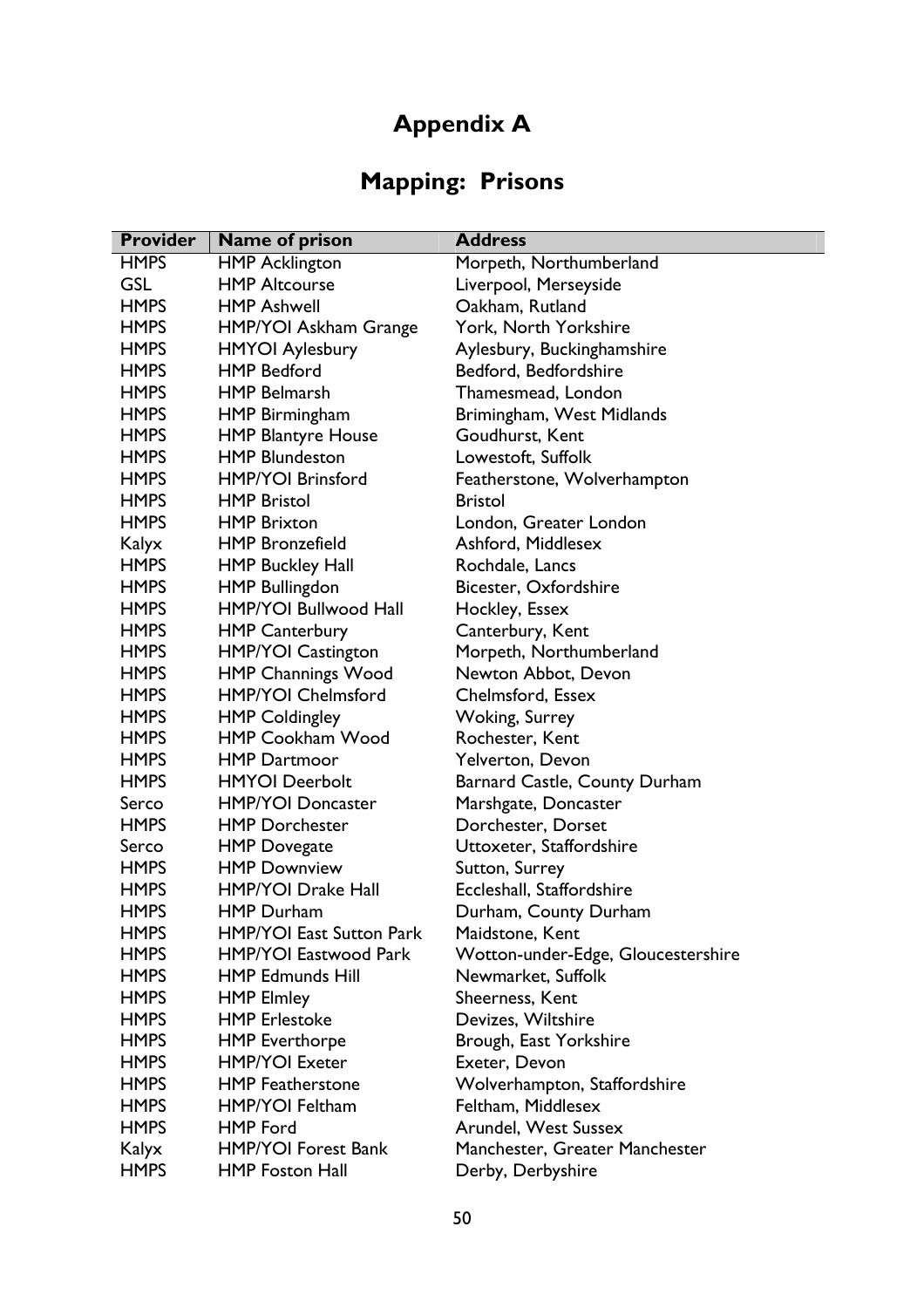| <b>Provider</b> | Name of prison                  | <b>Address</b>                    |
|-----------------|---------------------------------|-----------------------------------|
| <b>HMPS</b>     | <b>HMP</b> Frankland            | Durham, County Durham             |
| <b>HMPS</b>     | <b>HMP Full Sutton</b>          | York, North Yorkshire             |
| <b>HMPS</b>     | <b>HMP Garth</b>                | Leyland, Preston                  |
| <b>HMPS</b>     | <b>HMP Gartree</b>              | Market Harborough, Leicestershire |
| <b>HMPS</b>     | <b>HMYOI/RC Glen Parva</b>      | Wigston, Leicester                |
| <b>HMPS</b>     | <b>HMP/YOI Gloucester</b>       | Gloucester, Gloucestershire       |
| <b>HMPS</b>     | <b>HMP Grendon</b>              | Buckinghamshire                   |
| <b>HMPS</b>     | <b>HMP?YOI Guys Marsh</b>       | Shaftesbury, Dorset               |
| <b>HMPS</b>     | <b>HMP Haverigg</b>             | Millom, Cumbria                   |
| <b>HMPS</b>     | <b>HMP Hewell</b>               | Redditch, Worcestershire          |
| <b>HMPS</b>     | <b>HMP High Down</b>            | Sutton, Surrey                    |
| <b>HMPS</b>     | <b>HMP Highpoint</b>            | Newmarket, Suffolk                |
| <b>HMPS</b>     | <b>HMYOI Hindley</b>            | Wigan, Greater Manchester         |
| <b>HMPS</b>     | <b>HMP Hollesley Bay</b>        | Woodbridge, Suffolk               |
| <b>HMPS</b>     | <b>HMP/YOI Holloway</b>         | London, Greater London            |
| <b>HMPS</b>     | <b>HMP Holme House</b>          | <b>Stockton on Tees</b>           |
| <b>HMPS</b>     | <b>HMP Hull</b>                 | Hull, Yorkshire                   |
| <b>HMPS</b>     | HMP Isle of Wight               | Newport, Isle of Wight            |
| <b>HMPS</b>     | <b>HMP Kennet</b>               | Liverpool, Merseyside             |
| <b>HMPS</b>     | <b>HMP Kingston</b>             | Portsmouth, Hampshire             |
| <b>HMPS</b>     | <b>HMP Kirkham</b>              | Preston, Lancs                    |
| <b>HMPS</b>     | <b>HMP Kirklevington Grange</b> | Yarm, Cleveland                   |
| <b>HMPS</b>     | <b>HMP Lancaster Castle</b>     | Lancaster, Lancashire             |
| <b>HMPS</b>     | <b>HMP/YOI Lancaster Farms</b>  | Lancaster, Lancashire             |
| <b>HMPS</b>     | <b>HMP Latchmere House</b>      | Richmond, Surrey                  |
| <b>HMPS</b>     | <b>HMP</b> Leeds                | Leeds, West Yorkshire             |
| <b>HMPS</b>     | <b>HMP Leicester</b>            | Leicester                         |
| <b>HMPS</b>     | <b>HMP/YOI Lewes</b>            | Lewes, East Sussex                |
| <b>HMPS</b>     | <b>HMP Leyhill</b>              | Gloucester, Gloucestershire       |
| <b>HMPS</b>     | <b>HMP Lincoln</b>              | Lincoln, Lincolnshire             |
| <b>HMPS</b>     | <b>HMP IRC Lindholme</b>        | Doncaster, South Yorkshire        |
| <b>HMPS</b>     | <b>HMP Littlehey</b>            | Huntingdon, Cambridgeshire        |
| <b>HMPS</b>     | <b>HMP Liverpool</b>            | Liverpool, Merseyside             |
| <b>HMPS</b>     | <b>HMP</b> Long Lartin          | Evesham, Worcestershire           |
| <b>HMPS</b>     | <b>HMYOI Low Newton</b>         | Brasside, Durham                  |
| Serco           | <b>HMP Lowdham Grange</b>       | Lowdham, Nottinghamshire          |
| <b>HMPS</b>     | <b>HMP Maidstone</b>            | Maidstone, Kent                   |
| <b>HMPS</b>     | <b>HMP Manchester</b>           | Manchester, Greater Manchester    |
| <b>HMPS</b>     | <b>HMP/YOI Moorland Closed</b>  | Doncaster, South Yorkshire        |
| <b>HMPS</b>     | <b>HMP/YOI Moorland Open</b>    | Doncaster, South Yorkshire        |
| <b>HMPS</b>     | <b>HMP Morton Hall</b>          | Lincoln, Lincolnshire             |
| <b>HMPS</b>     | <b>HMP/YOI New Hall</b>         | Wakefield, West Yorkshire         |
| <b>HMPS</b>     | <b>HMP North Sea Camp</b>       | Boston, Lincolnshire              |
| <b>HMPS</b>     | <b>HMYOI Northallerton</b>      | Northallerton, North Yorkshire    |
| <b>HMPS</b>     | <b>HMP/YOI Norwich</b>          | Norwich, Norfolk                  |
| <b>HMPS</b>     | <b>HMP</b> Nottingham           | Sherwood, Nottinghamshire         |
| <b>HMPS</b>     | <b>HMYOI Onley</b>              | Rugby, Warwickshire               |
| <b>HMPS</b>     | <b>HMP Pentonville</b>          | London, Greater London            |
| Kalyx           | <b>HMP Peterborough</b>         | Peterborough, Cambridgeshire      |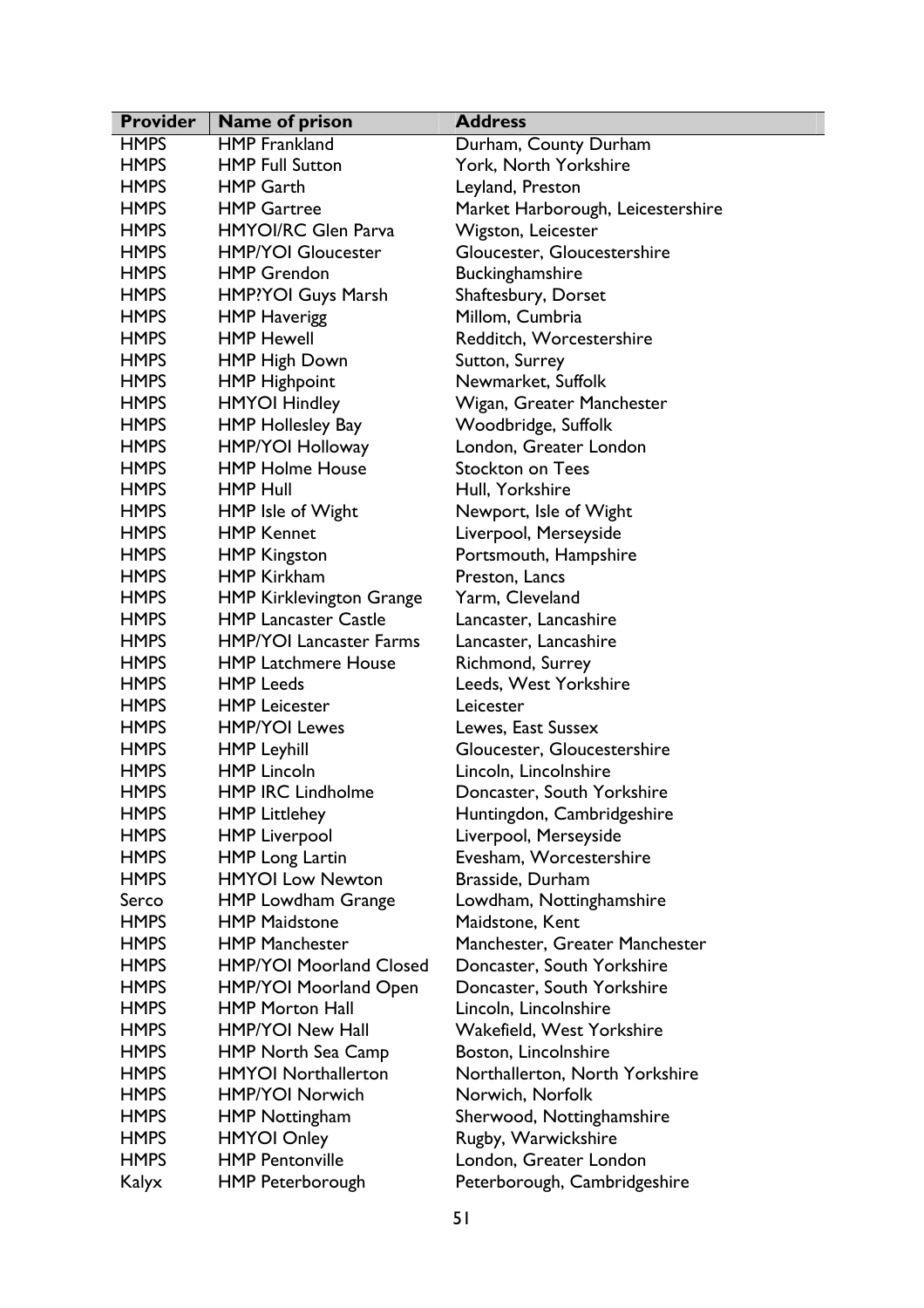| <b>Provider</b> | Name of prison             | <b>Address</b>                   |
|-----------------|----------------------------|----------------------------------|
| <b>HMPS</b>     | <b>HMYOI Portland</b>      | Portland, Dorset                 |
| <b>HMPS</b>     | <b>HMP Preston</b>         | Preston, Lancashire              |
| <b>HMPS</b>     | <b>HMP Ranby</b>           | Retford, Nottinghamshire         |
| <b>HMPS</b>     | HMP/YOI Reading            | Reading, Berkshire               |
| <b>HMPS</b>     | <b>HMP Risley</b>          | Warrington, Chesire              |
| <b>HMPS</b>     | <b>HMP Rochester</b>       | Rochester, Kent                  |
| <b>GSL</b>      | <b>HMP Rye Hill</b>        | Rugby, Warwickshire              |
| <b>HMPS</b>     | <b>HMP Send</b>            | Woking, Surrey                   |
| <b>HMPS</b>     | <b>HMP Shepton Mallet</b>  | Shepton Mallet, Somerset         |
| <b>HMPS</b>     | <b>HMP Shrewsbury</b>      | Shrewsbury, Shropshire           |
| <b>HMPS</b>     | <b>HMP Spring Hill</b>     | Aylesbury, Buckinghamshire       |
| <b>HMPS</b>     | <b>HMP Stafford</b>        | Stafford, Staffordshire          |
| <b>HMPS</b>     | <b>HMP Standford Hill</b>  | Sheerness, Kent                  |
| <b>HMPS</b>     | <b>HMP Stocken</b>         | Oakham, Rutland                  |
| <b>HMPS</b>     | <b>HMYOI Stoke Heath</b>   | Market Drayton, Shropshire       |
| <b>HMPS</b>     | HMP?YOI Styal              | <b>Wilmslow, Cheshire</b>        |
| <b>HMPS</b>     | <b>HMP Sudbury</b>         | Ashbourne, Derbyshire            |
| <b>HMPS</b>     | <b>HMP Swaleside</b>       | Sheerness, Kent                  |
| <b>HMPS</b>     | <b>HMYOI Swinfen Hall</b>  | Lichfield, Staffordshire         |
| <b>HMPS</b>     | <b>HMP The Mount</b>       | Hemel Hempstead, Hertfordshire   |
| <b>HMPS</b>     | <b>HMP The Verne</b>       | Portland, Dorset                 |
| <b>HMPS</b>     | <b>HMYOI Thorn Cross</b>   | Warrington, Chesire              |
| <b>HMPS</b>     | <b>HMP Wakefield</b>       | Wakefield, West Yorkshire        |
| <b>HMPS</b>     | <b>HMP Wandsworth</b>      | London, Greater London           |
| <b>HMPS</b>     | <b>HMP Wayland</b>         | <b>Thetford, Norfolk</b>         |
| <b>HMPS</b>     | <b>HMP Wealstun</b>        | <b>Wetherby, Yorkshire</b>       |
| <b>HMPS</b>     | <b>HMP Wellingborough</b>  | Wellingborough, Northamptonshire |
| <b>HMPS</b>     | <b>HMYOI Wetherby</b>      | <b>Wetherby, West Yorkshire</b>  |
| <b>HMPS</b>     | <b>HMP</b> Whatton         | Whatton, Nottinghamshire         |
| <b>HMPS</b>     | <b>HMP Whitemoor</b>       | March, Cambridgeshire            |
| <b>HMPS</b>     | <b>HMP Winchester</b>      | Winchester, Hampshire            |
| <b>GSL</b>      | <b>HMP Wolds</b>           | Everthorpe, East Yorkshire       |
| <b>HMPS</b>     | <b>HMP Woodhill</b>        | Milton Keynes, Buckinghamshire   |
| <b>HMPS</b>     | <b>HMP Wormwood Scrubs</b> | London, Greater London           |
| <b>HMPS</b>     | <b>HMP Wymott</b>          | Preston, Lancashire              |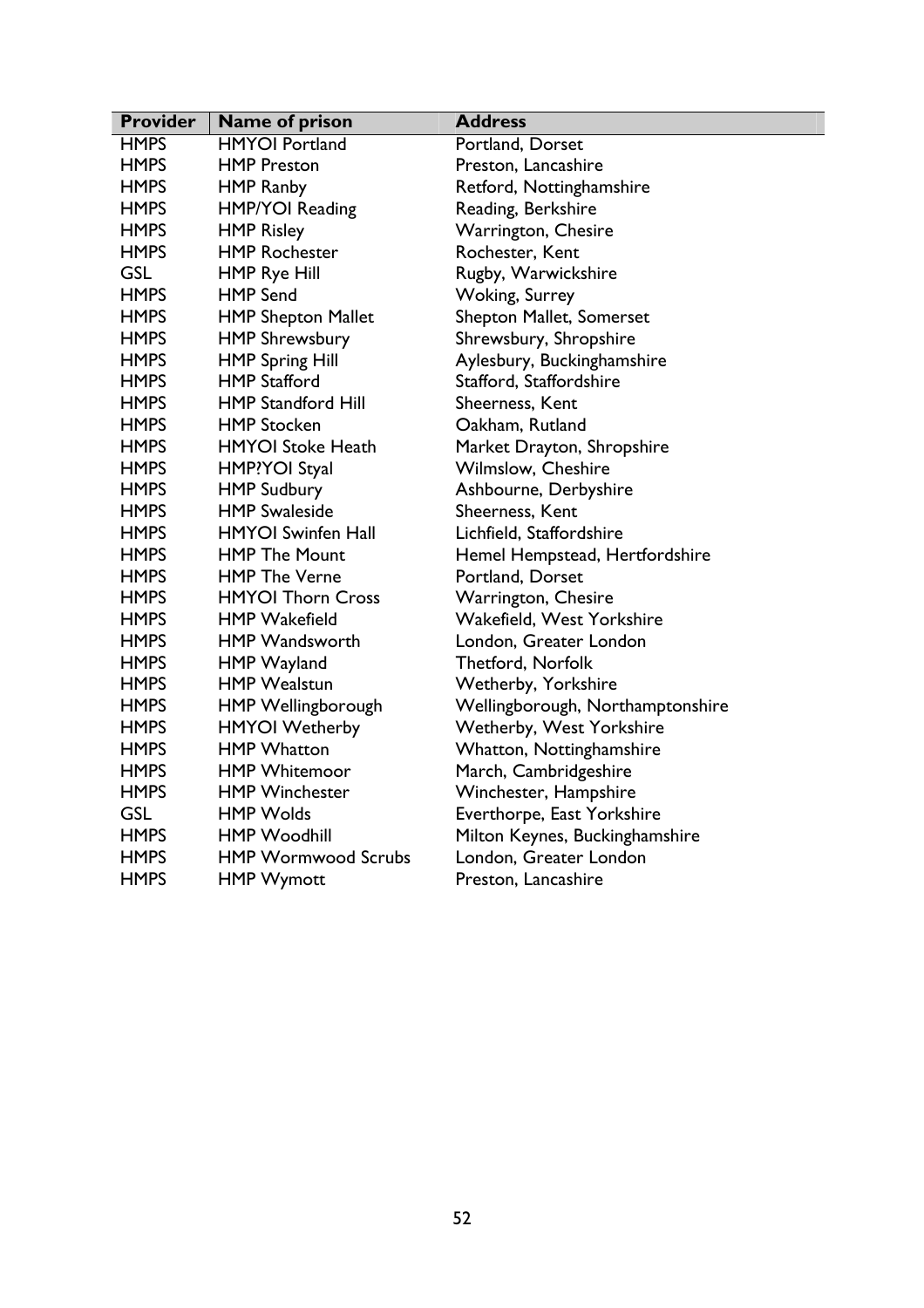## Appendix B

## Mapping Forensic Services for Young People in England

## Forensic Child & Adolescent Mental Health Services (FCAMHS)

| <b>Provider</b>                 | <b>Name of unit</b>       | <b>Location</b>                |
|---------------------------------|---------------------------|--------------------------------|
| St. Andrew's Healthcare         | Lowther                   | Northampton,                   |
|                                 | <b>Adolescent Service</b> | Northamptonshire               |
| <b>Cygnet Health Care</b>       | <b>Fry Unit</b>           | Stevenage, Herts               |
| St. Luke's Hospital             | Cherry Oak Unit           | Attleborough, Norfolk          |
| Group                           |                           |                                |
| <b>West London Mental</b>       | <b>Wells Unit</b>         | Southall, Middlesex            |
| <b>Health Trust</b>             |                           |                                |
| South London and                | <b>Bill Yule</b>          | Beckenham, Kent                |
| Maudesley Foundation            | <b>Adolescent Unit</b>    |                                |
| Trust                           |                           |                                |
| Northumberland, Tyne            | Roycroft Clinic           | Newcastle, Tyne and Wear       |
| and Wear NHS Trust              |                           |                                |
| Northumberland, Tyne            | <b>Stephenson House</b>   | Prudhoe, Northumberland        |
| and Wear NHS Trust              |                           |                                |
| Tees, Esk and Wear              | <b>Westwood Centre</b>    | Middlesbrough, North Yorkshire |
| <b>Valleys Foundation Trust</b> |                           |                                |
| <b>Greater Manchester</b>       | <b>Gardener Unit</b>      | Prestwich, Manchester          |
| <b>West Mental Health</b>       |                           |                                |
| <b>Foundation Trust</b>         |                           |                                |
| <b>Affinity Healthcare</b>      | Meadows &                 | Cheadle, Cheshire              |
|                                 | Woodlands                 |                                |
| Hampshire Partnership           | <b>Bluebird House</b>     | Southampton, Hampshire         |
| <b>NHS Trust</b>                |                           |                                |
| The Huntercombe                 | Severn Unit &             | Maidenhead, Berkshire          |
| Group                           | <b>Thames Unit</b>        |                                |
| <b>Oak View Estates Ltd</b>     | Oak View Hospital         | Orpington, Kent                |
| Birmingham and Solihull         | Ardenleigh                | Birmingham, West Midlands      |
| <b>Mental Health</b>            |                           |                                |
| <b>Foundation Trust</b>         |                           |                                |
| The Huntercombe                 | Thornicroft Unit &        | <b>Wheaton Aston, Stafford</b> |
| Group                           | Hartley Ward              |                                |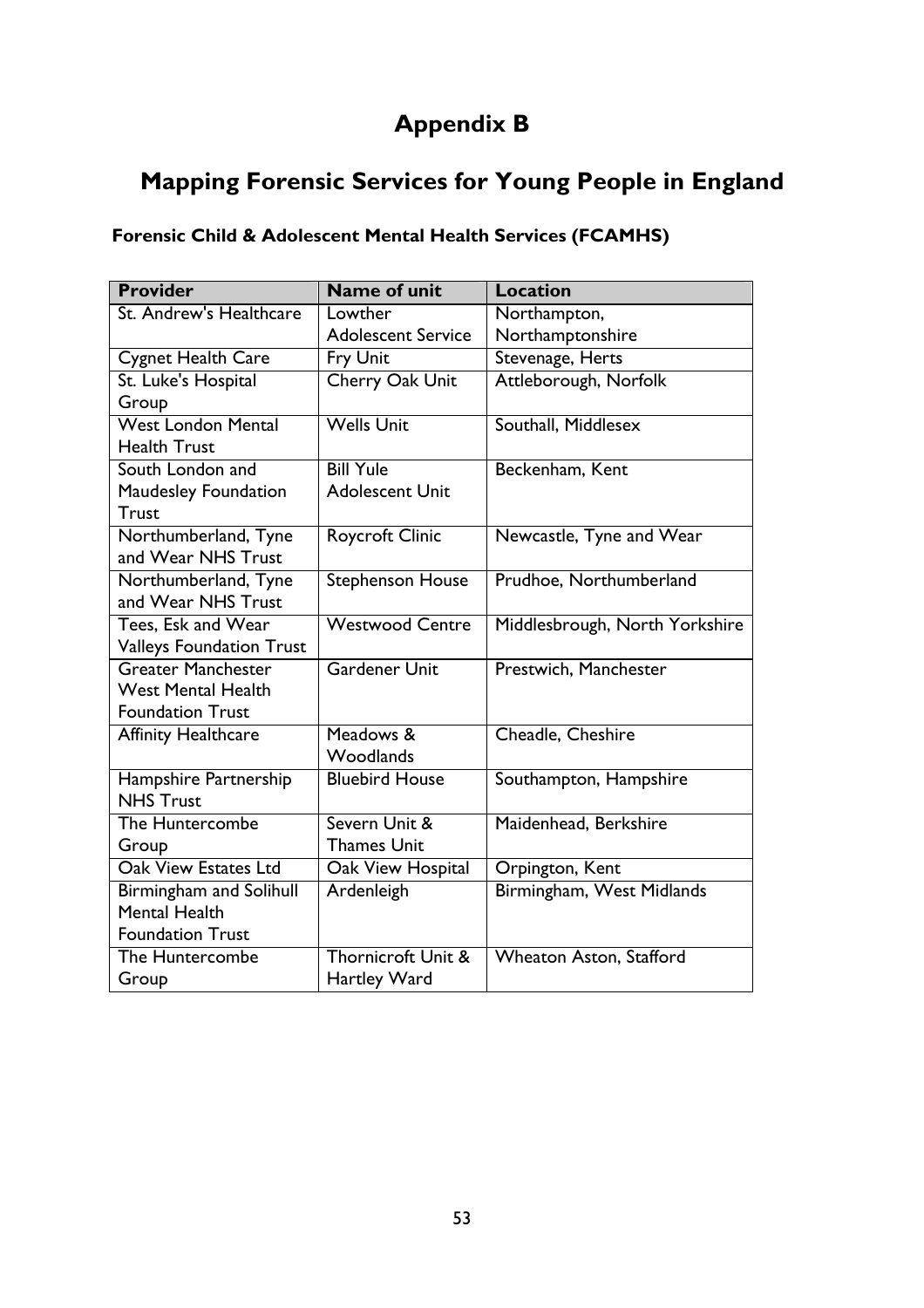## Secure Children's Homes

| <b>Strategic</b>                  | <b>Provider</b>                                | <b>Name of unit</b>                                      | <b>Address</b>                    |
|-----------------------------------|------------------------------------------------|----------------------------------------------------------|-----------------------------------|
| <b>Health</b><br><b>Authority</b> |                                                |                                                          |                                   |
| <b>East Midlands</b>              | Nottinghamshire County<br>Council              | <b>Clayfields House</b><br><b>Secure Unit</b>            | Stapleford, Nottingham            |
| <b>East Midlands</b>              | <b>Lincolnshire County</b><br>Council          | Lincolnshire Secure<br>Unit                              | Sleaford, Lincolnshire            |
| London                            | Glen Care Group                                | Orchard Lodge                                            | Anerley, London                   |
| <b>North East</b>                 | <b>Durham County Council</b>                   | Aycliffe Young<br>People's Centre                        | Durham, County Durham             |
| <b>North East</b>                 | Northumberland County<br>Council               | <b>Kyloe House</b><br>Secure Children's<br>Home          | Morpeth, Northumberland           |
| <b>North West</b>                 | <b>Salford City Council</b>                    | <b>Barton Moss</b><br><b>Secure Care</b><br>Centre       | Manchester, Greater<br>Manchester |
| North West                        | St. Helens Borough<br>Council                  | <b>Red Bank</b><br><b>Community Home</b>                 | Newton-le-willows, Merseyside     |
| South Central                     | Hampshire County<br>Council                    | Swanwick Lodge                                           | Swanwick, Southampton             |
| South West                        | <b>Devon County Council</b>                    | <b>Atkinson Unit</b>                                     | Exeter, Devon                     |
| South West                        | South Gloucestershire<br><b>County Council</b> | <b>Vinney Green</b><br><b>Secure Unit</b>                | Emersons Green, Bristol           |
| Yorkshire and<br>the Humber       | <b>Leeds City Council</b>                      | <b>East Moor Secure</b><br><b>Children's Home</b>        | Leeds, West Yorkshire             |
| Yorkshire and<br>the Humber       | <b>Sheffield City Council</b>                  | <b>Aldine House</b><br>Secure Children's<br>Centre       | Sheffield, South Yorkshire        |
| East of<br>England                | Peterborough City<br>Council                   | Clare Lodge Secure<br>Unit (Welfare<br>only)             | Peterborough, Cambridgeshire      |
| East of<br>England                | <b>Essex County Council</b>                    | Leverton<br>(Welfare only)                               | Brentwood, Essex                  |
| North West                        | <b>Nugent Care</b>                             | St Catherine's<br><b>Secure Centre</b><br>(Welfare only) | St. Helens, Merseyside            |
| South East<br>Coast               | <b>West Sussex County</b><br>Council           | <b>Beechfield Secure</b><br>Unit (Welfare<br>only)       | Copthorne, West Sussex            |
| South East<br>Coast               | <b>East Sussex County</b><br>Council           | Lansdowne Unit<br>(Welfare only)                         | Hailsham, East Sussex             |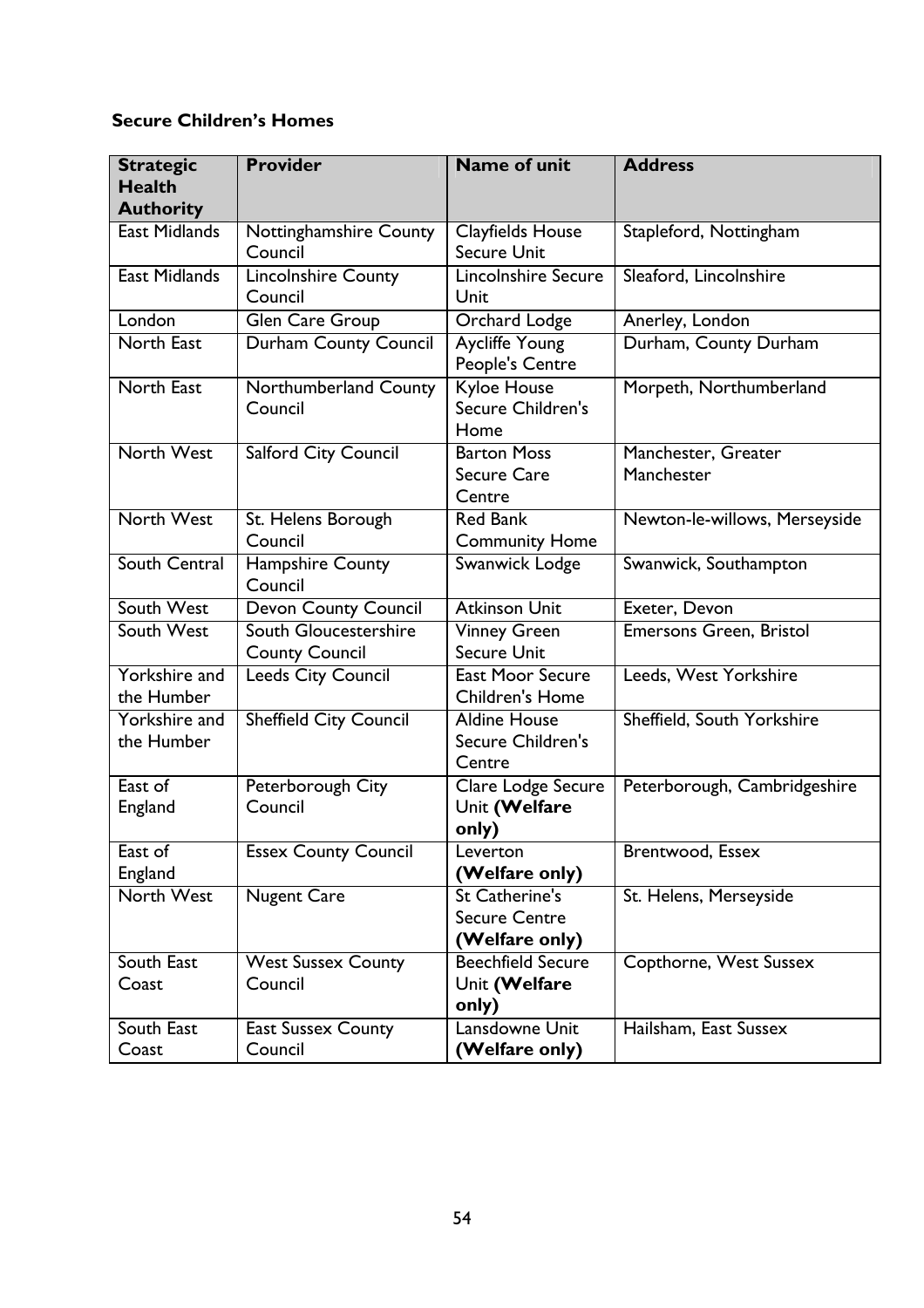## Secure Training Centres

| <b>Strategic</b><br><b>Health</b><br><b>Authority</b> | <b>Provider</b> | Name of unit               | <b>Address</b>                 |
|-------------------------------------------------------|-----------------|----------------------------|--------------------------------|
| North East                                            | Serco           | <b>Hassockfield Secure</b> | Consett, County Durham         |
|                                                       |                 | <b>Training Centre</b>     |                                |
| South Central                                         | <b>GSL</b>      | <b>Oakhill Secure</b>      | Milton Keynes, Buckinghamshire |
|                                                       |                 | <b>Training Centre</b>     |                                |
| South East                                            | <b>GSL</b>      | <b>Medway Secure</b>       | Rochester, Kent                |
| Coast                                                 |                 | <b>Training Centre</b>     |                                |
| West                                                  | <b>GSL</b>      | Rainsbrook Secure          | Rugby, Warwickshire            |
| <b>Midlands</b>                                       |                 | <b>Training Centre</b>     |                                |

## Young Offenders Institutions

| <b>Strategic</b><br><b>Health</b><br><b>Authority</b> | <b>Provider</b> | <b>Name of unit</b>                                        | <b>Address</b>                        |
|-------------------------------------------------------|-----------------|------------------------------------------------------------|---------------------------------------|
| <b>East Midlands</b>                                  | <b>HMPS</b>     | <b>HMP Foston Hall</b>                                     | Derby, Derbyshire                     |
| East of England                                       | <b>HMPS</b>     | <b>HMYOI Warren Hill</b>                                   | Woodbridge, Suffolk                   |
| London                                                | <b>HMPS</b>     | <b>HMP/YOI Feltham</b>                                     | Feltham, Middlesex                    |
| <b>North East</b>                                     | <b>HMPS</b>     | <b>HMP/YOI Castington</b>                                  | Morpeth, Northumberland               |
| North West                                            | <b>HMPS</b>     | <b>HMYOI Hindley</b>                                       | Bickershaw, Wigan                     |
| South Central                                         | <b>HMPS</b>     | <b>HMYOI Huntercombe</b>                                   | Henley-on-Thames, Oxfordshire         |
| South East Coast                                      | <b>HMPS</b>     | <b>HMP Downview</b>                                        | Sutton, Surrey                        |
| South East Coast                                      | <b>HMPS</b>     | <b>HMP Cookham Wood</b>                                    | Rochester, Kent                       |
| South West                                            | <b>HMPS</b>     | <b>HMP/YOI Eastwood Park</b>                               | Wotton-under-Edge,<br>Gloucestershire |
| South West                                            | Serco           | <b>HMP/YOI Ashfield</b>                                    | Pucklechurch, Bristol                 |
| <b>West Midlands</b>                                  | <b>HMPS</b>     | <b>HMP/YOI Brinsford (closing</b><br>to juveniles in 2010) | Featherstone, Wolverhampton           |
| <b>West Midlands</b>                                  | <b>HMPS</b>     | <b>HMYOI Stoke Heath</b>                                   | Market Drayton, Shropshire            |
| <b>West Midlands</b>                                  | <b>HMPS</b>     | <b>HMYOI Werrington</b>                                    | Stoke-on-Trent, Staffordshire         |
| Yorkshire and the<br>Humber                           | <b>HMPS</b>     | <b>HMP/YOI New Hall</b>                                    | Wakefield, West Yorkshire             |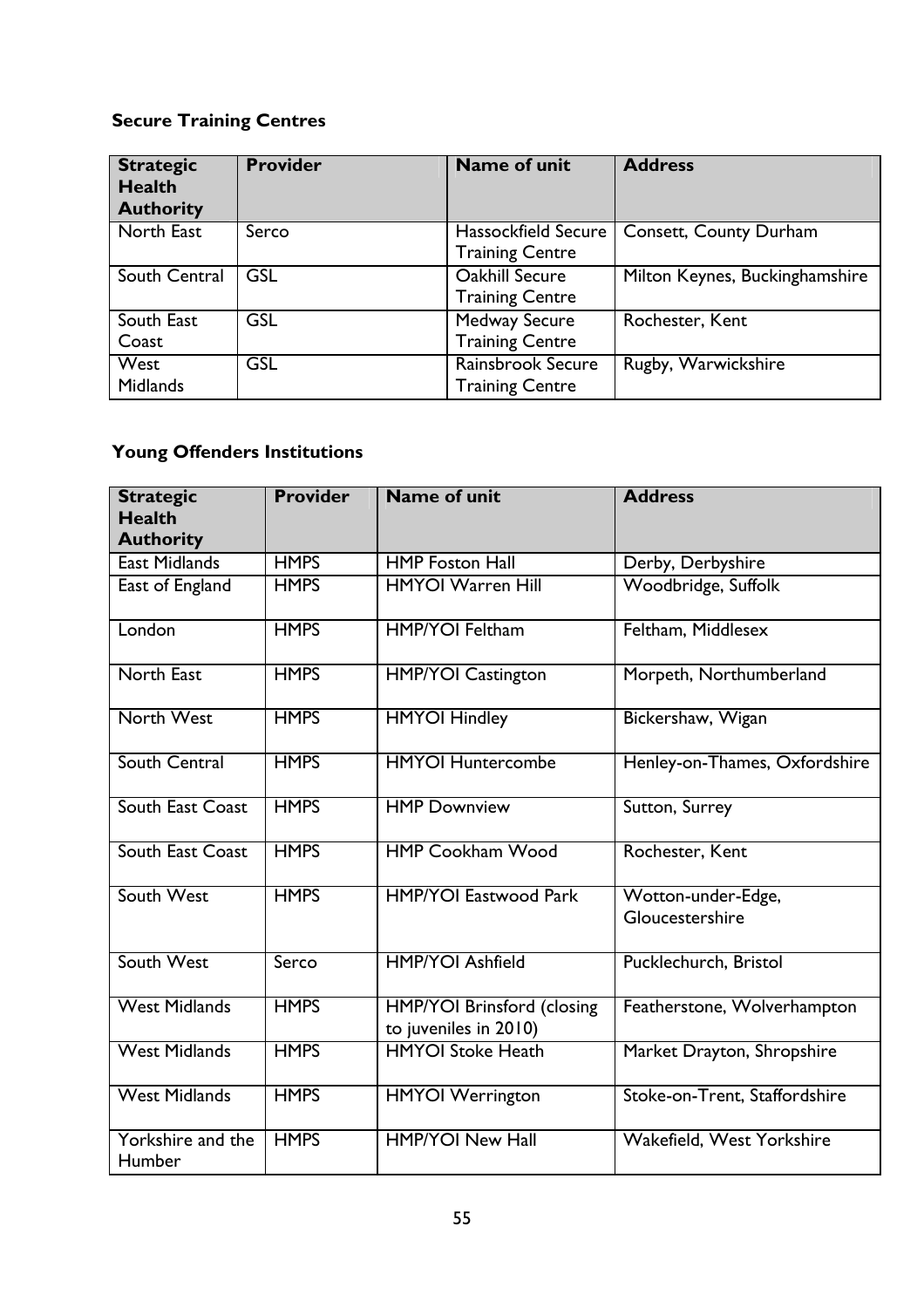| <b>Strategic</b><br><b>Health</b><br><b>Authority</b> | <b>Provider</b> | Name of unit          | <b>Address</b>           |
|-------------------------------------------------------|-----------------|-----------------------|--------------------------|
| Yorkshire and the   HMPS<br>Humber                    |                 | <b>HMYOI</b> Wetherby | Wetherby, West Yorkshire |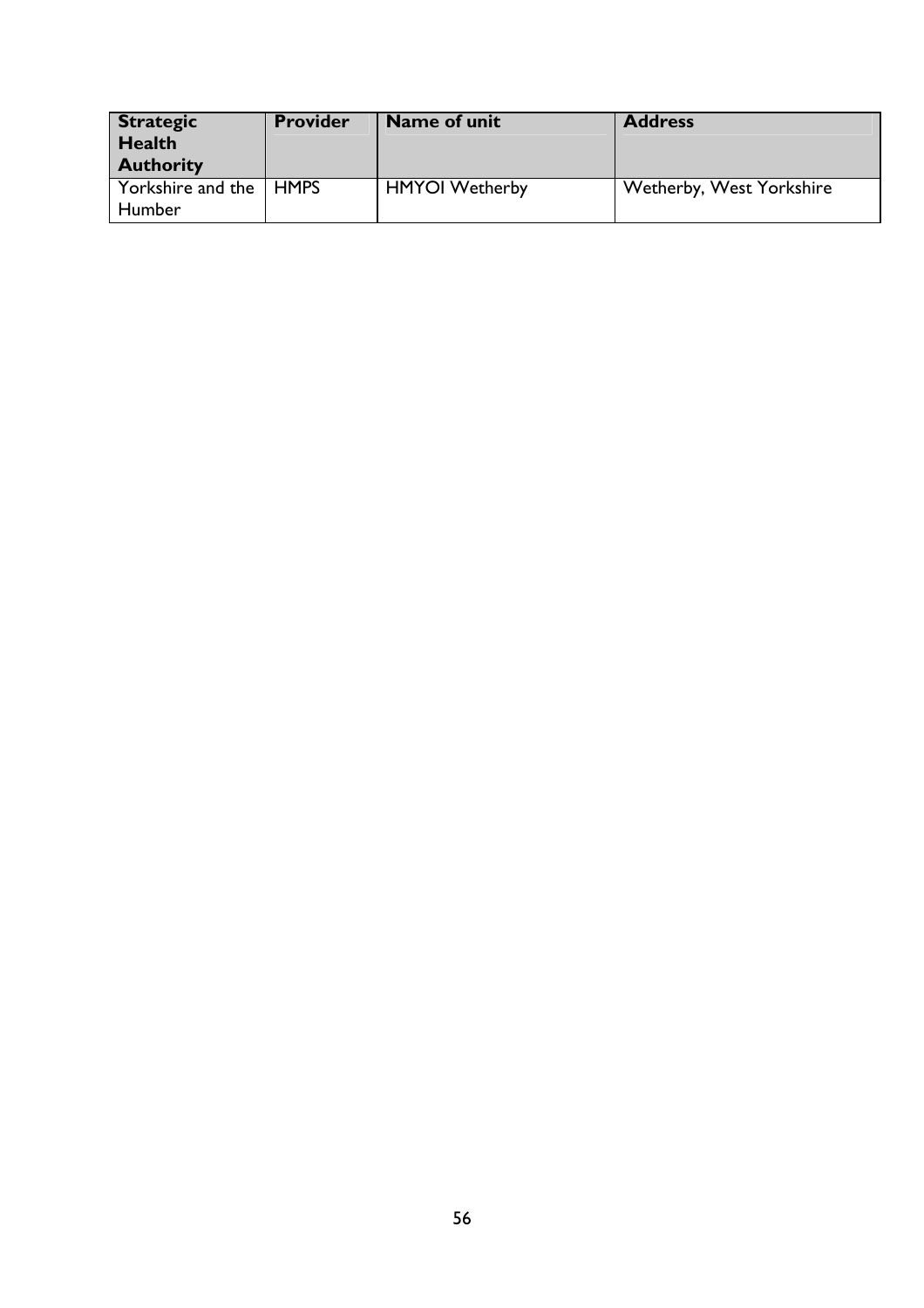# Appendix C

# Mapping NHS Adult Forensic Services

| <b>Provider</b>                                                 | <b>Name of unit</b>           | <b>Location</b>              |
|-----------------------------------------------------------------|-------------------------------|------------------------------|
| 2gether NHS Foundation Trust                                    | Montpellier Unit              | Gloucester, Avon             |
| Avon and Wiltshire Mental Health                                |                               |                              |
| <b>Partnership NHS Trust</b>                                    | Fromeside                     | Bristol, Avon                |
| Barnet, Enfield and Haringey Mental                             |                               |                              |
| <b>Health NHS Trust</b>                                         | <b>Camlet One</b>             | Enfield, Middlesex           |
| <b>Bedfordshire and Luton Mental</b>                            |                               |                              |
| <b>Health and Social Care NHS Trust</b>                         | <b>Robin Pinto Unit One</b>   | Luton, Beds                  |
| <b>Birmingham and Solihull Mental</b>                           |                               | Birmingham,                  |
| <b>Health NHS Foundation Trust</b>                              | Reaside                       | <b>West Midlands</b>         |
| <b>Birmingham and Solihull Mental</b>                           |                               | Birmingham,                  |
| <b>Health NHS Foundation Trust</b>                              | Hillis Lodge                  | <b>West Midlands</b>         |
| Birmingham and Solihull Mental                                  |                               |                              |
| <b>Health NHS Foundation Trust</b>                              | Ardenleigh                    |                              |
| <b>Bradford District Care Trust</b>                             | Moorlands View                | Bradford, Yorks              |
| <b>Calderstones Partnership NHS</b>                             |                               |                              |
| <b>Foundation Trust</b>                                         | Woodview                      | Clitheroe, Lancashire        |
| <b>Calderstones Partnership NHS</b>                             |                               |                              |
| <b>Foundation Trust</b>                                         | Gisburn Lodge                 | Clitheroe, Lancashire        |
| <b>Calderstones Partnership NHS</b>                             |                               | Rochdale, Greater            |
| <b>Foundation Trust</b>                                         | <b>Scott House</b>            | Manchester                   |
| Cambridgeshire and Peterborough<br><b>NHS Foundation Trust</b>  | George Mackenzie House        | Cambridge,<br>Cambridgeshire |
|                                                                 | <b>Bowman Unit</b>            | Bodmin, Cornwall             |
| <b>Cornwall Partnership NHS Trust</b>                           | <b>Butler Clinic</b>          |                              |
| Devon Partnership NHS Trust<br>Dorset Healthcare NHS Foundation |                               | Dawlish, Devon               |
| Trust                                                           | <b>Florence Unit</b>          | <b>Westbourne, Dorset</b>    |
| Dorset Healthcare NHS Foundation                                |                               |                              |
| <b>Trust</b>                                                    | <b>Studland Ward</b>          | Canford Cliffs, Dorset       |
|                                                                 | John Howard Centre for        | London, Greater              |
| East London NHS Foundation Trust                                | <b>Forensic Mental Health</b> | London                       |
| <b>Greater Manchester West Mental</b>                           |                               | Prestwich, Greater           |
| <b>Health NHS Foundation Trust</b>                              | <b>Edenfield Centre</b>       | Manchester                   |
| Hampshire Partnership NHS                                       |                               |                              |
| <b>Foundation Trust</b>                                         | Ravenswood House              | Fareham, Hampshire           |
| Hampshire Partnership NHS                                       |                               | Southampton,                 |
| <b>Foundation Trust</b>                                         | Southfield                    | Hampshire                    |
| Hertfordshire Partnership NHS                                   |                               | Abbots Langley,              |
| <b>Foundation Trust</b>                                         | <b>Eric Shepherd Unit</b>     | Hertfordshire                |
| Hertfordshire Partnership NHS                                   |                               |                              |
| <b>Foundation Trust</b>                                         | <b>Broadland Clinic</b>       | Norwich, Norfolk             |
| Hertfordshire Partnership NHS                                   |                               | St Albans,                   |
| <b>Foundation Trust</b>                                         | Deacon Ward                   | Hertfordshire                |
| Humber Mental Health Teaching                                   | The Humber Centre for         |                              |
| <b>NHS Trust</b>                                                | Forensic Psychiatry           | Hull, Yorkshire              |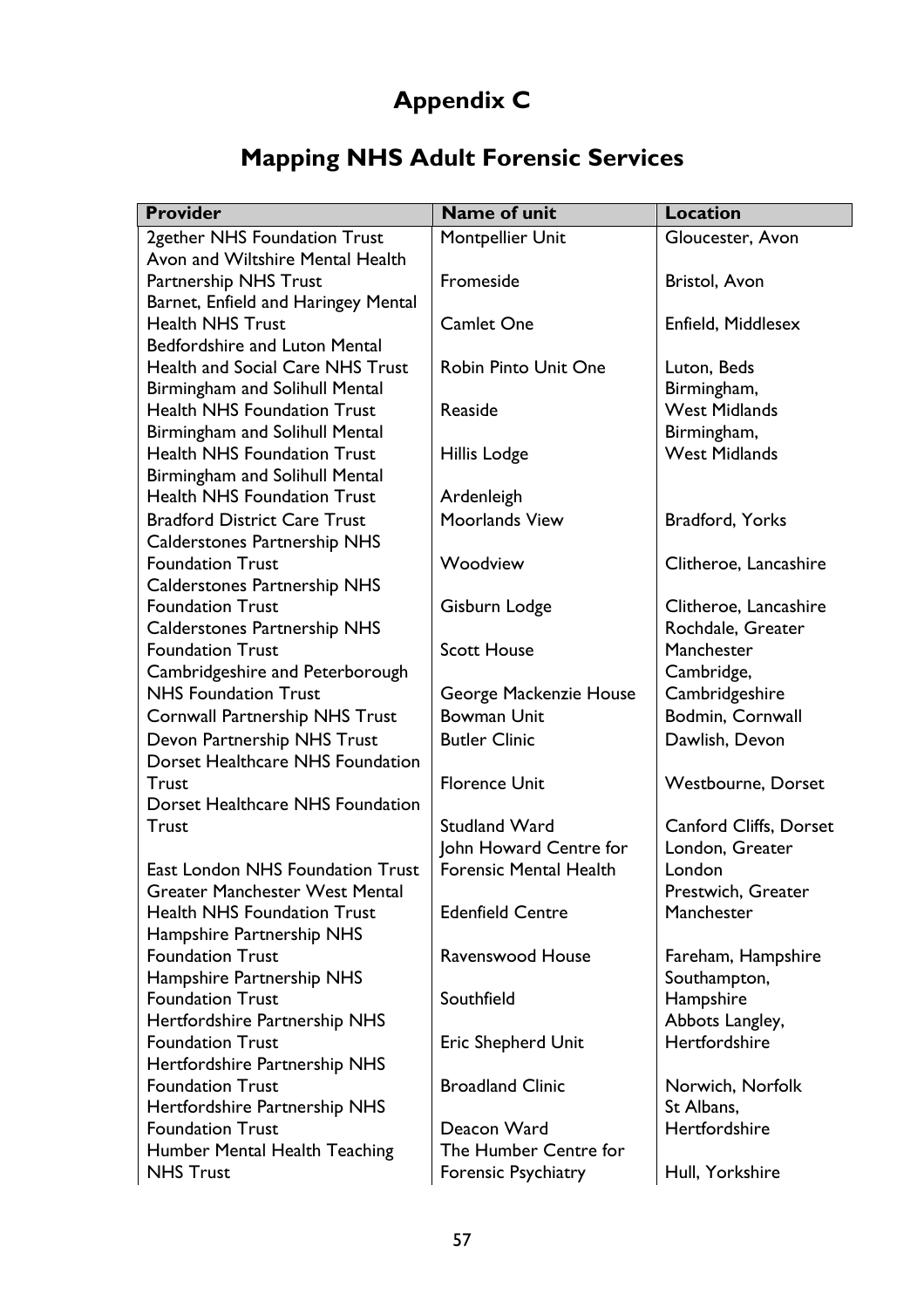| <b>Provider</b>                    | <b>Name of unit</b>          | <b>Location</b>       |
|------------------------------------|------------------------------|-----------------------|
| Humber Mental Health Teaching      |                              |                       |
| <b>NHS Trust</b>                   | Greentrees                   | Hull, Yorkshire       |
| Humber Mental Health Teaching      |                              |                       |
| <b>NHS Trust</b>                   | <b>County Unit</b>           | Hull, Yorkshire       |
| Kent and Medway NHS and Social     |                              |                       |
| <b>Care Partnership Trust</b>      | <b>Trevor Gibbens Unit</b>   | Maidstone, Kent       |
| Lancashire Care NHS Foundation     |                              |                       |
| <b>Trust</b>                       | <b>Guild Lodge</b>           | Goosnargh, Lancashire |
| Leeds Partnerships NHS Foundation  |                              |                       |
| <b>Trust</b>                       | The Beeches                  | Leeds, West Yorkshire |
| Leeds Partnerships NHS Foundation  |                              |                       |
| <b>Trust</b>                       | <b>Newsam Centre</b>         | Leeds, West Yorkshire |
| Leicestershire Partnership NHS     |                              | Leicester,            |
| <b>Trust</b>                       | <b>Herschel Prins Centre</b> | Leicestershire        |
| Lincolnshire Partnership NHS       |                              |                       |
| <b>Foundation Trust</b>            | <b>Francis Willis Unit</b>   | Lincoln, Lincolnshire |
|                                    | Allerton & Childwall         |                       |
| <b>Mersey Care NHS Trust</b>       | Wards                        | Liverpool, Merseyside |
| Mersey Care NHS Trust              | <b>Scott Clinic</b>          | St Helens, Merseyside |
| Mersey Care NHS Trust              | Ashworth Hospital            | Maghull, Merseyside   |
| Norfolk and Waveney Mental         |                              |                       |
| <b>Health NHS Foundation Trust</b> | <b>Norvic Clinic</b>         | Norwich, Norfolk      |
| Norfolk and Waveney Mental         |                              |                       |
| <b>Health NHS Foundation Trust</b> | <b>Highlands</b>             | Norwich, Norfolk      |
| Norfolk and Waveney Mental         |                              |                       |
| <b>Health NHS Foundation Trust</b> | Meadowlands                  | Norwich, Norfolk      |
| Norfolk and Waveney Mental         |                              | Great Yarmouth,       |
| <b>Health NHS Foundation Trust</b> | Coastlands                   | <b>Norfolk</b>        |
| North Essex Partnership NHS        |                              | Colchester, North     |
| <b>Foundation Trust</b>            | Cedar Unit                   | <b>Essex</b>          |
| North Yorkshire and York PCT       | <b>Clifton House</b>         | York, North Yorkshire |
| Northumberland, Tyne and Wear      |                              | Newcastle Upon Tyne,  |
| <b>NHS Trust</b>                   | <b>Bamburgh Clinic</b>       | Northumberland        |
| Northumberland, Tyne and Wear      |                              | Morpeth,              |
| <b>NHS Trust</b>                   | <b>Tweed Unit</b>            | Northumberland        |
| Nottinghamshire Healthcare NHS     |                              | Retford,              |
| <b>Trust</b>                       | Rampton                      | Nottinghamshire       |
| Nottinghamshire Healthcare NHS     |                              | Wath-upon-Dearne,     |
| <b>Trust</b>                       | <b>Wathwood Hospital</b>     | Nottinghamshire       |
| Nottinghamshire Healthcare NHS     |                              | Leicester,            |
| Trust                              | Arnold Lodge                 | Nottinghamshire       |
| Nottinghamshire Healthcare NHS     |                              | Nottingham,           |
| <b>Trust</b>                       | <b>Wells Road Centre</b>     | Nottinghamshire       |
| Oxfordshire and Buckinghamshire    |                              |                       |
| Mental Health NHS Foundation       |                              | Oxford, Oxfordshire   |
| Trust                              | <b>Oxford Clinic</b>         |                       |
| Oxfordshire and Buckinghamshire    |                              |                       |
| Mental Health NHS Foundation       |                              | Aylesbury,            |
| <b>Trust</b>                       | <b>Woodlands House</b>       | Buckinghamshire       |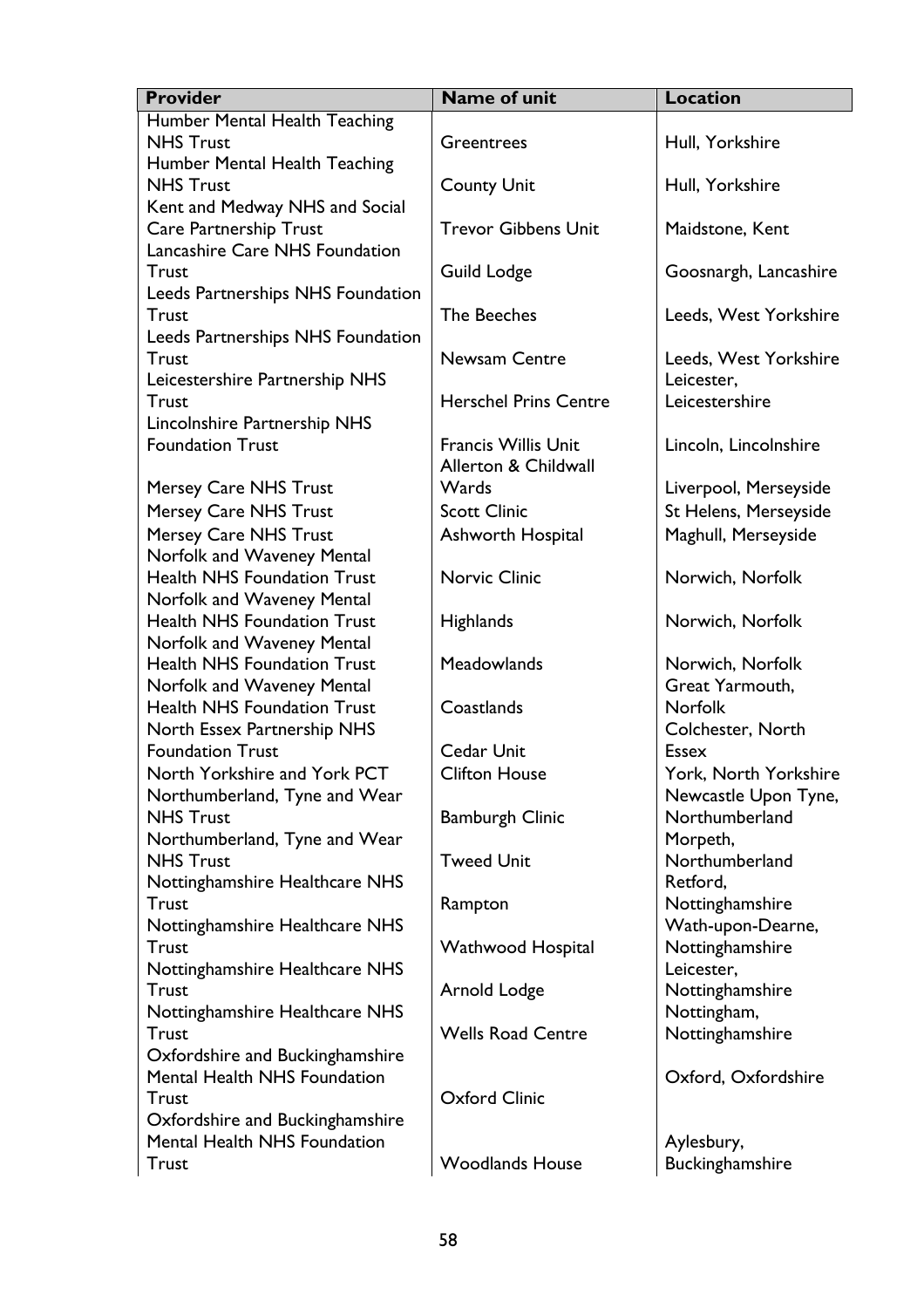| <b>Provider</b>                                       | <b>Name of unit</b>       | <b>Location</b>         |
|-------------------------------------------------------|---------------------------|-------------------------|
| Oxfordshire and Buckinghamshire                       |                           |                         |
| Mental Health NHS Foundation                          |                           | Milton Keynes,          |
| <b>Trust</b>                                          | Marlborough House         | Buckinghamshire         |
| <b>Oxfordshire Learning Disability</b>                |                           |                         |
| <b>NHS Trust</b>                                      | Evenlode                  | Oxford, Oxfordshire     |
| <b>Oxleas NHS Foundation Trust</b>                    | The Bracton Centre        | Dartford, Kent          |
| Pennine Care NHS Foundation                           |                           | Ashton-Under-Lyne,      |
| <b>Trust</b>                                          | <b>Low Secure Unit</b>    | Lancashire              |
| South Essex Partnership University                    |                           |                         |
| <b>NHS Foundation Trust</b>                           | <b>Runwell Hospital</b>   | Wickford, Essex         |
| South London and Maudsley NHS                         |                           |                         |
| <b>Foundation Trust</b>                               | <b>River House</b>        | Beckenham, Kent         |
| South London and Maudsley NHS                         |                           | London, Greater         |
| <b>Foundation Trust</b>                               | <b>Bridge House</b>       | London                  |
| South London and Maudsley NHS                         |                           | London, Greater         |
| <b>Foundation Trust</b>                               | Ward in Community         | London                  |
| South London and Maudsley NHS                         |                           | London, Greater         |
| <b>Foundation Trust</b>                               | Hopton Road Unit          | London                  |
| South Staffordshire and Shropshire                    |                           | Shrewsbury,             |
| <b>Healthcare NHS Foundation Trust</b>                | <b>Wroxeter Ward</b>      | Shropshire              |
| South Staffordshire and Shropshire                    |                           |                         |
| <b>Healthcare NHS Foundation Trust</b>                | <b>Hatherton Centre</b>   | Stafford, Staffordshire |
| South West London and St                              |                           | London, Greater         |
| George's Mental Health NHS Trust                      | <b>Shaftesbury Clinic</b> | London                  |
| South West Yorkshire Mental                           |                           | Wakefield, South West   |
| <b>Health NHS Trust</b>                               | Newton Lodge              | Yorkshire               |
| South West Yorkshire Mental                           |                           | Huddersfield, South     |
| <b>Health NHS Trust</b>                               | Newhaven                  | <b>West Yorkshire</b>   |
| Suffolk Mental Health Partnership<br><b>NHS Trust</b> | <b>Easton House</b>       | Ipswich, Suffolk        |
| <b>Sussex Partnership NHS Foundation</b>              |                           | Haywards Heath, West    |
| Trust                                                 | Martlet Lodge             | <b>Sussex</b>           |
| <b>Sussex Partnership NHS Foundation</b>              |                           | Chichester, West        |
| Trust                                                 | Jupiter House             | <b>Sussex</b>           |
| <b>Sussex Partnership NHS Foundation</b>              | Southview, Ashen Hill and |                         |
| Trust                                                 | Amber Lodge               | Hellingly, East Sussex  |
| Tees, Esk and Wear Valleys NHS                        |                           | Middlesbrough, North    |
| <b>Foundation Trust</b>                               | <b>Hutton Centre</b>      | Yorkshire               |
| Tees, Esk and Wear Valleys NHS                        |                           | Darlington, County      |
| <b>Foundation Trust</b>                               | <b>Willow Ward</b>        | Durham                  |
| <b>West London Mental Health NHS</b>                  |                           |                         |
| <b>Trust</b>                                          | <b>Broadmoor Hospital</b> | Crowthorne, Berkshire   |
| <b>West London Mental Health NHS</b>                  |                           |                         |
| <b>Trust</b>                                          | The Orchard               | Southall, Middlesex     |
| <b>West London Mental Health NHS</b>                  |                           | London, Greater         |
| <b>Trust</b>                                          | <b>Three Bridges</b>      | London                  |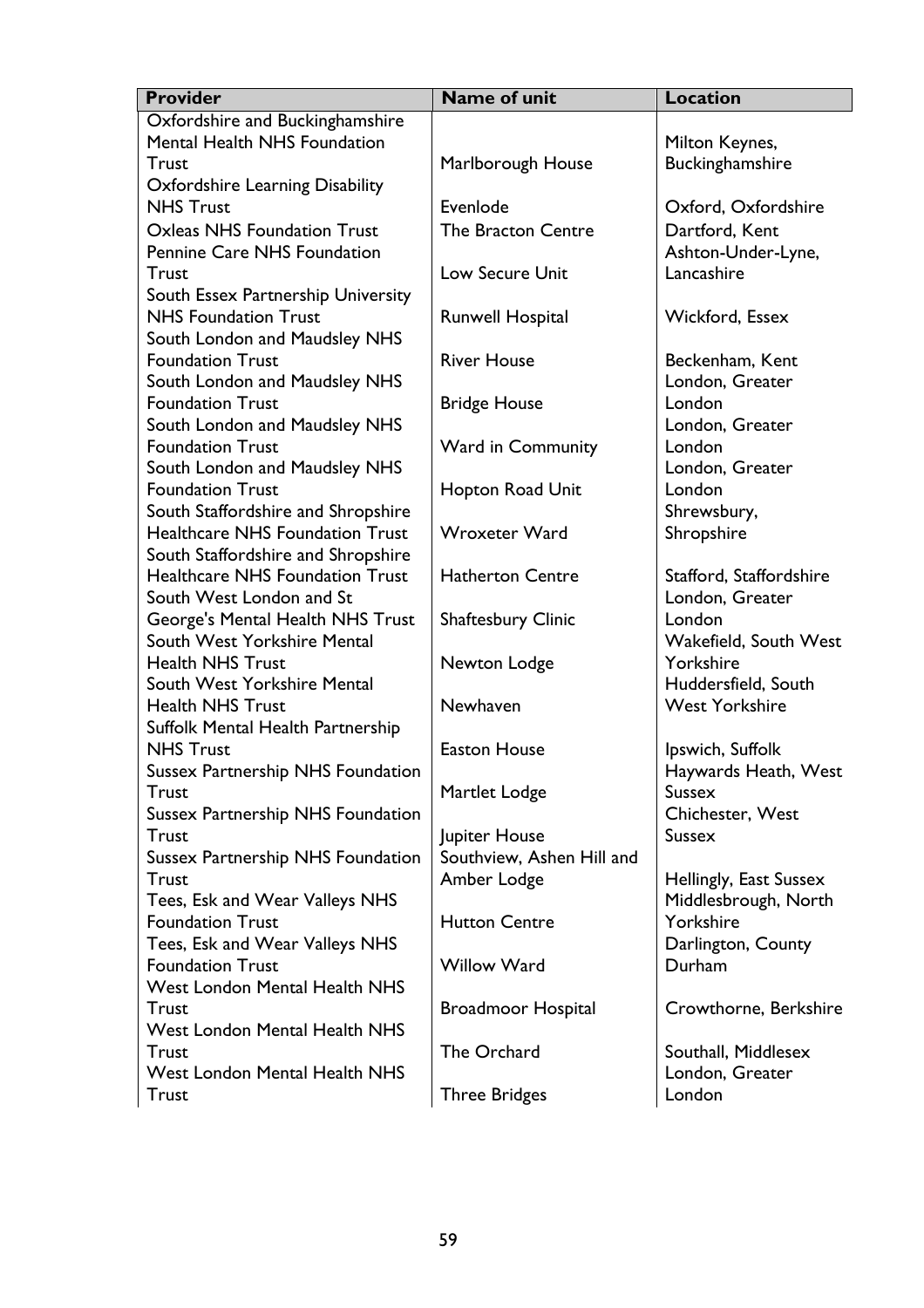# Appendix D

# Mapping Independent Sector Adult Forensic Services

| <b>Provider</b>          | <b>Name of unit</b>     | <b>Location</b>       |
|--------------------------|-------------------------|-----------------------|
|                          |                         | Annesley,             |
| Partnerships in Care     | <b>Annesley House</b>   | Nottinghamshire       |
|                          |                         | Warrington,           |
| Partnerships in Care     | <b>Arbury Court</b>     | Cheshire              |
| Partnerships in Care     | Elm Park                | Colchester, Essex     |
| Partnerships in Care     | <b>Oaktree Manor</b>    | Tendring, Essex       |
| Partnerships in Care     | <b>Burston House</b>    | Diss, Norfolk         |
|                          |                         | Arnold,               |
| Partnerships in Care     | <b>Calverton Hill</b>   | Nottinghamshire       |
|                          |                         | Blackburn,            |
| Partnerships in Care     | <b>Kemple View</b>      | Lancashire            |
|                          |                         | Royston,              |
| Partnerships in Care     | <b>Kneesworth House</b> | Hertfordshire         |
|                          |                         | Attleborough,         |
| Partnerships in Care     | <b>Lombard House</b>    | <b>Norfolk</b>        |
| Partnerships in Care     | <b>Richmond House</b>   | Harleston, Norfolk    |
| Partnerships in Care     | Pelham Woods            | Dorking, Surrey       |
| Partnerships in Care     | St. John's House        | Diss, Norfolk         |
| Partnerships in Care     | <b>Stockton Hall</b>    | York, Yorkshire       |
| Partnerships in Care     | <b>Suttons Manor</b>    | Romford, Essex        |
|                          |                         | Hassocks, West        |
| Partnerships in Care     | The Dene                | <b>Sussex</b>         |
|                          |                         | London, Greater       |
| Partnerships in Care     | The North London Clinic | London                |
|                          |                         | Manchester,           |
|                          |                         | Greater<br>Manchester |
| Partnerships in Care     | The Spinney             | Newark,               |
| Partnerships in Care     | The Willows             | Nottighamshire        |
| <b>Care Aspirations</b>  | Louis Court             | Colchester, Essex     |
|                          |                         | Sawbridgeworth,       |
| <b>Care Aspirations</b>  | Chaseways               | Hertfordshire         |
|                          |                         | London, Greater       |
| Cygnet Healthcare        | <b>Bewick Ward</b>      | London                |
|                          |                         | London, Greater       |
| Cygnet Healthcare        | Meridian Unit           | London                |
|                          |                         | Kewstoke, North       |
| Cygnet Healthcare        | Milton Ward             | Somerset              |
| Cygnet Healthcare        | Peplau Ward             | Stevenage, Herts      |
|                          |                         | Lower Wyke,           |
| Cygnet Healthcare        | <b>Bronte Ward</b>      | <b>Bradford</b>       |
|                          |                         | Bradford, West        |
| Cygnet Healthcare        | Fairfax Ward            | Yorkshire             |
|                          |                         | Harrow on the Hill,   |
| <b>Cygnet Healthcare</b> | <b>Springs Unit</b>     | Middlesex             |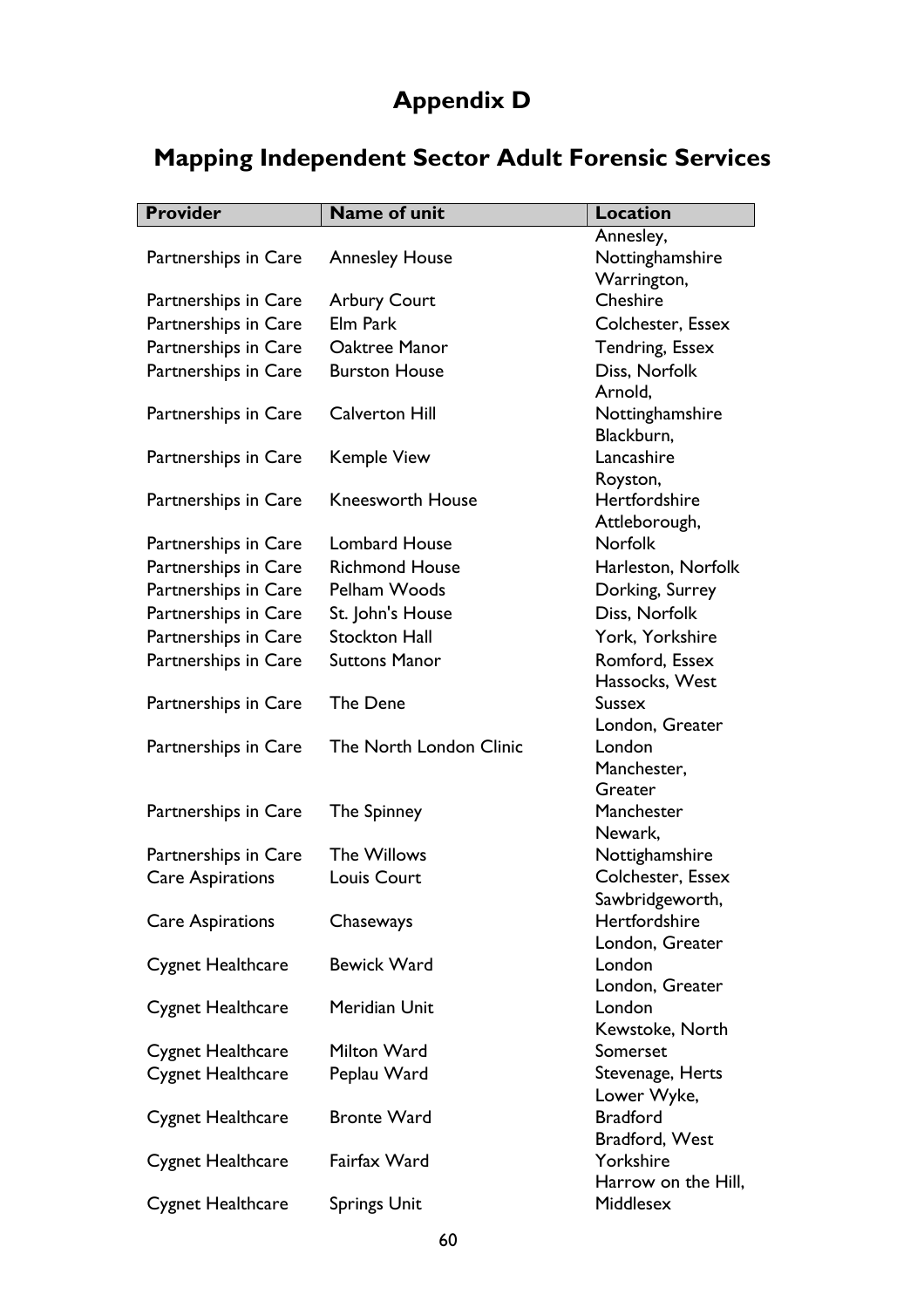| <b>Provider</b>            | <b>Name of unit</b>                  | <b>Location</b>      |
|----------------------------|--------------------------------------|----------------------|
|                            |                                      | Milton Keynes,       |
| The Priory Group           | Chadwick Lodge                       | Buckinghamshire      |
| The Priory Group           | Farmfield                            | Charlwood, Surrey    |
|                            |                                      | Walton on the Hill,  |
| The Priory Group           | <b>Sturt House Hospital</b>          | Surrey               |
|                            |                                      | Thatcham,            |
| The Priory Group           | <b>Thornford Park Hospital</b>       | <b>Berkshire</b>     |
| <b>Affinity Healthcare</b> | Pankhurst Unit                       | Cheadle, Chesire     |
|                            |                                      | Darlington, County   |
| <b>Affinity Healthcare</b> | <b>Pine Unit</b>                     | Durham               |
| Alpha Hospitals            | Alpha Hospital Bury                  | Bury, Lancashire     |
| Alpha Hospitals            | Alpha Hospital Woking                | Woking, Surrey       |
|                            |                                      | Sheffield, South     |
| Alpha Hospitals            | Alpha Hospital Sheffield             | Yorkshire            |
|                            |                                      | Market Drayton,      |
| <b>Care Principles</b>     | <b>Ashley House</b>                  | <b>Staffordshire</b> |
| <b>Care Principles</b>     | <b>Beech House</b>                   | Newmarket, Suffolk   |
| <b>Care Principles</b>     | Cedar House                          | Canterbury, Kent     |
|                            |                                      | Market Weighton,     |
| Care Principles            | <b>Linden House</b>                  | East Yorkshire       |
| <b>Care Principles</b>     | Rowan House                          | Norwich, Norfolk     |
| Craegmoor                  |                                      | Salford, Greater     |
| Healthcare                 | <b>Charles House</b>                 | Manchester           |
| St Andrew's                | St. Andrew's Healthcare              | Northampton,         |
| Healthcare                 | Northampton                          | Northamptonshire     |
| St Andrew's                |                                      | North Benfleet,      |
| Healthcare                 | St. Andrew's Healthcare Essex        | <b>Essex</b>         |
| St Andrew's                | St. Andrew's Healthcare              | Birmingham, West     |
| Healthcare                 | Birmingham                           | <b>Midlands</b>      |
| InMind Healthcare          |                                      | Sleaford,            |
| Group                      | Doulton Lodge                        | Lincolnshire         |
| <b>InMind Healthcare</b>   |                                      | Leeds, West          |
| Group                      | <b>Waterloo Manor</b>                | Yorkshire            |
| InMind Healthcare          |                                      | London, Greater      |
| Group                      | <b>Battersea Bridge House</b>        | London               |
| <b>Chancellor Care</b>     | The Grange                           | Cawston, Norfolk     |
| Glen Care Group            | <b>Glenhurst Lodge</b>               | Maidstone, Kent      |
| Glen Care Group            | <b>The Ashwood Centre</b>            | Croydon, Surrey      |
|                            |                                      | Bexhill on Sea, East |
| Glen Care Group            | Collington Ward                      | <b>Sussex</b>        |
| <b>Glen Care Group</b>     | Fairlight Ward                       |                      |
| Healthlinc Individual      | <b>Bradley Woodlands Independent</b> | Grimsby,             |
| Care                       | Hospital                             | Lincolnshire         |
| Healthlinc Individual      | HealthLinc House Independent         | Lincoln,             |
| Care                       | Hospital                             | Lincolnshire         |
| Riverside Healthcare       |                                      | Doncaster, South     |
| Ltd                        | Cheswold Park Hospital               | Yorkshire            |
|                            |                                      | Macclesfield,        |
| Care UK plc                | Park Villa Independent Hospital      | Chesire              |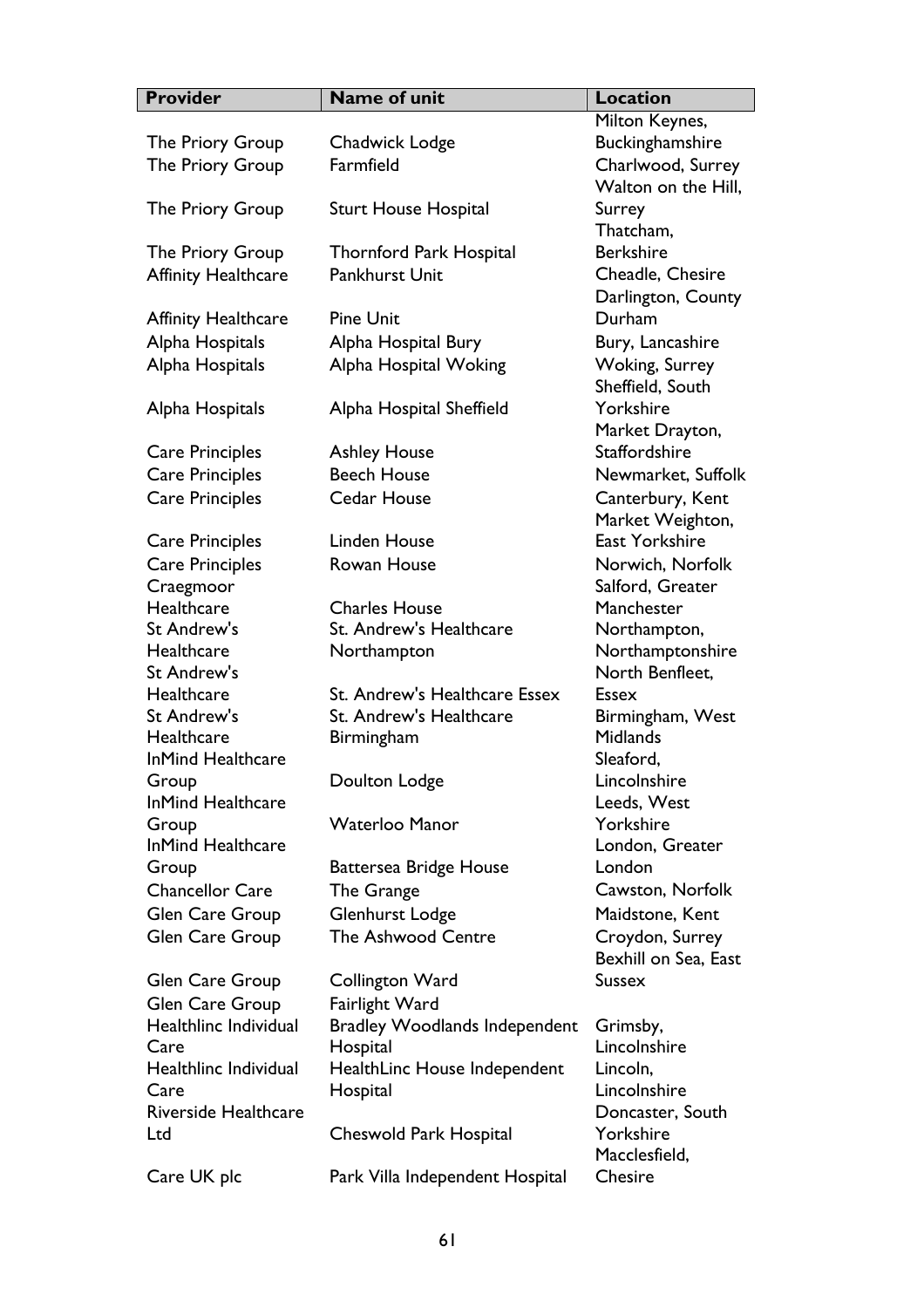| <b>Provider</b>             | <b>Name of unit</b>            | <b>Location</b>                  |
|-----------------------------|--------------------------------|----------------------------------|
|                             |                                | London, Greater                  |
| Care UK plc                 | <b>Avesbury House</b>          | London                           |
|                             |                                | London, Greater                  |
| Care UK plc                 | <b>Tariro House</b>            | London                           |
|                             |                                | Manchester,                      |
| Equilibrium                 |                                | Greater                          |
| Healthcare Ltd              | Bigfoot Independent Hospital   | Manchester                       |
|                             |                                | Manchester,                      |
| Equilibrium                 |                                | Greater                          |
| Healthcare Ltd              | Jigsaw Independent Hospital    | Manchester                       |
|                             |                                | Blackpool,                       |
| Jedhealth Ltd               | Regency Lodge                  | Lancashire                       |
|                             |                                | Heswall,                         |
| Jedhealth Ltd               | Regency Lodge - Heswall        | Merseyside                       |
| Optima Care Ltd             | The Hamptons                   | Preston, Lancashire              |
| St George Healthcare        |                                | Warrington,                      |
| Group                       | St Mary's Hospital             | Cheshire                         |
| St George Healthcare        |                                |                                  |
| Group                       | All Saints Hospital            | Oldham, Lancashire               |
| Four Seasons Health         | The Huntercombe Hospital -     | London, Greater                  |
| Care                        | Roehampton                     | London                           |
| John Munroe                 |                                | Nr Leek,                         |
| Hospital Group              | Horton Unit                    | <b>Staffordshire</b>             |
|                             |                                | Newark,                          |
| Raphael Healthcare          | The Farndon Unit               | Nottinghamshire                  |
| St Luke's Hospital          |                                | Attleborough,                    |
| Group                       | <b>Besthorpe Unit</b>          | <b>Norfolk</b>                   |
| St Luke's Hospital          |                                | Kirkby Le Stoken,                |
| Group                       | Ducks Halt                     | <b>Essex</b>                     |
| St Luke's Hospital          |                                |                                  |
| Group                       | Old Leigh House                | Leigh on Sea, Essex              |
| St Luke's Hospital          |                                |                                  |
| Group                       | <b>Thors Park</b>              | Thorrington, Essex               |
| St Luke's Hospital          |                                | Kirkby Le Soken,                 |
| Group                       | <b>Yew Trees</b>               | <b>Essex</b>                     |
| St Luke's Hospital          |                                | London, Greater                  |
| Group                       | <b>Bostall House</b>           | London                           |
| St Luke's Hospital          |                                | Fareham,                         |
| Group                       | Knightsbridge House            | Hampshire                        |
| <b>Brookdale Healthcare</b> | Milton Park Independent        | Wyboston,<br><b>Bedfordshire</b> |
| Ltd                         | Hospital                       |                                  |
|                             | Harts Leap Independent         | Sandhurst,<br><b>Berkshire</b>   |
| <b>Curate Hospitals</b>     | Hospital                       |                                  |
|                             |                                | London, Greater                  |
| <b>Covenant Churchill</b>   | <b>Churchill London Clinic</b> | London                           |
|                             |                                | London, Greater                  |
| Sovereign Health Ltd        | Sovereign Health               | London                           |
| Vista Healthcare            | Vista Healthcare Independent   | Winchfield,                      |
|                             | Hospital                       | Hampshire                        |
| Modus Care Ltd              | Penhayes House                 | Exeter, Devon                    |
| Modus Care Ltd              | <b>Westbrook Grange</b>        | Torquay, Devon                   |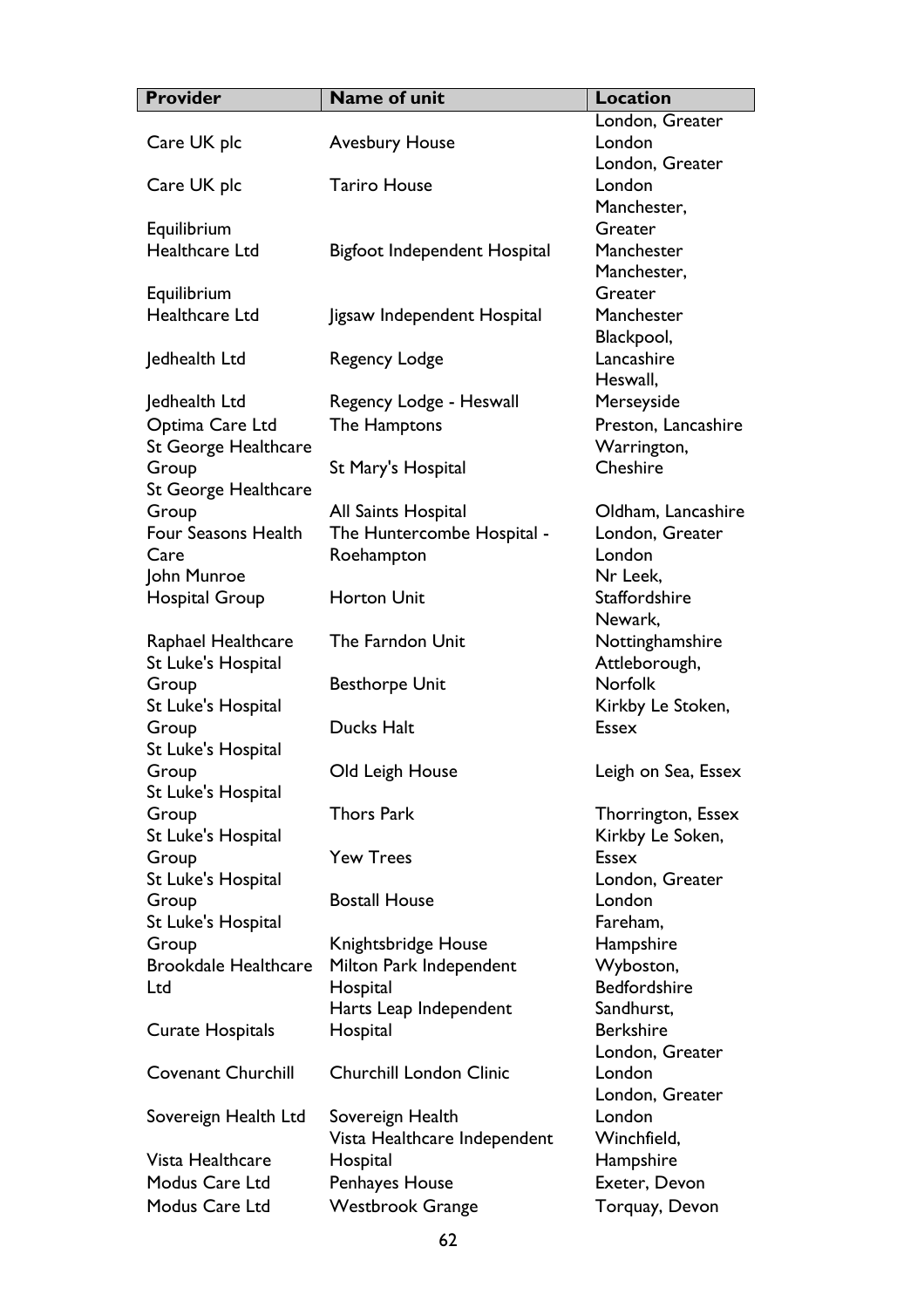| <b>Provider</b>          | Name of unit                                    | Location             |
|--------------------------|-------------------------------------------------|----------------------|
| <b>National Autistic</b> |                                                 |                      |
| Society                  | The Hayes Independent Hospital Pilning, Bristol |                      |
| <b>English Nursing</b>   |                                                 |                      |
| Homes Ltd                | Redlands Hospital                               | <b>Totnes, Devon</b> |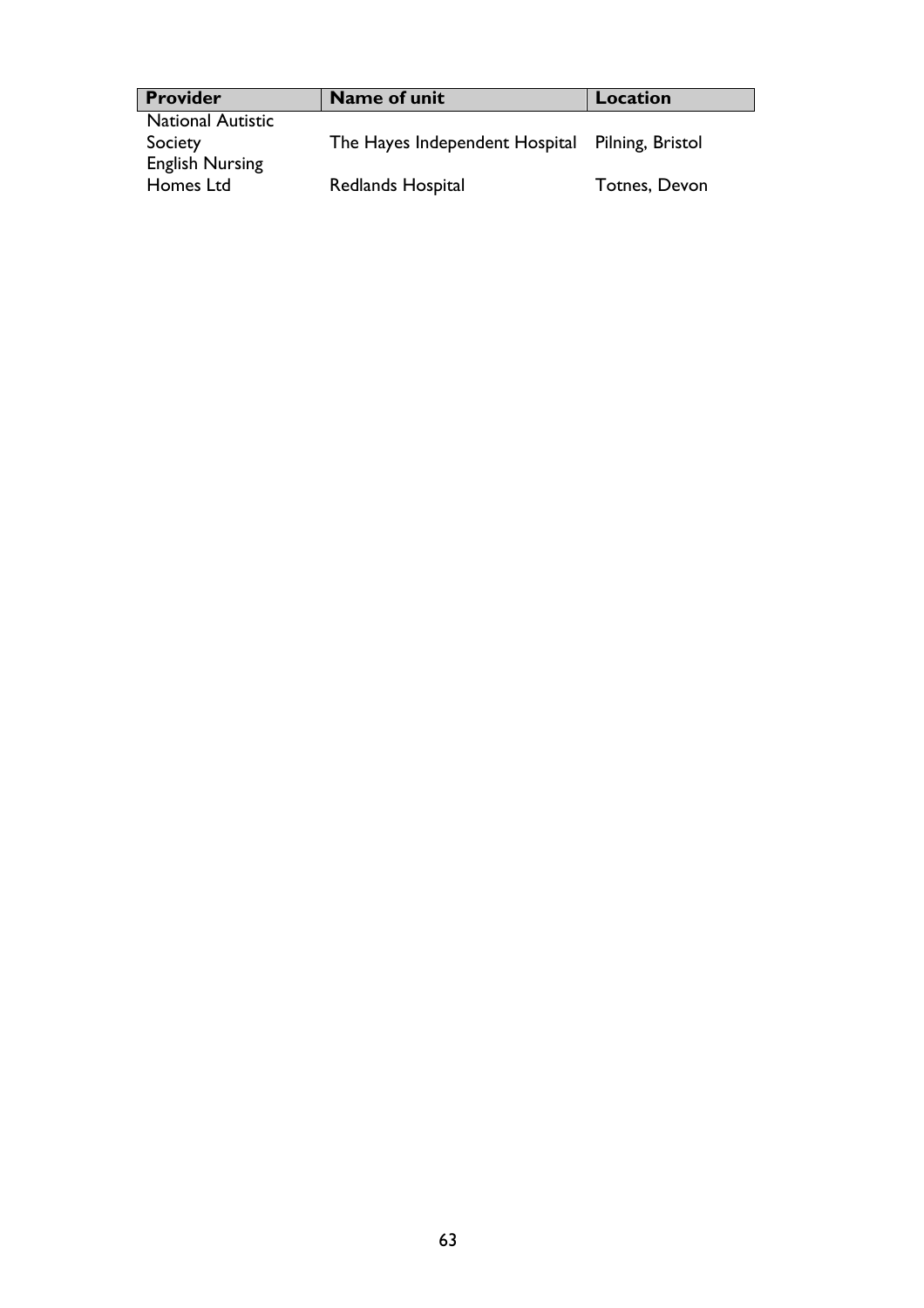# Appendix E

## **Service User Involvement Survey – Prisons**

| <b>Name and</b><br>address of<br>prison |                    |
|-----------------------------------------|--------------------|
| <b>Provider</b>                         | HMPS / Independent |
| Name of contact<br>at unit              |                    |
| <b>Survey</b><br>completed by           |                    |
| Date completed                          |                    |

| Mechanism/<br>forum   | In place at<br>this unit? | <b>Comments</b> |
|-----------------------|---------------------------|-----------------|
| Community<br>Meetings |                           |                 |
| Prisoners'<br>Council |                           |                 |
| Women's<br>Forum      |                           |                 |
| Men's Forum           |                           |                 |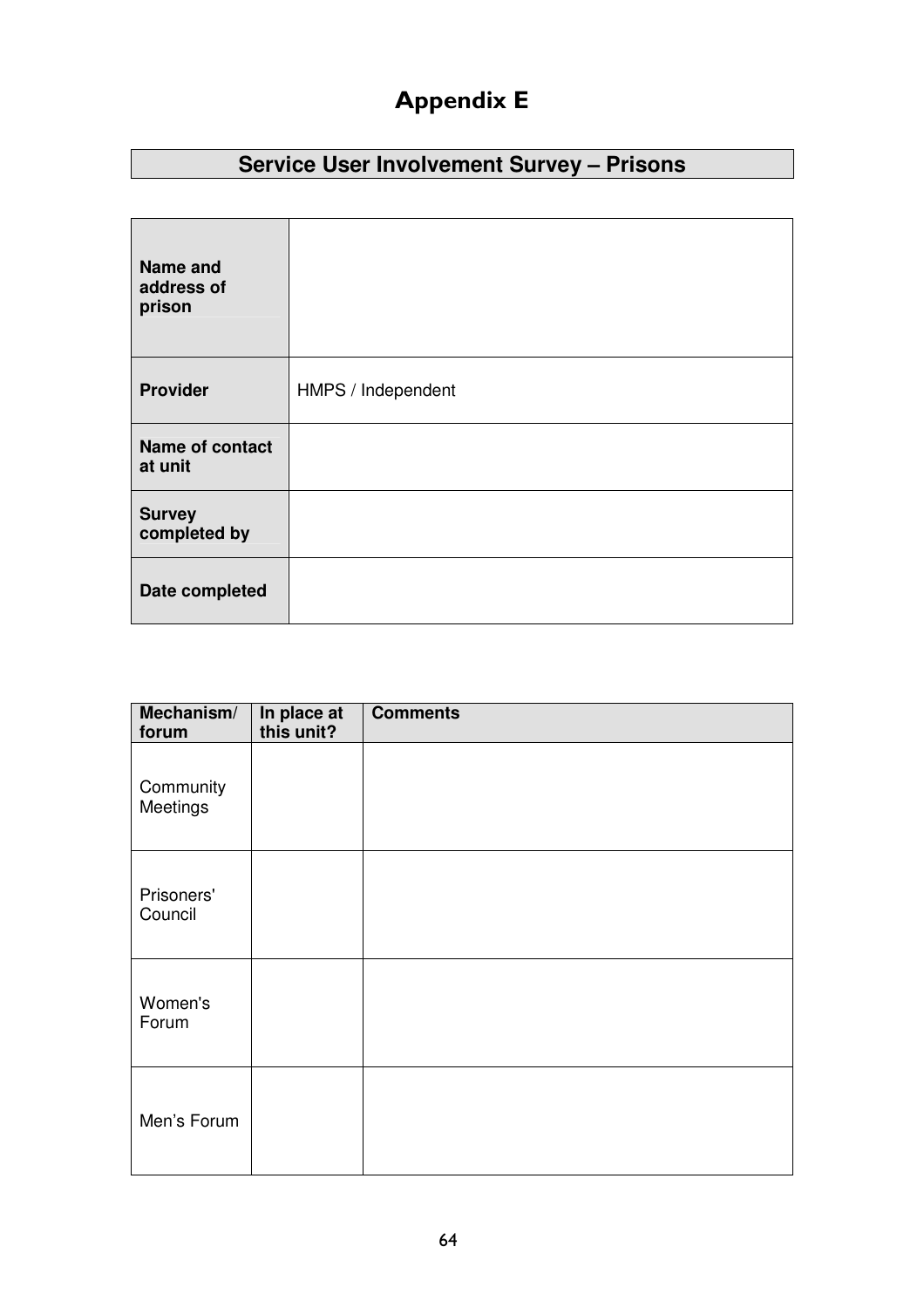| Mechanism/<br>forum                              | In place at<br>this unit? | <b>Comments</b> |
|--------------------------------------------------|---------------------------|-----------------|
| In-house<br>Prisoner<br>Involvement<br>Worker    |                           |                 |
| Independent<br>Prisoner<br>Involvement<br>Worker |                           |                 |
| Other<br>(please<br>specify)                     |                           |                 |

## **Are there any developments planned in relation to prisoner involvement?**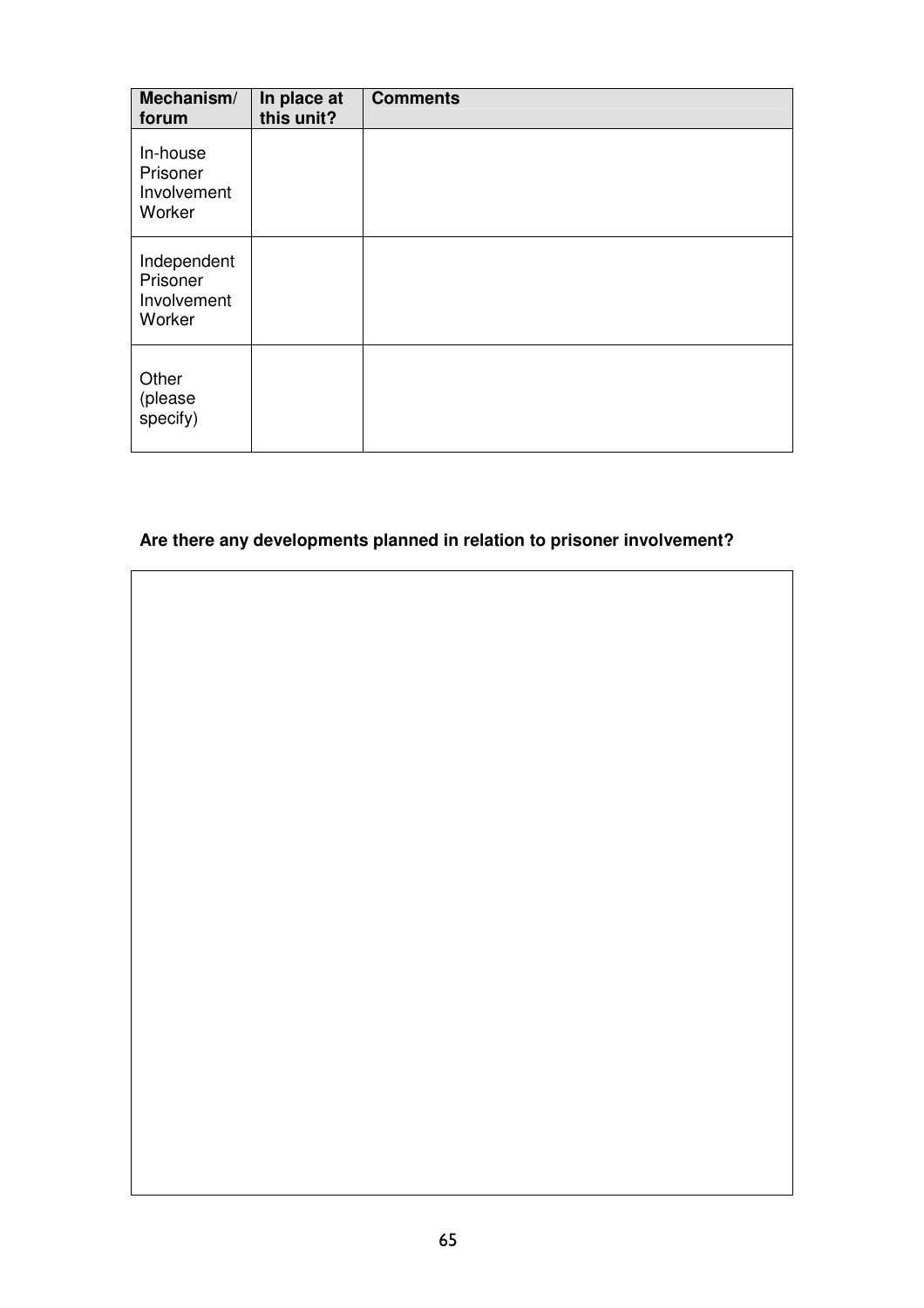# Appendix F

## Voluntary Sector Agencies Working in Forensic Services for Young People

| <b>Organisation name</b><br>and contact details                                                                                                                          | <b>Summary of services provided</b>                                                                                                                                                                                                                                                                                                                                                                                                                                                                          |  |  |
|--------------------------------------------------------------------------------------------------------------------------------------------------------------------------|--------------------------------------------------------------------------------------------------------------------------------------------------------------------------------------------------------------------------------------------------------------------------------------------------------------------------------------------------------------------------------------------------------------------------------------------------------------------------------------------------------------|--|--|
| <b>Barnardo's</b><br><b>Tanners Lane</b><br><b>Barkingside</b><br><b>Ilford</b><br><b>Essex</b><br>IG6 IQG<br>T: 020 8550 8822<br>E: info@barnardos.org.uk               | Advocacy and participation services for<br>children in custody covering 13 units in the<br>Midlands and North of England.                                                                                                                                                                                                                                                                                                                                                                                    |  |  |
| <b>National Youth Advocacy Service</b><br><b>Egerton House</b><br><b>Tower Road</b><br><b>Birkenhead</b><br>Wirral<br>CH41 IFN<br>T: 0151 649 8700<br>E: $main@nyas.net$ | Independent advocacy and participation<br>work with young people, including<br>Ardenleigh (Inpatient FCAMHS)                                                                                                                                                                                                                                                                                                                                                                                                 |  |  |
| <b>Voice</b><br>320 City Road<br>London<br>ECIV2NZ<br>T: 020 7833 5792<br>E: info@voiceyp.org                                                                            | Individual advocacy at:<br><b>Secure Children's Homes</b><br>Aldine House, Clayfields House, Eastmoor<br>Children's Unit, Lincolnshire Unit, St<br>Catherines House, Clare Lodge, Vinney<br>Green, Atkinson Unit, Leverton Hall,<br><b>Beechfield Secure Unit</b><br><b>Secure Training Centres</b><br>Medway<br><b>Young Offenders Institutions</b><br>Ashfield, Downview, Eastwood Park,<br>Cookham Wood, Feltham<br><b>Inpatient FCAMHS</b><br>Roycroft Clinic, Prudhoe Hospital,<br><b>Gardener Unit</b> |  |  |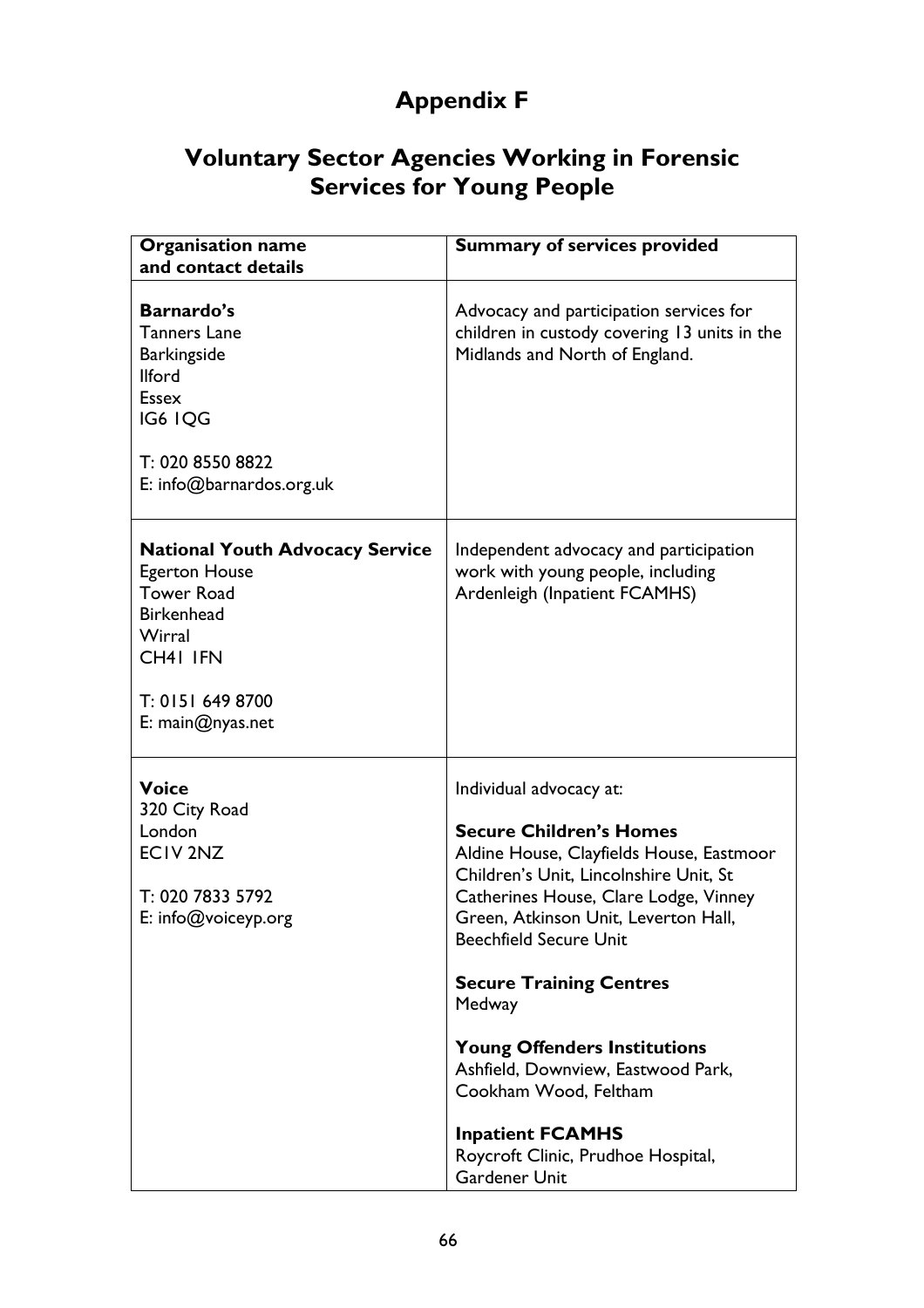## Appendix G

## Useful links: User Involvement in Forensic Services for Young People

## Useful links

| <b>Barnardo's</b>                      | http://www.barnardos.org.uk            |  |  |
|----------------------------------------|----------------------------------------|--|--|
| <b>Her Majesty's Prison Service</b>    | http://www.hmprisonservice.gov.uk/     |  |  |
| <b>National Commissioning Group</b>    | http://www.ncg.nhs.uk/                 |  |  |
| <b>National Youth Advocacy Service</b> | http://www.nyas.net/                   |  |  |
| <b>Secure Accommodation Network</b>    | http://www.secureaccommodation.org.uk/ |  |  |
| <b>Voice</b>                           | http://www.voiceyp.org/                |  |  |
| <b>Youth Justice Board</b>             | http://www.yjb.gov.uk/                 |  |  |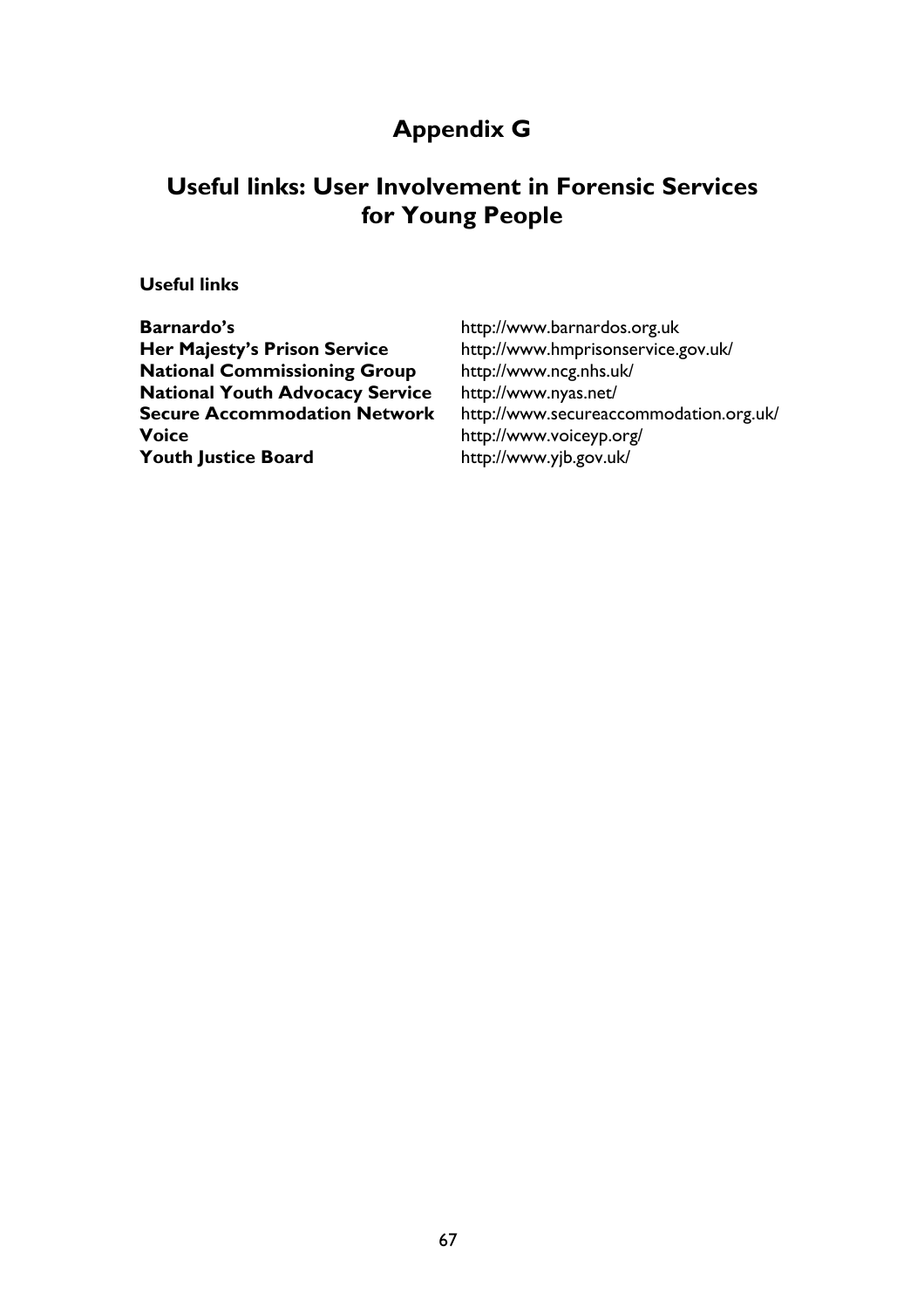## Appendix H

## Wish Survey – User Involvement

| <b>Number</b>                 |                                                                                                                                               |
|-------------------------------|-----------------------------------------------------------------------------------------------------------------------------------------------|
| Name of main hospital<br>unit |                                                                                                                                               |
|                               | Name of NHS Trust                                                                                                                             |
| <b>Provider</b>               | Independent provider                                                                                                                          |
|                               | Is there more than one contact responsible for this unit? If so split the units into contacts but have all<br>questionnaires in one document. |
|                               | Name:                                                                                                                                         |
| Contact responsible for       | <b>Role:</b>                                                                                                                                  |
| user involvement              | Is this contact responsible for any other units? Which ones?                                                                                  |
|                               | <b>Telephone No:</b>                                                                                                                          |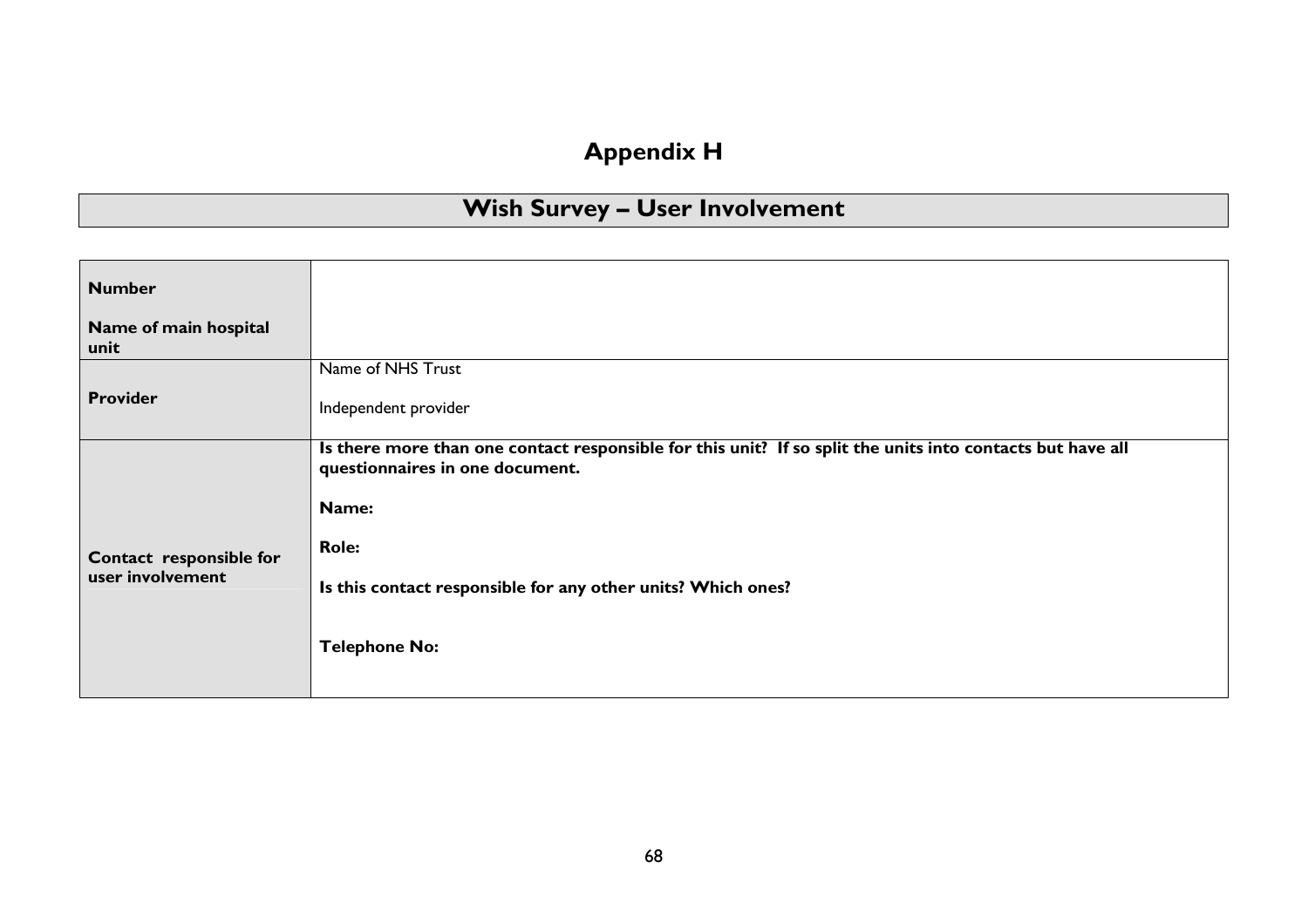| <b>Number of beds</b>                | <b>Number of beds:</b>                        |
|--------------------------------------|-----------------------------------------------|
| <b>Level of security</b>             | <b>Gender Mix:</b>                            |
| Gender mix                           | Levels of security at this Unit, specify all: |
| <b>Survey completed by</b><br>& date |                                               |

| Mechanism/<br>forum          | In<br>place<br>at this<br>unit? | How<br>often<br>does it<br>meet? | Where or who<br>does the<br>information go to? | Do the<br>patients get<br>formal<br>feedback? | Could you rate how<br>effective the impact of<br>this mechanism is on<br>policy and/or practice<br>Low 1 2 3 4 5 High | Could you give an example of effecting change<br>through this mechanism? |
|------------------------------|---------------------------------|----------------------------------|------------------------------------------------|-----------------------------------------------|-----------------------------------------------------------------------------------------------------------------------|--------------------------------------------------------------------------|
| Community<br><b>Meetings</b> |                                 |                                  |                                                |                                               |                                                                                                                       |                                                                          |
| Patients'<br>Council         |                                 |                                  |                                                |                                               |                                                                                                                       |                                                                          |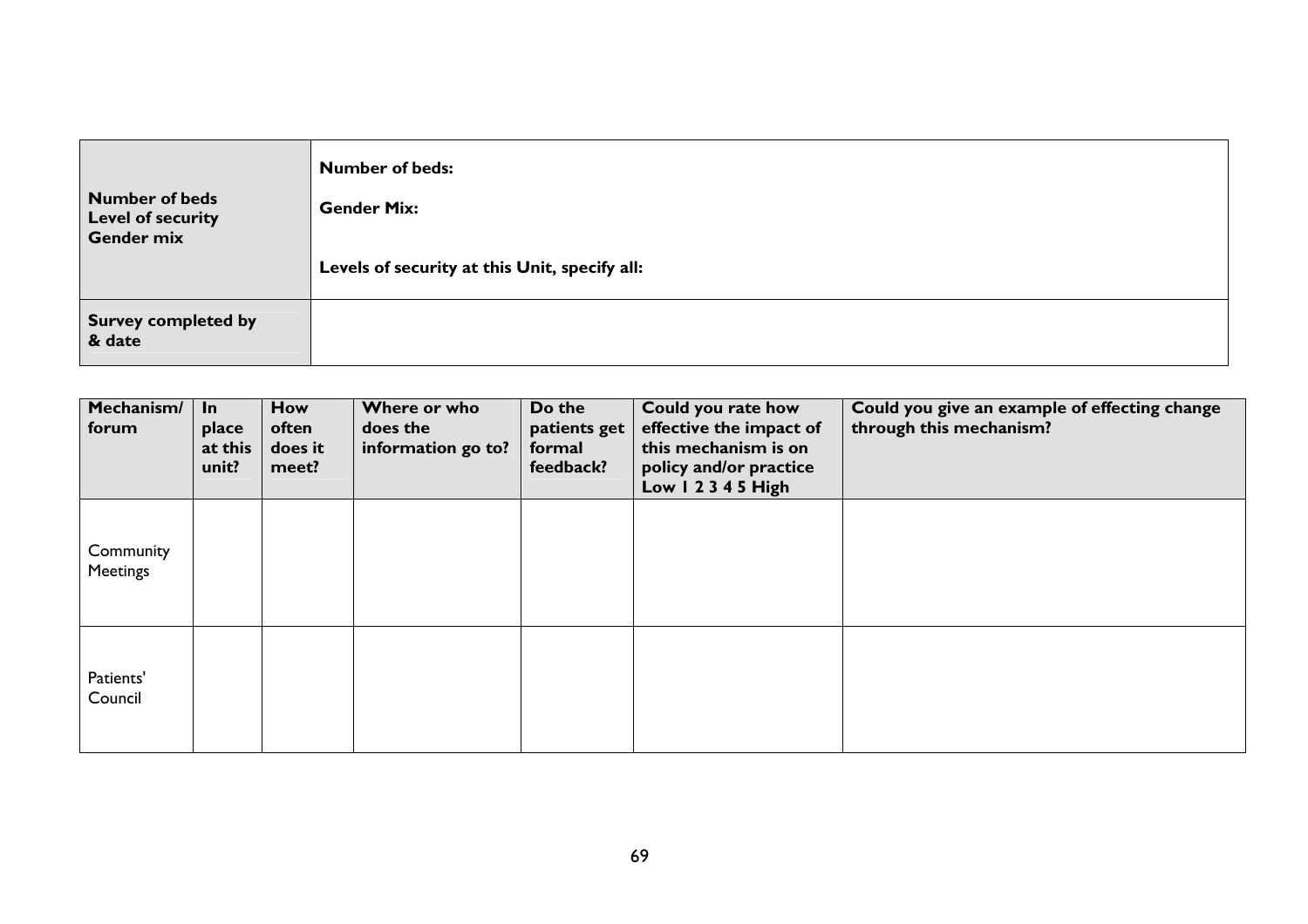| Mechanism/<br>forum                               | In<br>place<br>at this<br>unit? | How<br>often<br>does it<br>meet? | Where or who<br>does the<br>information go to?    | Do the<br>patients get<br>formal<br>feedback? | Could you rate how<br>effective the impact of<br>this mechanism is on<br>policy and/or practice | Could you give an example of effecting change<br>through this mechanism? |
|---------------------------------------------------|---------------------------------|----------------------------------|---------------------------------------------------|-----------------------------------------------|-------------------------------------------------------------------------------------------------|--------------------------------------------------------------------------|
| Women's<br>Forum                                  |                                 |                                  |                                                   |                                               | Low 1 2 3 4 5 High                                                                              |                                                                          |
| Men's Forum                                       |                                 |                                  |                                                   |                                               |                                                                                                 |                                                                          |
| Wish VAST<br>Project                              |                                 |                                  |                                                   |                                               |                                                                                                 |                                                                          |
| In-house<br>Service User<br>Involvement<br>Worker |                                 |                                  | Could you please tell me more about this service? |                                               |                                                                                                 |                                                                          |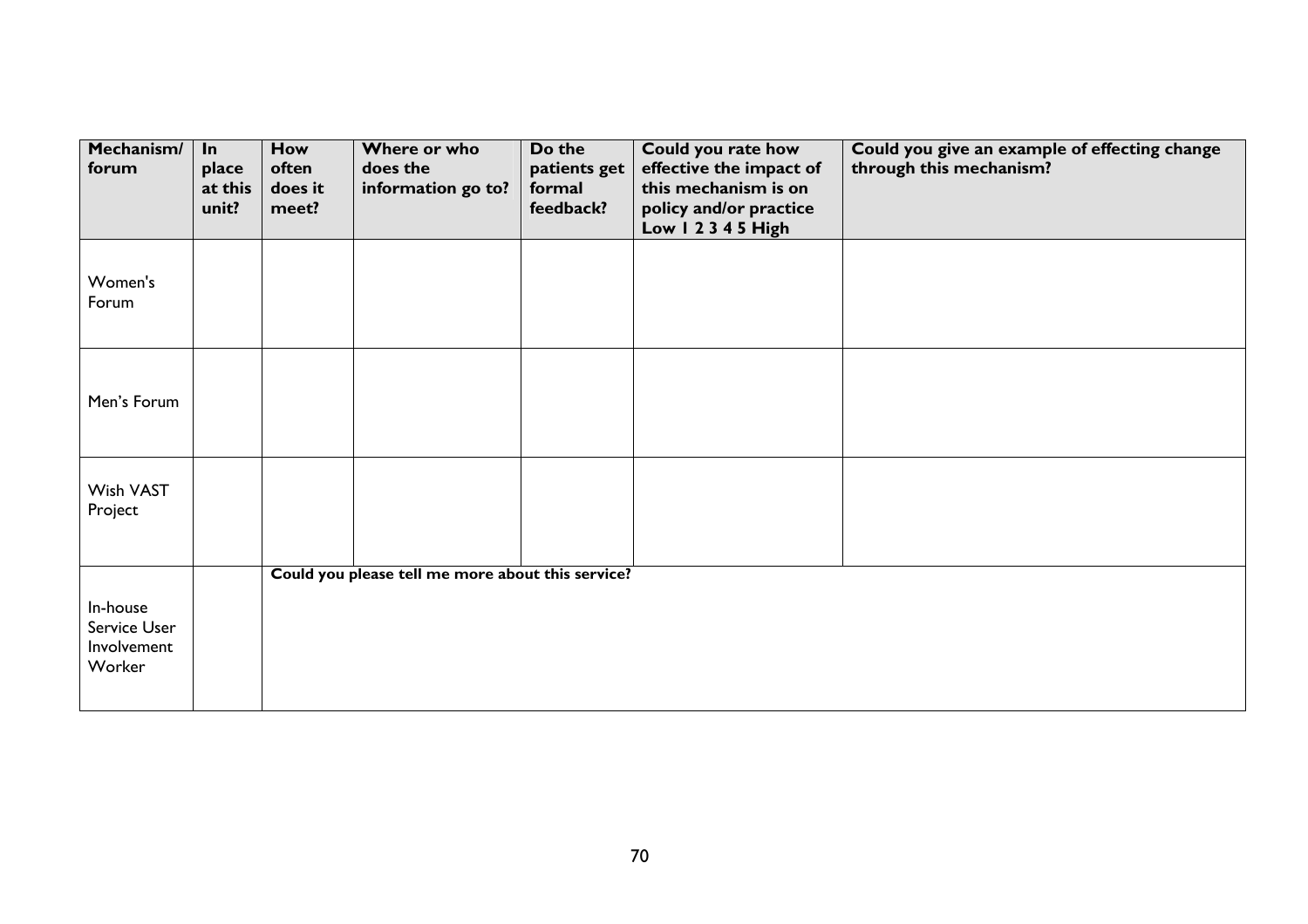| Mechanism/<br>forum                                  | <u>In</u><br>place<br>at this<br>unit? | <b>How</b><br>often<br>does it<br>meet? | Where or who<br>does the<br>information go to?    | Do the<br>patients get<br>formal<br>feedback? | Could you rate how<br>effective the impact of<br>this mechanism is on<br>policy and/or practice<br>Low $12345$ High | Could you give an example of effecting change<br>through this mechanism? |
|------------------------------------------------------|----------------------------------------|-----------------------------------------|---------------------------------------------------|-----------------------------------------------|---------------------------------------------------------------------------------------------------------------------|--------------------------------------------------------------------------|
| Independent<br>Service User<br>Involvement<br>Worker |                                        |                                         | Could you please tell me more about this service? |                                               |                                                                                                                     |                                                                          |
| Other (please<br>specify)                            |                                        |                                         | Could you please give further information?        |                                               |                                                                                                                     |                                                                          |

Do you have any further comments? Are there any developments planned in relation to service user involvement?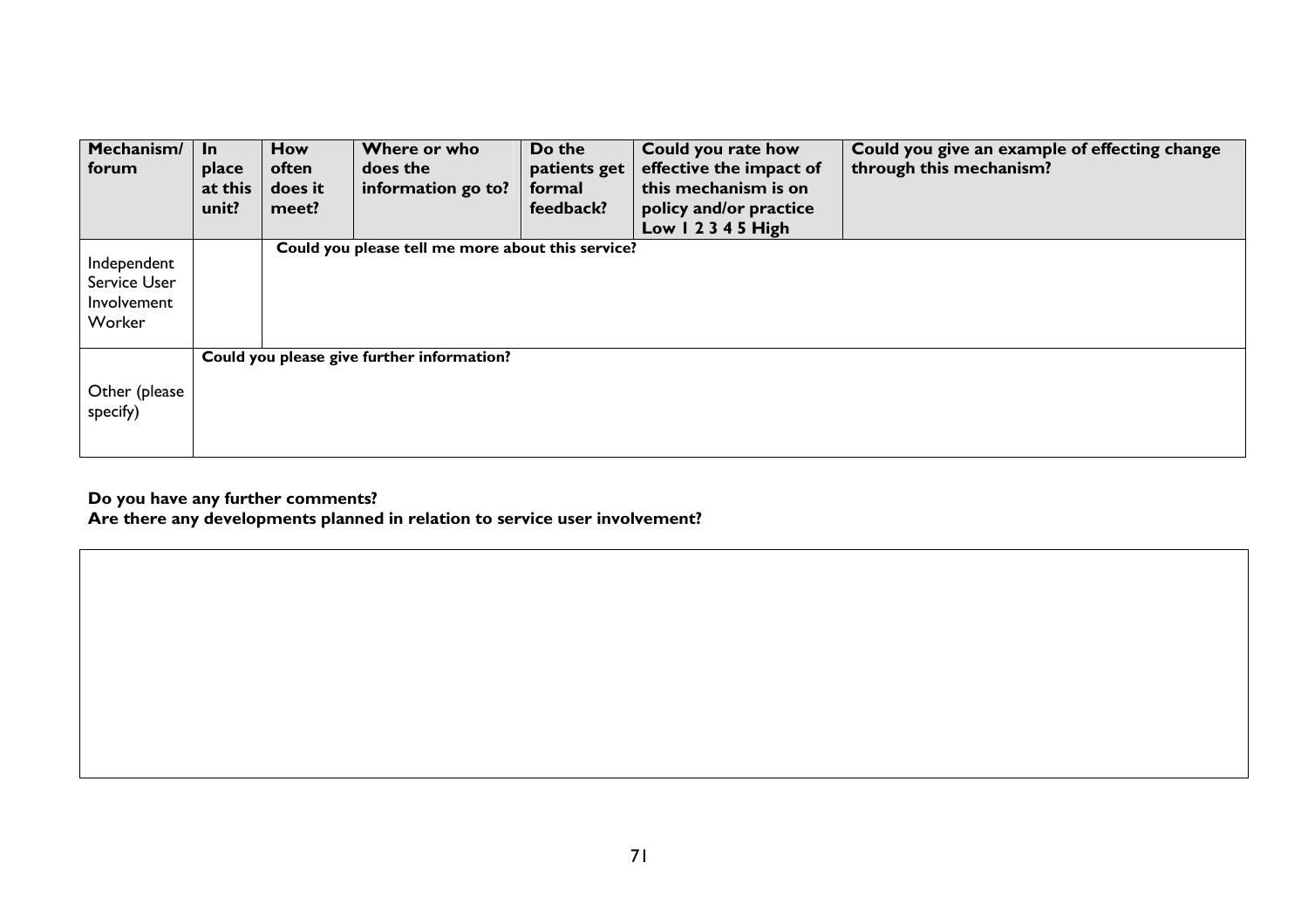# Appendix I Representativeness of the Sample

How representative is the sample of people we spoke to?

# How representative? Sector Provider



Figure 1: Response rate NHS and Independent Hospitals

The mapping process identified more Independent Sector hospitals (54%) than NHS hospitals (46%). In terms of the overall response rate there is an over-representation of Independent hospitals 59% (44 hospitals) to NHS hospitals 41% (31 hospitals); proportionally this is an over-representation of 8.5% for Independent hospitals and under-representation of 11.3% for NHS hospitals.

# How representative? Hospital size



Figure 2: Response rate: overall hospital size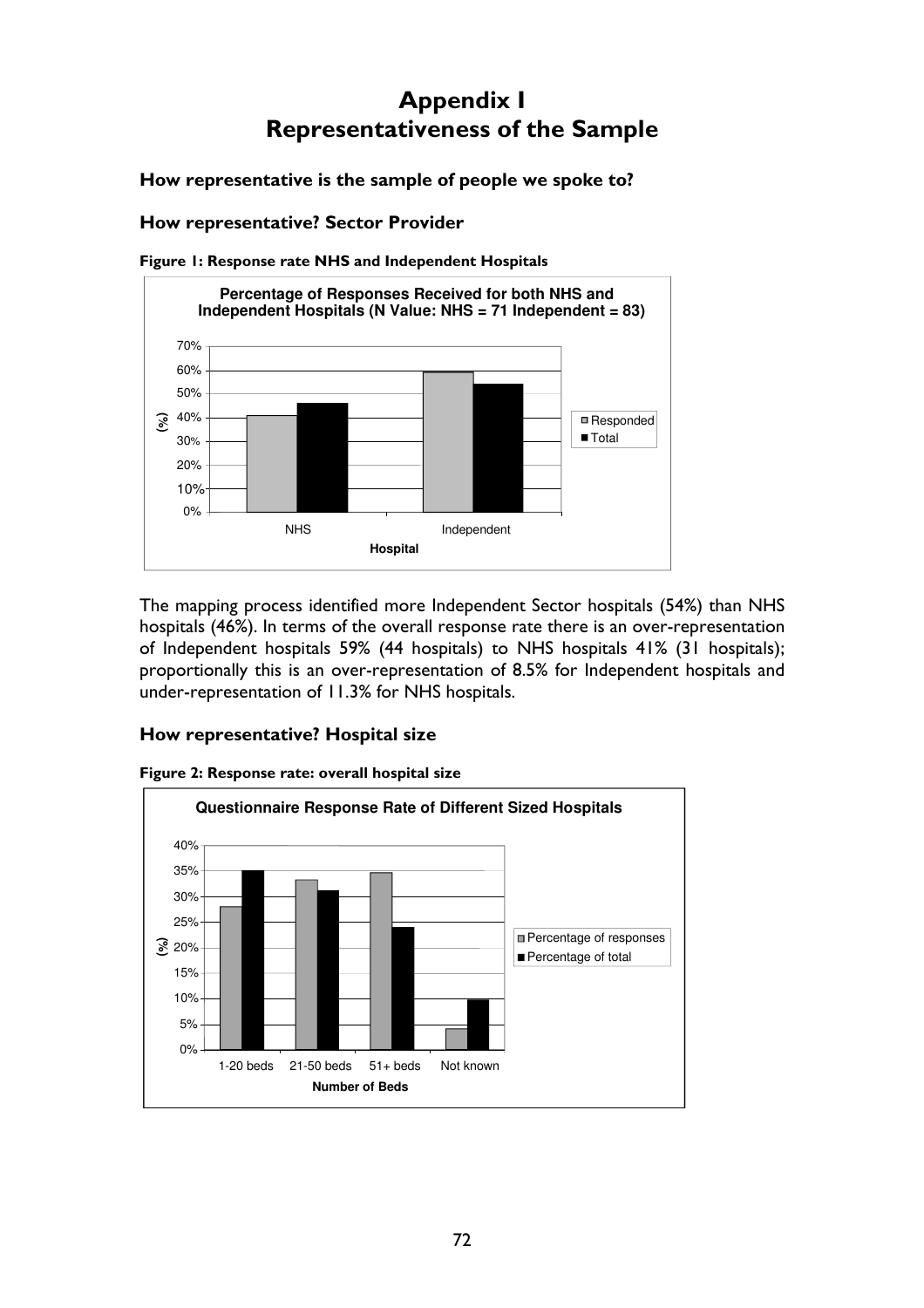







Figure 2: Overall there is a better response from larger hospitals with smaller hospitals being under- represented by 20% and larger hospitals over represented by 46%. Not known has been excluded from the analysis, although of those hospitals responding, there were fewer hospitals whose size was unknown.

Figure 3: This is mirrored to a slightly lesser degree in the Independent Sector with larger hospitals being over-represented by 29%, smaller hospitals being fairly represented; medium sized hospitals being under-represented by 11%.

Figure 4: However, when looking at the response rate from NHS hospitals as it appertains to hospital size this is extremely skewed with small hospitals being underrepresented by 48% and larger hospitals being over represented by 50%. This will be influenced by the fact that in the original mapping 11% of hospitals sizes were unknown, but in the respondent hospitals this information was gained.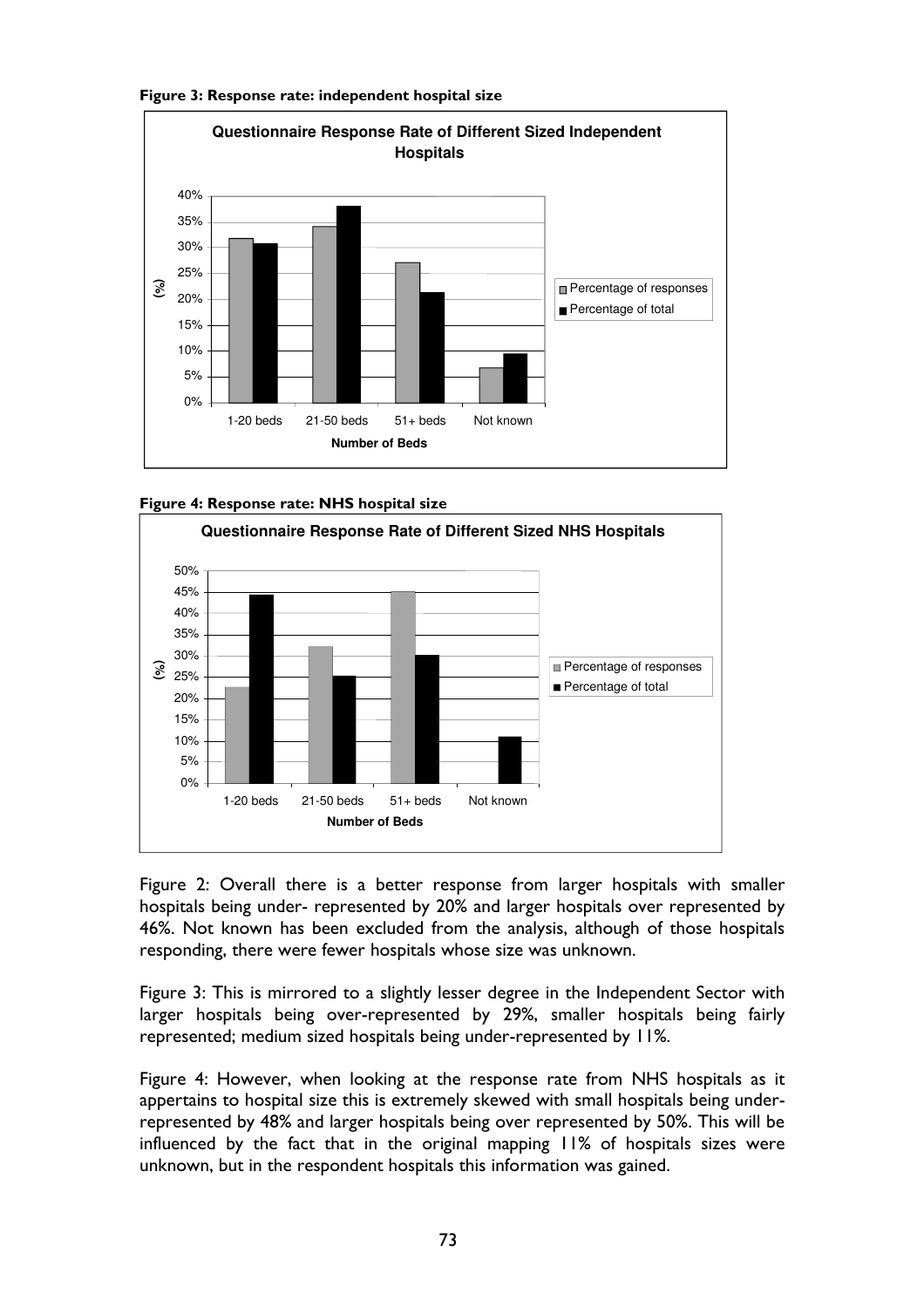#### How representative?: Gender Mix











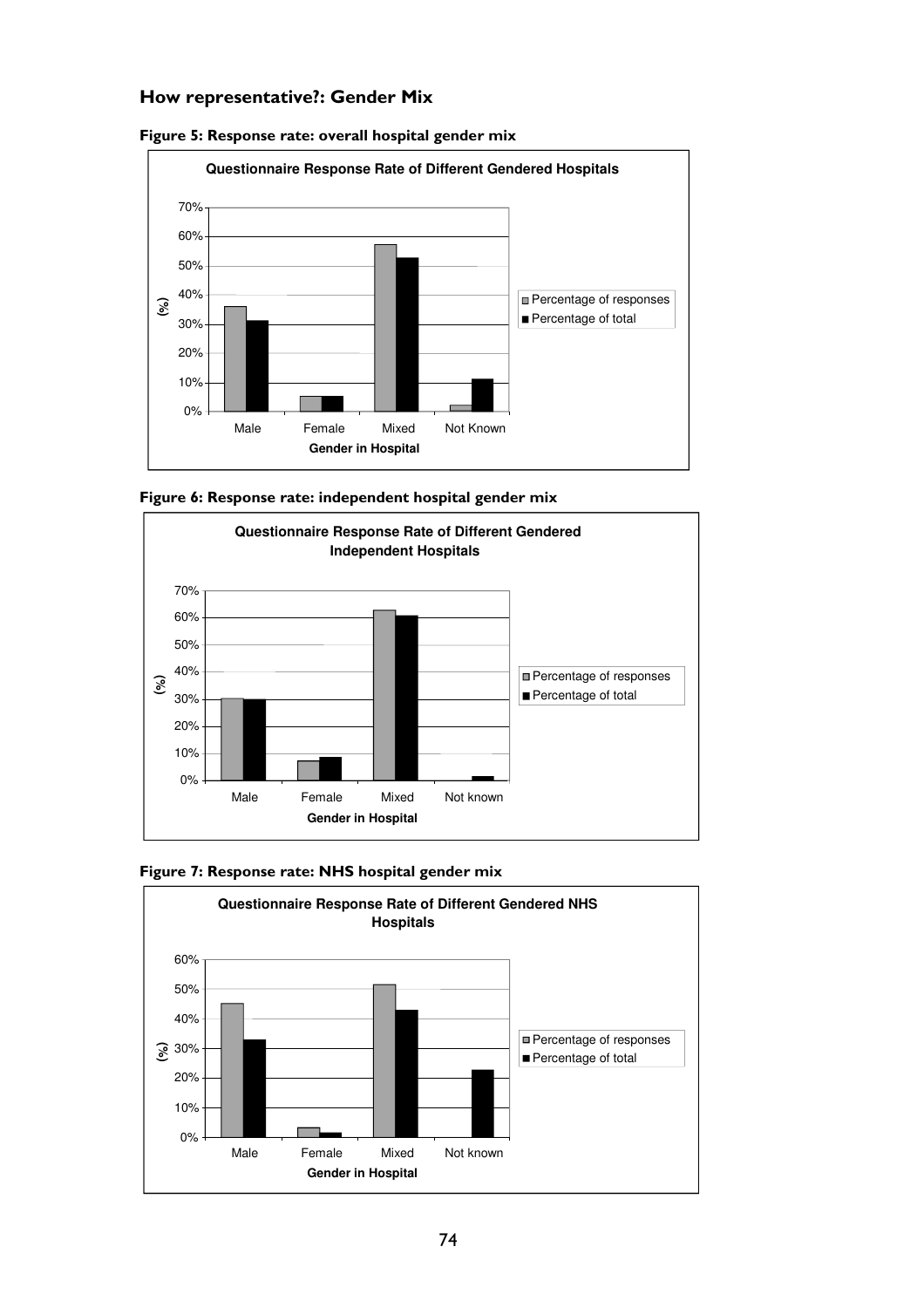Figure 5: In terms of the gender mix of hospitals, overall these are fairly well represented with male being over-represented by 16% and mixed gender being overrepresented 8%. This will be influenced by the fact that in the original mapping for 11% of hospitals the gender mix was unknown, but in the respondent hospitals this information was gained for all but 1%.

Figure 6: The response of Independent Sector hospitals reflects almost exactly the gender mix in this sector.

Figure 7: In terms of gender mix, once again NHS hospitals are skewed with male hospitals being over represented by 36%, female hospitals being over represented by 100% ( 2% occurring 4% responding), and mixed hospitals being over represented by 21%. These figures are influenced by the fact that in 23% of NHS hospitals mapped, the gender mix could not be determined.

## How representative?: Security Level



Figure 8: Response rate: overall hospital security level



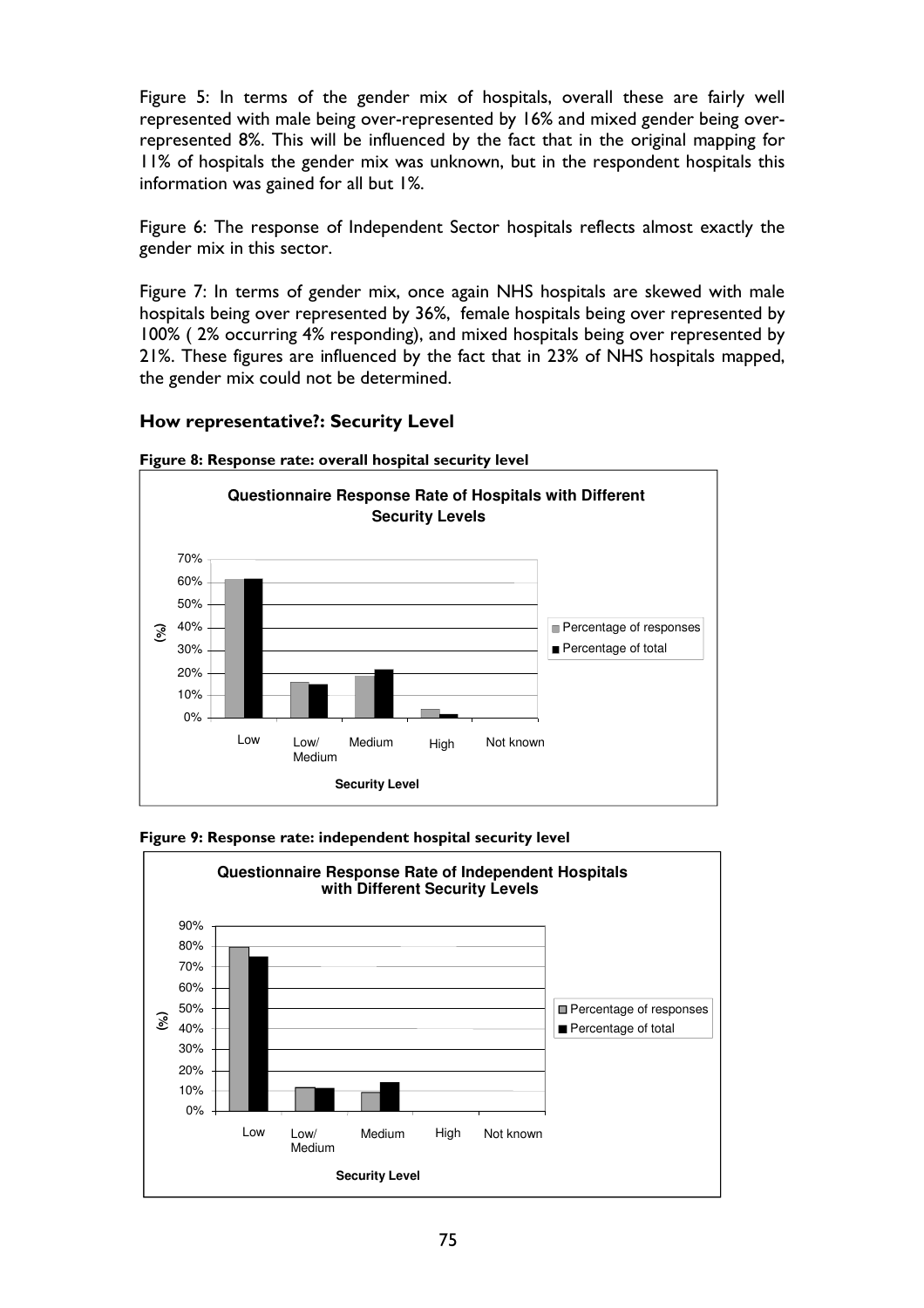Figure 10: Response rate: NHS hospital security level



Figure 8: Overall the hospitals that responded reflect the range of security levels within the sector, however as all 3 high secure hospitals responded proportionally this is 100% over-representation within security levels.

Figure 9: Shows that in Independent hospitals, in terms of security level, these are fairly well represented. There was a slight over-representation of low secure hospitals of 10%, and an under-representation of medium secure hospitals of 25%.

Figure 10: The representation of different security levels within the NHS was where the largest discrepancies occurred. Low secure hospitals were under-represented by 22%. In all of the other security levels there was an over-representation, medium/low by 35% and the most notable being 100% in high secure hospitals.

# Discussion and recommendations

There is a range of bias built into the survey responses, this must be borne in mind in the interpretation of the findings; it is summarised below:

The overall response rate is 48.7%, but is biased in favor of Independent hospitals which made up 59% of the hospitals giving information, an over-representation of 8.5%, with 41% of responding hospitals being NHS, and under-representation of 11.3%. The higher response from the Independent Sector may be explained by the fact that data had to be collected by telephone interview, as it was difficult to obtain email contact information.

For NHS hospitals proportionally there was an over-representation with regard to size: larger hospitals (+50%); with regard to gender: male hospitals (+36%), mixedgender (+21%) and female (+100%); with regard to security: low & medium secure (+35%) and high secure (+100%); and an under-representation with regard to size (- 48%); with regard to security: low secure (-22%). In addition there was a larger proportion of NHS hospitals where neither size (11%), nor gender mix (22%) could be determined in the original mapping, which will have skewed the figures gained.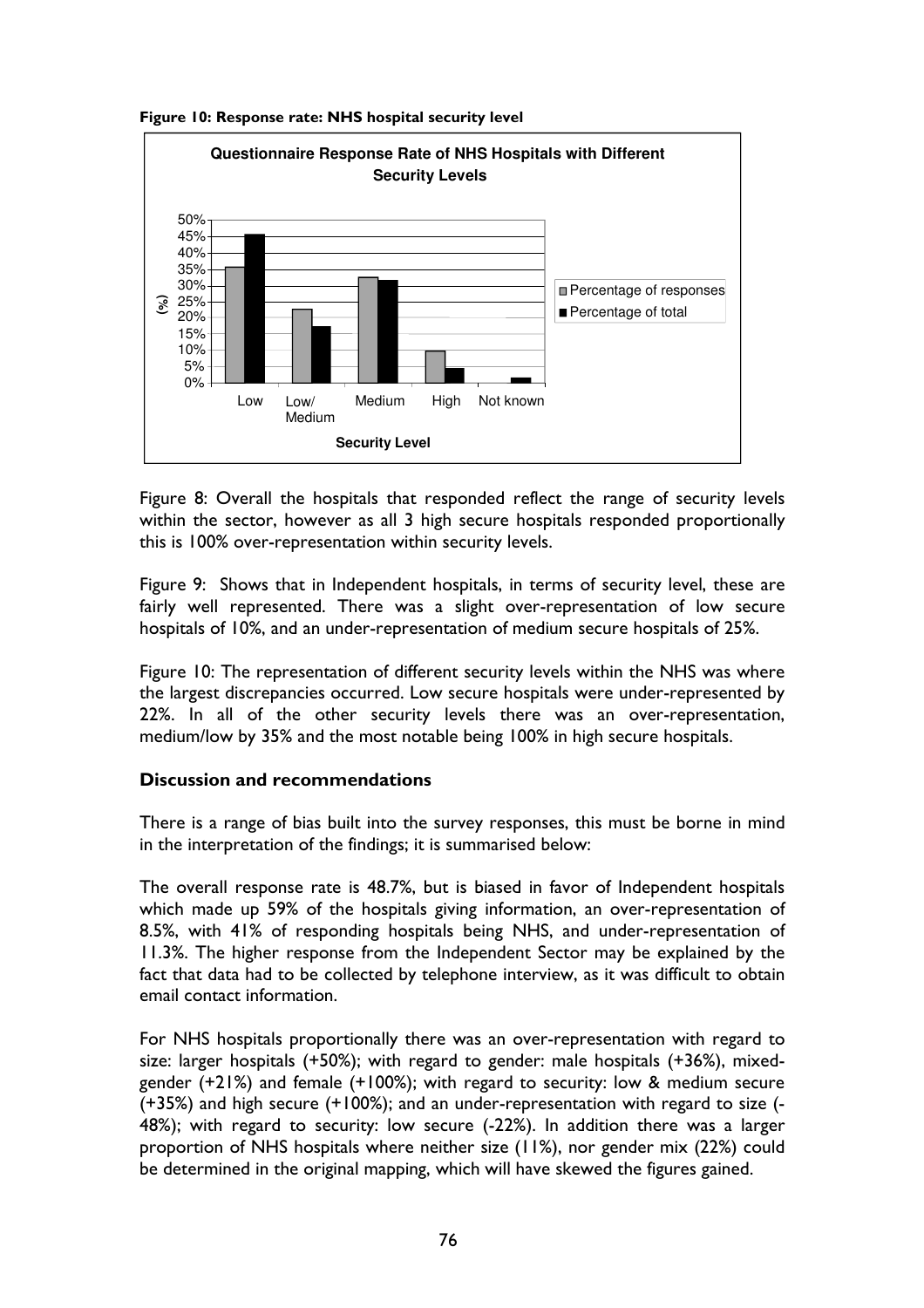For Independent Sector hospitals proportionally there was an over-representation with regard to size: large (+29%); and security (+10%); and an under-representation with regard to size: medium (-11%); and with regard to security: medium (-25%).